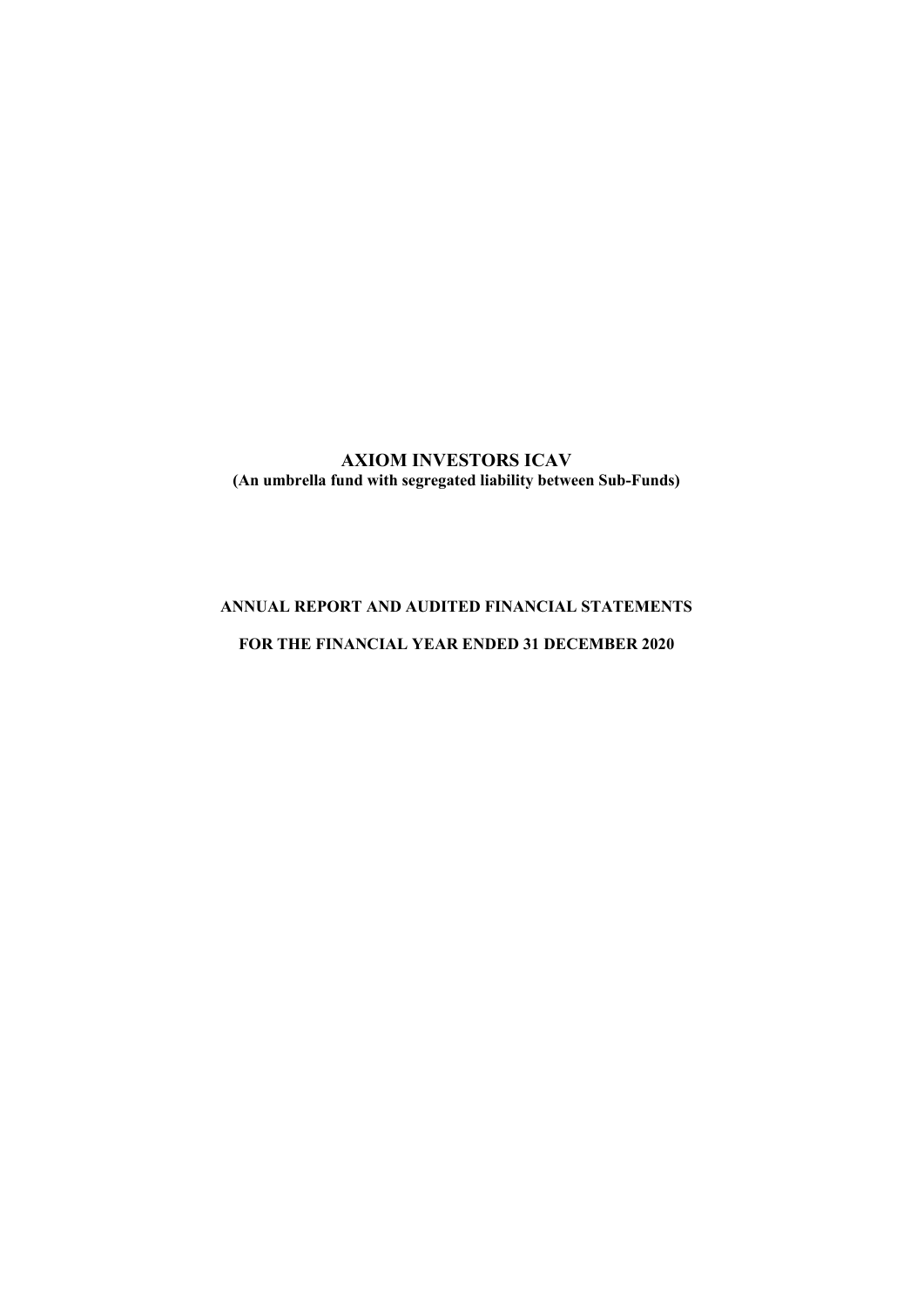(an umbrella fund with segregated liability between Sub-Funds)

| <b>TABLE OF CONTENTS</b>                                                                      | <b>PAGE</b>    |
|-----------------------------------------------------------------------------------------------|----------------|
| Management and Other Information                                                              | $\mathbf{1}$   |
| Investment Manager's Report                                                                   | $\overline{c}$ |
| Directors' Report                                                                             | $\mathfrak s$  |
| Report of the Depositary to the Shareholders                                                  | 9              |
| Independent Auditor's Report to the Shareholders                                              | 10             |
| Statement of Comprehensive Income                                                             | 13             |
| <b>Statement of Financial Position</b>                                                        | 15             |
| Statement of Changes in Net Assets Attributable to Holders of Redeemable Participating Shares | 17             |
| <b>Statement of Cash Flows</b>                                                                | 19             |
| Notes forming part of the Financial Statements                                                | 21             |
| Schedule of Investments (unaudited)                                                           | 43             |
| Portfolio Changes - Material Acquisitions and Disposals (unaudited)                           | 55             |
| Appendix 1: Remuneration Policy (unaudited)                                                   | 60             |
| Appendix 2: Soft Commissions and Research Costs (unaudited)                                   | 61             |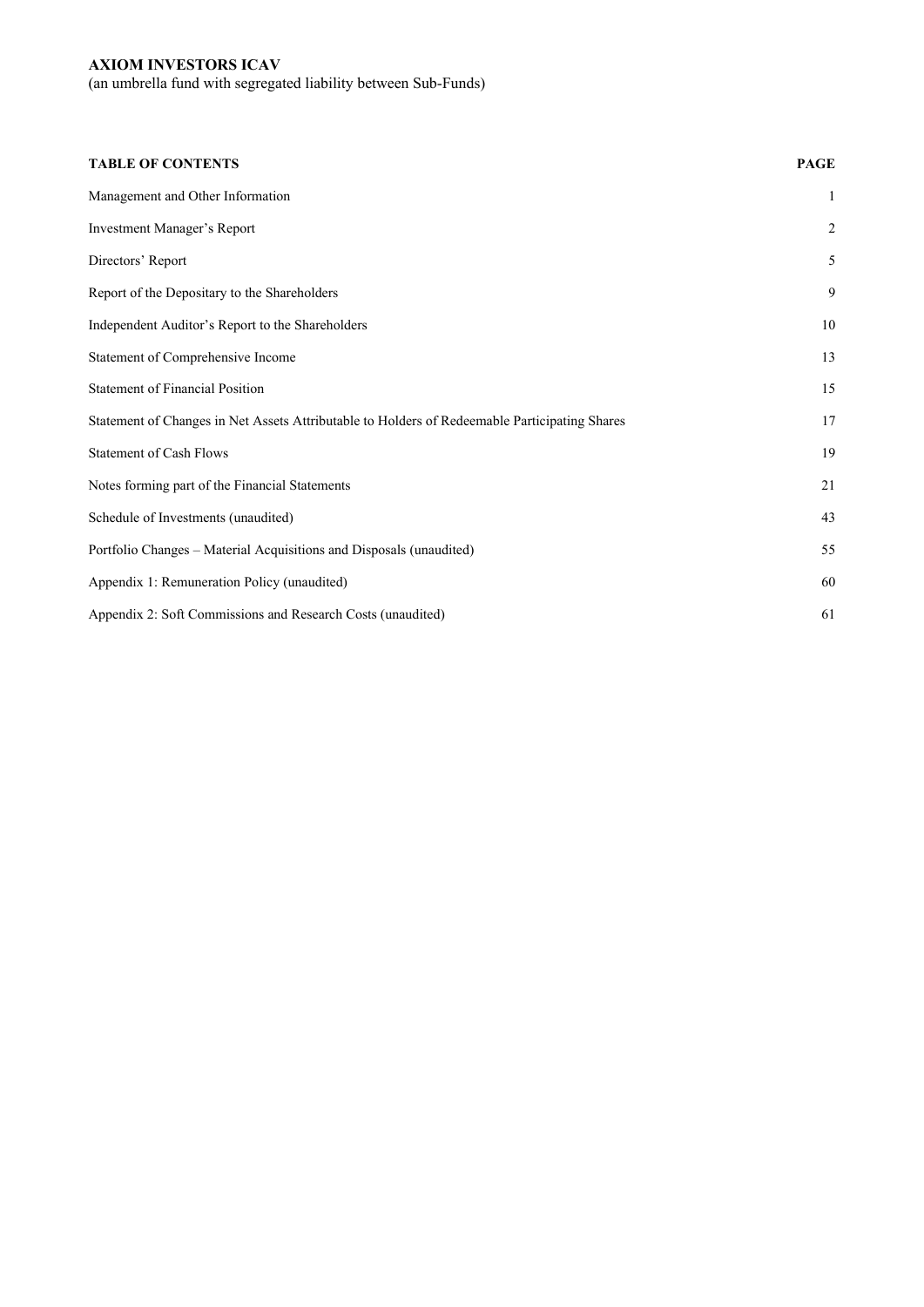(an umbrella fund with segregated liability between Sub-Funds)

## **MANAGEMENT AND OTHER INFORMATION**

| Directors:                  | Edward Azimi (American) ^<br>Frank Connolly (Irish) ^**<br>Roy Finucane (Irish) *<br>Kurt Polk (American) ^<br>Saul Campbell (Irish) ^***     |
|-----------------------------|-----------------------------------------------------------------------------------------------------------------------------------------------|
| <b>Registered Office:</b>   | 5 George's Dock<br><b>IFSC</b><br>Dublin 1<br>Ireland                                                                                         |
| <b>Investment Manager:</b>  | Axiom International Investors LLC<br>33 Benedict Place<br>Greenwich<br>CT 06830<br>U.S.A.                                                     |
| Depositary:                 | Northern Trust Fiduciary Services (Ireland) Limited<br>George's Court<br>54-62 Townsend Street<br>Dublin 2<br>Ireland                         |
| Administrator:              | Northern Trust International Fund Administration Services (Ireland) Limited<br>George's Court<br>54-62 Townsend Street<br>Dublin 2<br>Ireland |
| <b>Independent Auditor:</b> | <b>KPMG</b><br>Chartered Accountants, Statutory Audit Firm<br>1 Harbourmaster Place<br>Dublin 1<br>Ireland                                    |
| <b>Legal Advisor:</b>       | Arthur Cox<br>10 Earlsfort Terrace<br>Dublin 2<br>Ireland                                                                                     |
| Secretary:                  | <b>KB</b> Associates<br>5 George's Dock<br>$\operatorname{IFSC}$<br>Dublin 1<br>Ireland                                                       |
| <b>Tax Advisors:</b>        | PricewaterhouseCoopers<br>One Spencer Dock<br>North Wall Quay<br>Dublin 1<br>Ireland                                                          |

\* Independent non-executive director

\*\* Resigned as a Director on 13 July 2020

\*\*\* Appointed as a Director on 13 July 2020

^ Non-executive director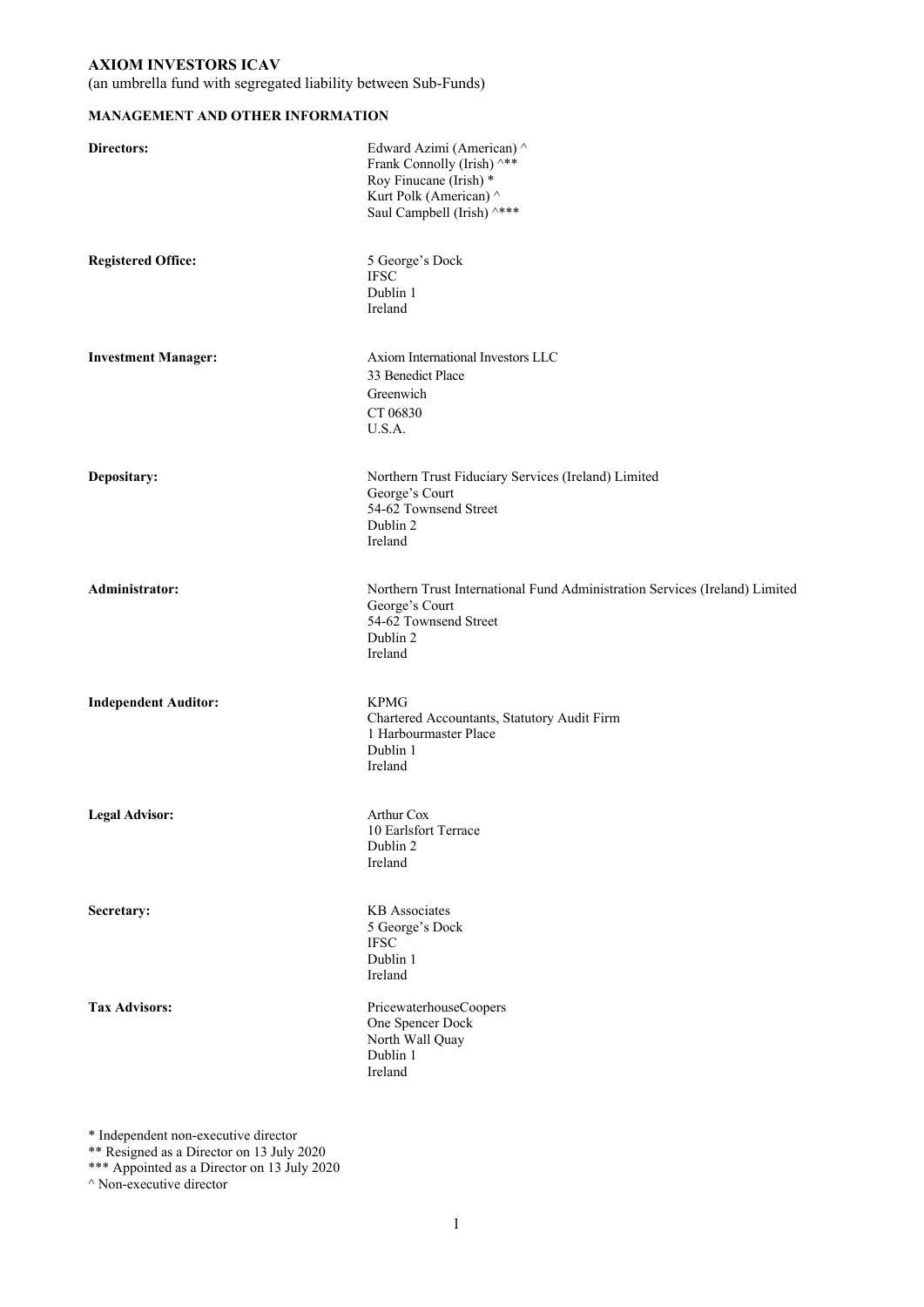(an umbrella fund with segregated liability between Sub-Funds)

#### **INVESTMENT MANAGER'S REPORT**

*For the financial year ended 31 December 2020* 

### **Axiom Global Equity Fund**

#### **Performance Review**

The Axiom Global Equity Strategy ("Strategy") strongly outperformed the MSCI ACWI Index ("Index") for the year 2020, protecting on the downside during the COVID-19 induced market sell-off early in the year and then participating effectively in the upside during the subsequent market rebound. The Strategy remains ahead of the Index on a net of fees basis over the 3-year, 5-year and since inception periods.

During the first quarter, COVID-19 undermined a previously anticipated uptick in real global growth resulting in a dramatic market sell-off. Axiom's portfolios continued to outperform during the second quarter as markets recovered from the sell-off and policy makers added exceptional support in response to the pandemic. The third quarter was marked by a continued market recovery supported by a strong rebound in economic indicators. The Citi Global Economic Surprise Index, which bottomed at -79 at the end of April, ended the quarter near a decade high at +89. The JP Morgan Global Composite PMI Index, which bottomed at 26.2 in April, ended the quarter at an expansionary 52.1. During the fourth quarter, we saw a 'value rotation' sparked by positive vaccine news and an avoidance of 'tail-risk' scenarios regarding the US election and Brexit. Performance in the emerging markets led the way with a 20% gain this quarter helped along by low rates and the continued US dollar weakness, which fell 7% for the year. The exceptional fiscal and monetary policy in the last nine months is exponentially greater than what we have seen in the past and continues to create strong tailwinds for global equities. Policy makers, including the US Federal Reserve System, have recently reiterated their intent to keep policy rates low for an extended period even if inflation shows some signs of picking-up. A record \$18 trillion of global debt now offers negative yields. Despite concerns about a potential uptick in inflation, real rates remain negative and equities continue to appear attractive relative to cash or fixed income. We continue to believe that investors should focus on global growth equities. Increasing financial returns and accelerating policy support are unfolding across several industries creating significant opportunities for stock selection. While value stocks have benefited from a rebound off the bottom in early November, we suspect this rebound will again prove relatively short-lived in the face of the 4D's (Demographics, Disruption, Debt and Deglobalization), with each of these structural headwinds having actually intensified as a consequence of COVID-19. Longer-term investors should take advantage of the market rotation to increase their allocations to dynamic growth stocks.

Relative outperformance was primarily due to several holdings in the information technology sector, including top performing RingCentral, a cloud communication provider and highly ranked stock on Axiom's proprietary ratings methodology. In early 2020, the company was already succeeding in taking their best in class cloud communication solution up market to large enterprises and furthering their distribution moat through partnerships, when a new tailwind from increased remote working as a result of the COVID-19 outbreak developed. As the year progressed, Ring saw several positive developments take place for the business including new partnerships with Vodafone, Avaya, Atos and Alcatel-Lucent. The consumer discretionary sector also contributed positively, specifically Amazon, Lululemon and Tesla. As COVID-19 lockdowns forced retail closures, e-commerce companies like Amazon significantly benefited. The Strategy's underweight allocation to the health care sector detracted from relative returns. The industrials sector also detracted, with the portfolio's worst performing stock, Airbus. COVID-19 caused a material deceleration in air traffic, resulting in reductions in order forecasts. Reduced demand pressured free cash flow for Airbus and led the company to implement production cuts.

We continue to believe that investors should focus on global growth equities. Increasing financial returns and accelerating policy support are unfolding across several industries creating significant opportunities for stock selection. One area of growth that we have been adding to across all strategies is 'green tech', including companies enabling renewable and lower-carbon energy as well as the transition to electric vehicles. Many of the global leaders are outside the US, including in emerging markets. While value stocks have benefited from a rebound off the bottom in early November, we suspect this rebound will again prove relatively short-lived in the face of the 4D's, with each of these structural headwinds having actually intensified as a consequence of COVID-19. Longer-term investors should take advantage of the market rotation to increase their allocations to dynamic growth stocks.

*Axiom International Investors LLC Investment Manager January 2021*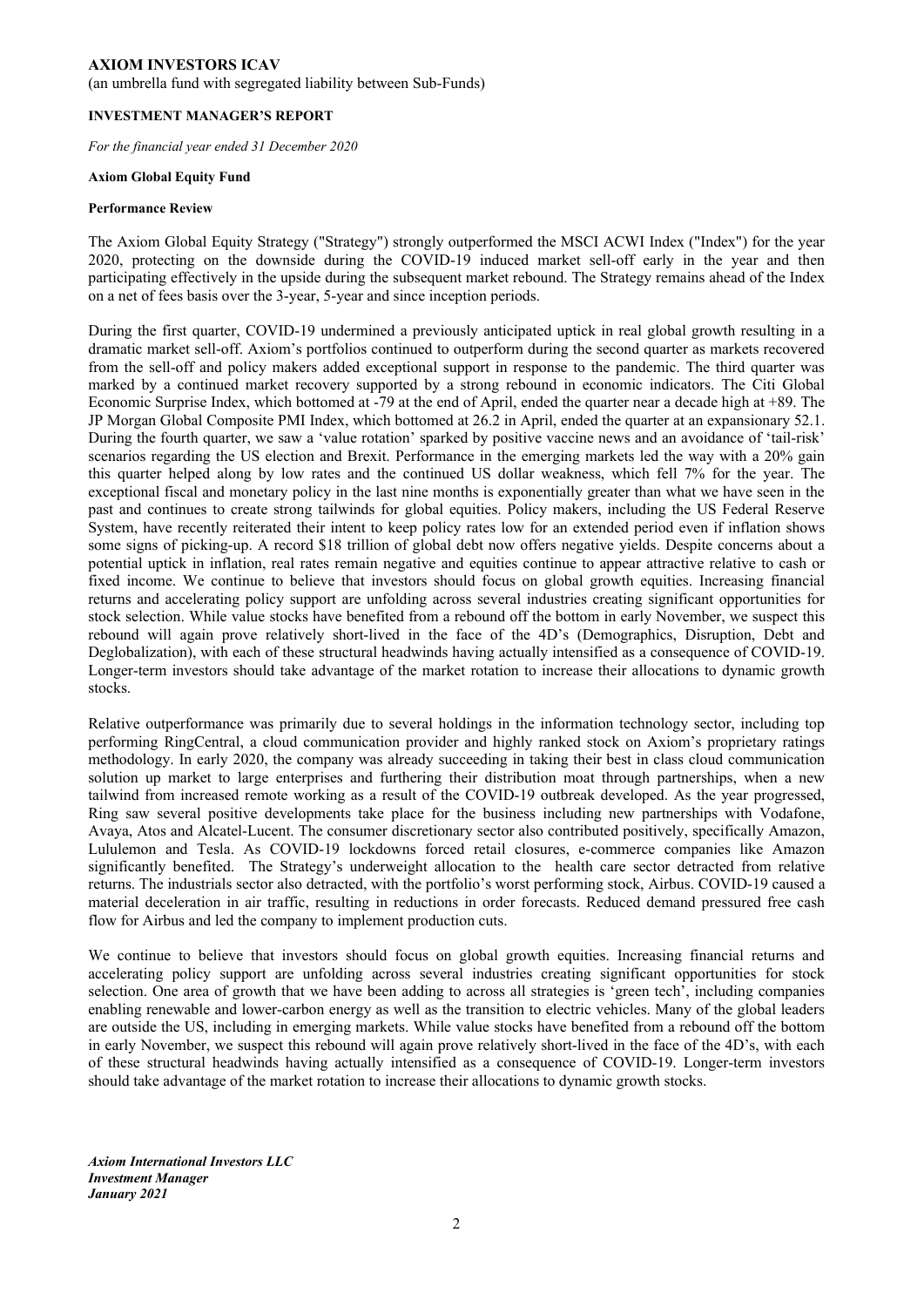(an umbrella fund with segregated liability between Sub-Funds)

#### **INVESTMENT MANAGER'S REPORT (continued)**

*For the financial year ended 31 December 2020* 

#### **Axiom Concentrated Global Growth Equity Fund**

#### **Performance Review**

The Axiom Concentrated Global Growth Strategy ("Strategy") strongly outperformed the MSCI ACWI Index ("Index") for the year 2020, protecting on the downside during the COVID-19 induced market sell-off early in the year and then participating effectively in the upside during the subsequent market rebound. The Strategy remains ahead of the Index on a net of fees basis over the 3-year, 5-year, and since inception periods.

During the first quarter, COVID-19 undermined a previously anticipated uptick in real global growth resulting in a dramatic market sell-off. Axiom's portfolios continued to outperform during the second quarter as markets recovered from the sell-off and policy makers added exceptional support in response to the pandemic. The third quarter was marked by a continued market recovery supported by a strong rebound in economic indicators. The Citi Global Economic Surprise Index, which bottomed at -79 at the end of April, ended the quarter near a decade high at +89. The JP Morgan Global Composite PMI Index, which bottomed at 26.2 in April, ended the quarter at an expansionary 52.1. During the fourth quarter, we saw a 'value rotation' sparked by positive vaccine news and an avoidance of 'tail-risk' scenarios regarding the US election and Brexit. Performance in the emerging markets led the way with a 20% gain this quarter helped along by low rates and the continued US dollar weakness, which fell 7% for the year. The exceptional fiscal and monetary policy in the last nine months is exponentially greater than what we have seen in the past and continues to create strong tailwinds for global equities. Policy makers, including the US Federal Reserve System, have recently reiterated their intent to keep policy rates low for an extended period even if inflation shows some signs of picking-up. A record \$18 trillion of global debt now offers negative yields. Despite concerns about a potential uptick in inflation, real rates remain negative and equities continue to appear attractive relative to cash or fixed income. We continue to believe that investors should focus on global growth equities. Increasing financial returns and accelerating policy support are unfolding across several industries creating significant opportunities for stock selection. While value stocks have benefited from a rebound off the bottom in early November, we suspect this rebound will again prove relatively short-lived in the face of the 4D's (Demographics, Disruption, Debt and Deglobalization), with each of these structural headwinds having actually intensified as a consequence of COVID-19. Longer-term investors should take advantage of the market rotation to increase their allocations to dynamic growth stocks.

Relative outperformance was primarily due to several holdings in the information technology sector, including Adobe and Adyen. Adyen's outperformance was driven primarily by the resilience of e-commerce during COVID-19, which manifested in increased e-commerce penetration and accelerating cash-to-card adoption trends. Adyen is well positioned as a leader in online payments. The financial sector also contributed positively, specifically S&P Global. Health care holdings Roche and Veeva Systems detracted from relative returns. The industrials sector also detracted, with the year's worst performing stock, Airbus. COVID-19 caused a material deceleration in air traffic, resulting in reductions in order forecasts. Reduced demand pressured free cash flow for Airbus and led the company to implement production cuts.

We continue to believe that investors should focus on global growth equities. Increasing financial returns and accelerating policy support are unfolding across several industries creating significant opportunities for stock selection. One area of growth that we have been adding to across all strategies is 'green tech', including companies enabling renewable and lower-carbon energy as well as the transition to electric vehicles. Many of the global leaders are outside the US, including in emerging markets. While value stocks have benefited from a rebound off the bottom in early November, we suspect this rebound will again prove relatively short-lived in the face of the 4D's, with each of these structural headwinds having actually intensified as a consequence of COVID-19. Longer-term investors should take advantage of the market rotation to increase their allocations to dynamic growth stocks.

*Axiom International Investors LLC Investment Manager January 2021*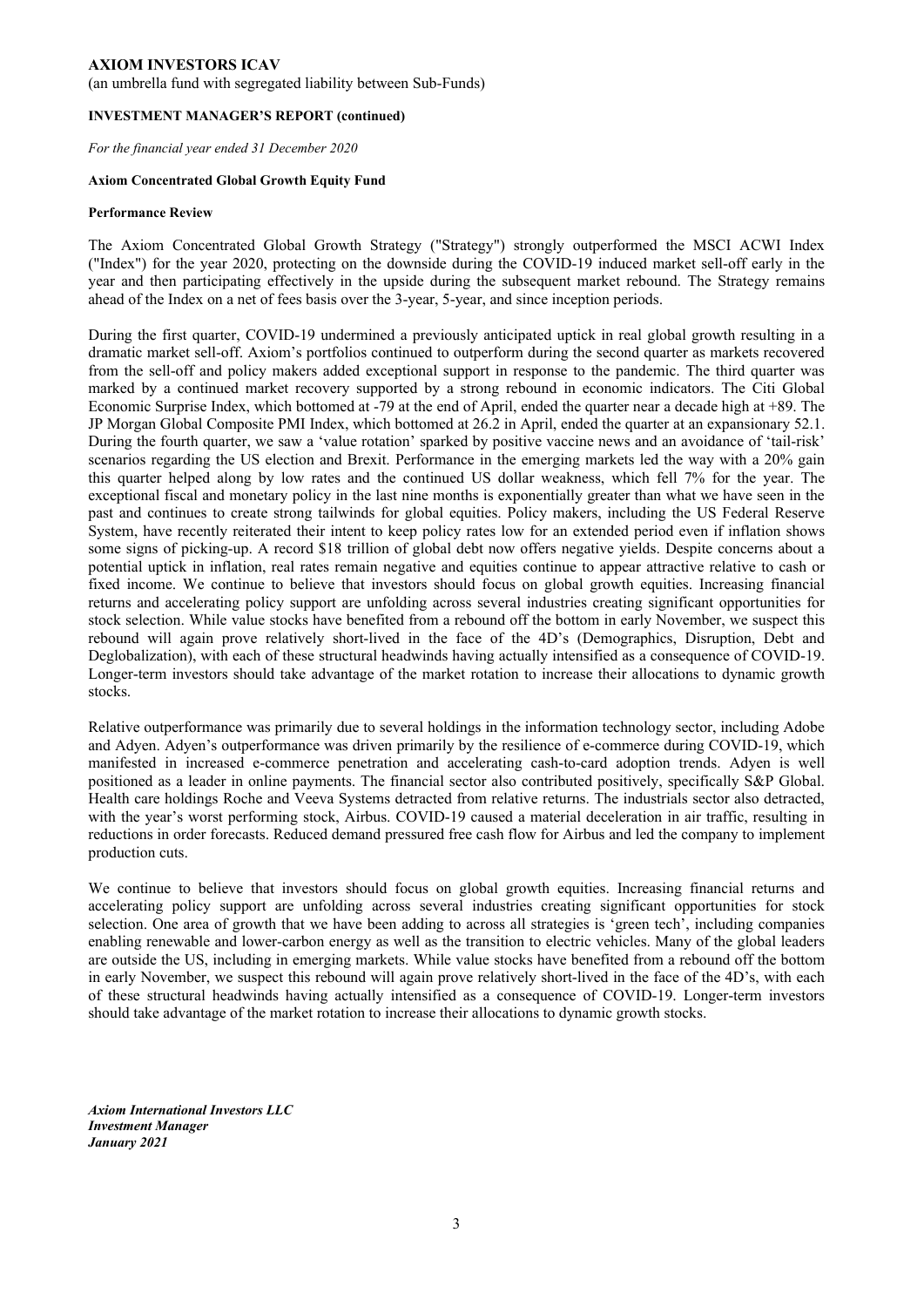(an umbrella fund with segregated liability between Sub-Funds)

### **INVESTMENT MANAGER'S REPORT (continued)**

*For the financial year ended 31 December 2020* 

### **Axiom International Small Cap Fund**

#### **Performance Review**

The Axiom International Small Cap Equity Strategy ("Strategy") strongly outperformed the MSCI ACWI ex-US Small Cap Index ("Index") for the year 2020, protecting on the downside during the COVID-19 induced market selloff early in the year and then participating effectively in the upside during the subsequent market rebound.

During the first quarter, COVID-19 undermined a previously anticipated uptick in real global growth resulting in a dramatic market sell-off. Axiom's portfolios continued to outperform during the second quarter as markets recovered from the sell-off and policy makers added exceptional support in response to the pandemic. The third quarter was marked by a continued market recovery supported by a strong rebound in economic indicators. The Citi Global Economic Surprise Index, which bottomed at -79 at the end of April, ended the quarter near a decade high at +89. The JP Morgan Global Composite PMI Index, which bottomed at 26.2 in April, ended the quarter at an expansionary 52.1. During the fourth quarter, we saw a 'value rotation' sparked by positive vaccine news and an avoidance of 'tail-risk' scenarios regarding the US election and Brexit. Performance in the emerging markets led the way with a 20% gain this quarter helped along by low rates and the continued US dollar weakness, which fell 7% for the year. The exceptional fiscal and monetary policy in the last nine months is exponentially greater than what we have seen in the past and continues to create strong tailwinds for global equities. Policy makers, including the US Federal Reserve System, have recently reiterated their intent to keep policy rates low for an extended period even if inflation shows some signs of picking-up. A record \$18 trillion of global debt now offers negative yields. Despite concerns about a potential uptick in inflation, real rates remain negative and equities continue to appear attractive relative to cash or fixed income. We continue to believe that investors should focus on global growth equities. Increasing financial returns and accelerating policy support are unfolding across several industries creating significant opportunities for stock selection. While value stocks have benefited from a rebound off the bottom in early November, we suspect this rebound will again prove relatively short-lived in the face of the 4D's (Demographics, Disruption, Debt and Deglobalization), with each of these structural headwinds having actually intensified as a consequence of COVID-19. Longer-term investors should take advantage of the market rotation to increase their allocations to dynamic growth stocks.

Relative outperformance was primarily due to several holdings in the information technology sector, including Lasertek and Sinch. Lasertek, a semiconductor mask inspection systems manufacturer, outperformed due to improving fundamentals. Sinch, a messaging cloud software company based in Sweden, saw increased demand, volume growth and accretive M&A in Europe, Latin America and India. The industrials sector also contributed positively, specifically Jiangsu Hengli Hydraulic and IR Japan Holdings. Jiangsu Hengli Hydraulic, a Chinese market leader in excavator components, benefited from high demand for construction excavators. The Strategy's significant underweight allocation to the materials sector detracted from relative returns. The communications services sector also detracted, due to CTS Eventim and Vision.

We continue to believe that investors should focus on global growth equities. Increasing financial returns and accelerating policy support are unfolding across several industries creating significant opportunities for stock selection. One area of growth that we have been adding to across all strategies is 'green tech', including companies enabling renewable and lower-carbon energy as well as the transition to electric vehicles. Many of the global leaders are outside the US, including in emerging markets. While value stocks have benefited from a rebound off the bottom in early November, we suspect this rebound will again prove relatively short-lived in the face of the 4D's, with each of these structural headwinds having actually intensified as a consequence of COVID-19. Longer-term investors should take advantage of the market rotation to increase their allocations to dynamic growth stocks.

*Axiom International Investors LLC Investment Manager January 2021*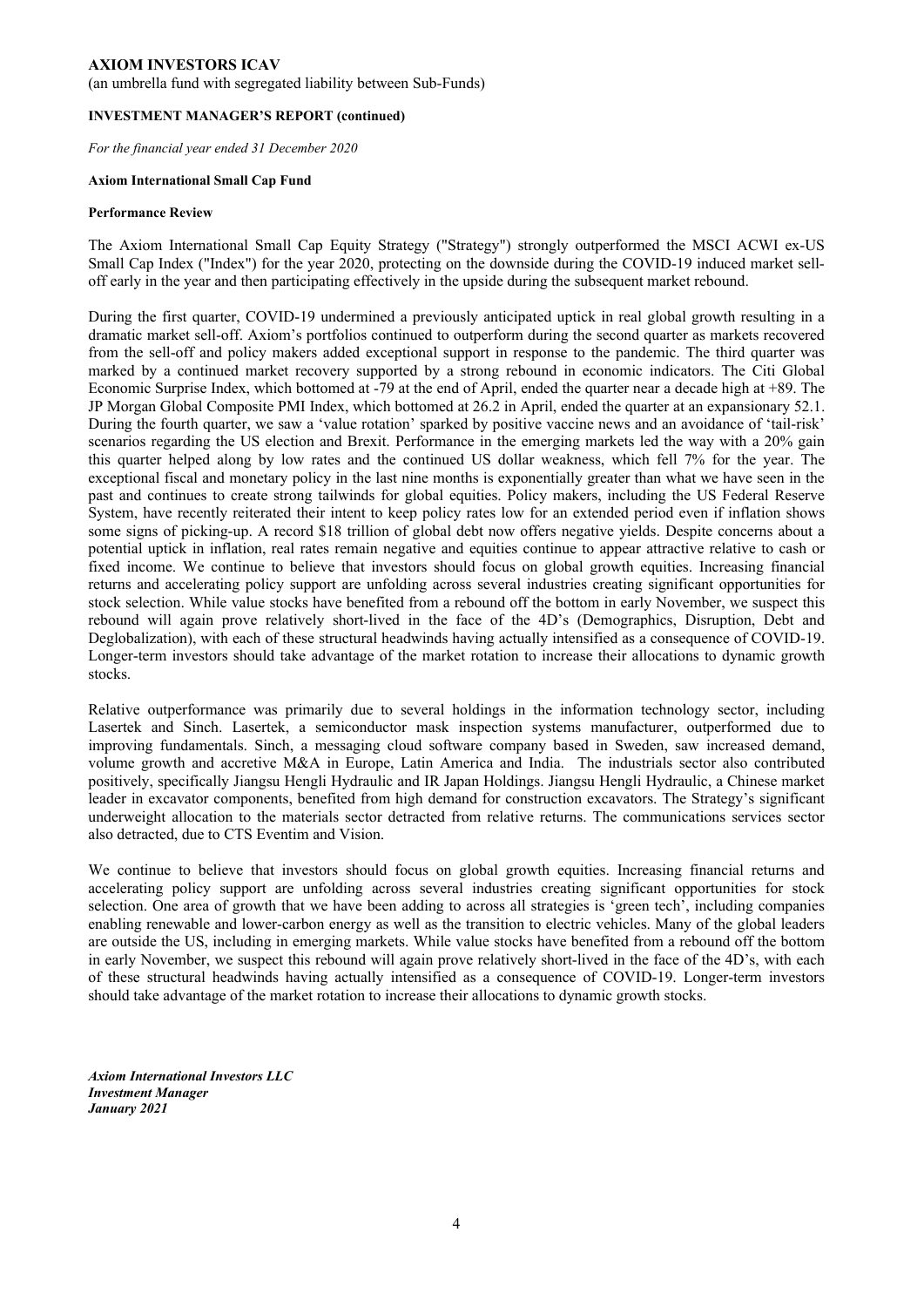(an umbrella fund with segregated liability between Sub-Funds)

#### **DIRECTORS' REPORT**

The Directors have the pleasure to present the annual report and audited financial statements of Axiom Investors ICAV (the "ICAV") for the financial year ended 31 December 2020.

#### **Overview of the ICAV**

The ICAV was registered as an open ended Irish collective asset-management vehicle established under the laws of Ireland pursuant to the Irish Collective Asset-management Vehicles Act 2015 and 2020 (the "ICAV Acts"). The ICAV was established on 4 November 2015 under registration number C145505. The ICAV is authorised by the Central Bank of Ireland (the "Central Bank") pursuant to the provisions of the European Communities (Undertakings for Collective Investment in Transferrable Securities) Regulations, 2011 (the "UCITS Regulations) as amended and the Central Bank (Supervision and Enforcement) Act 2013 (Section 48(1)) (Undertakings for Collective Investment in Transferrable Securities) Regulations 2019 ("the Central Bank UCITS Regulations").

The ICAV is structured as an umbrella fund with segregated liability between Sub-Funds. A separate portfolio of assets is maintained by the ICAV for each Sub-Fund that will be invested in accordance with the investment objectives and policies applicable to each Sub-Fund.

The ICAV currently comprises of three Sub-Funds, Axiom Global Equity Fund, Axiom Concentrated Global Growth Equity Fund and Axiom International Small Cap Fund (the "Sub-Funds"). Any reference hereafter to the financial statements will mean the financial statements of each of the Sub-Funds of the ICAV.

Axiom Global Equity Fund commenced operations on 8 March 2016. The objective of the Sub-Fund is to seek to achieve long term investment growth, in total return terms, through active investment in global equities.

Axiom Concentrated Global Growth Equity Fund commenced operations on 12 April 2017. The objective of the Sub-Fund is to seek to achieve long term investment growth, in total return terms, through active investment in a concentrated portfolio of equities in markets worldwide.

Axiom International Small Cap Fund commenced operations on 17 July 2020. The objective of the Sub-Fund is to seek to achieve long term investment growth through active investment in international equity and equity-related securities issued by companies with smaller capitalisations that the Investment Manager considers should exceed market expectations.

### **Activities and Business Review**

A detailed review of the Sub-Funds' activities for the financial year ended 31 December 2020 is included in the Investment Manager's Report and significant events during the financial year are outlined in note 18 to these financial statements.

### **Results**

The results of operations for the financial year are set out in the statement of comprehensive income on page 13.

### **Future Developments**

The Directors do not anticipate any changes to the investment objectives of the existing Sub-Funds. Refer to note 19 to these financial statements for details of the subsequent events after the financial year end date.

#### **Directors' Statement on Accounting Records**

The Directors are responsible for ensuring that accounting records as outlined in the ICAV Acts, are kept by the ICAV. To achieve this, the Directors have employed Northern Trust International Fund Administration Services (Ireland) Limited (the "Administrator"). The accounting records are maintained by the ICAV's Administrator at George's Court, 54-62 Townsend Street, Dublin 2, Ireland.

#### **Risk Management Objectives and Policies**

The principal risks faced by the Sub-Funds are the investment risks associated with the portfolio of investments held for the account of each of the Sub-Funds of the ICAV and the operational risks associated with their management and administration.

The principal risks and uncertainties faced by the Sub-Funds, together with the associated risk management objectives and policies, are discussed in note 11 to these financial statements.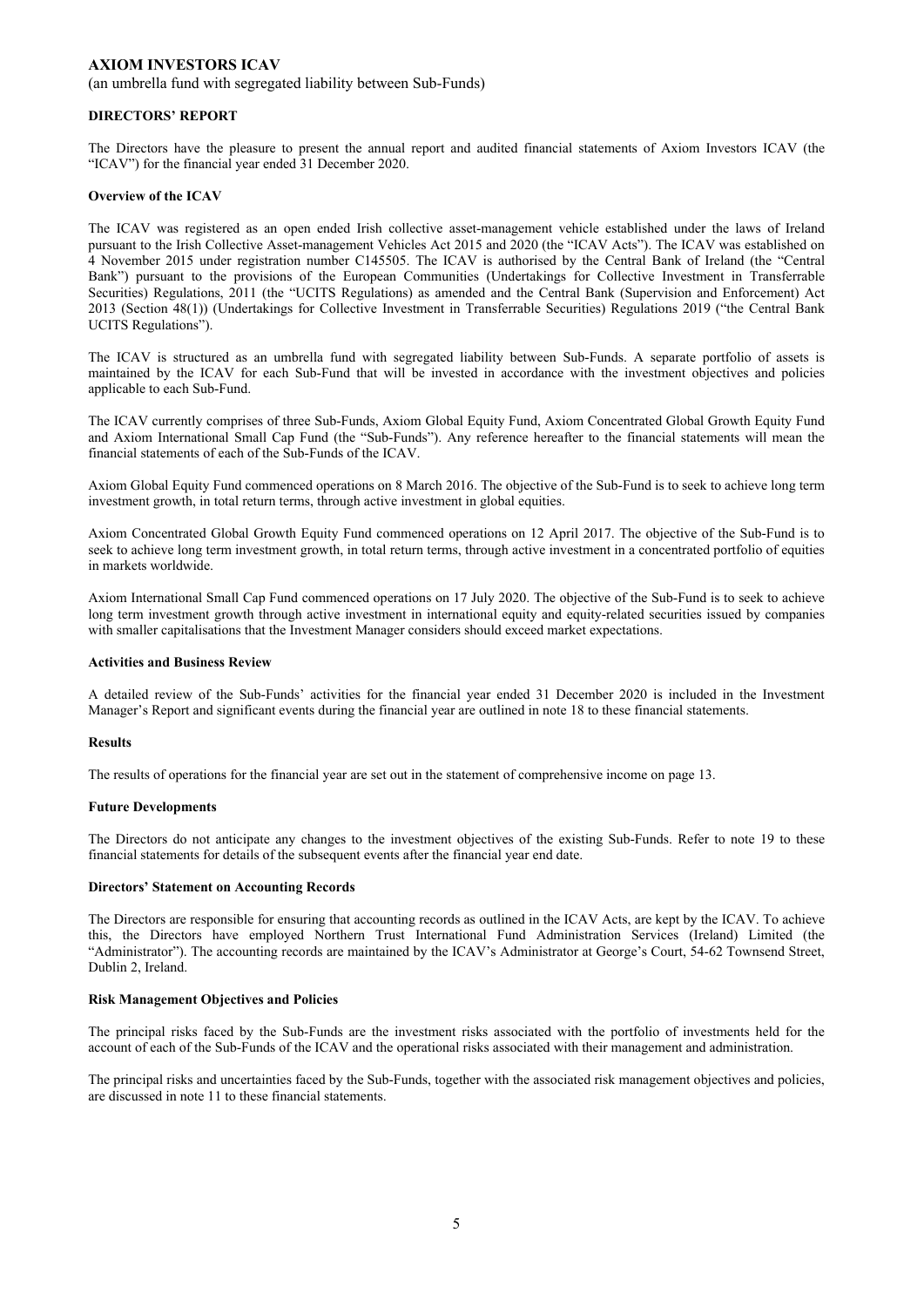(an umbrella fund with segregated liability between Sub-Funds)

#### **DIRECTORS' REPORT (continued)**

#### **Going Concern**

The Directors have a reasonable expectation that the Sub-Funds have adequate resources to continue in operational existence for the foreseeable future. Accordingly they continue to adopt the going concern basis of accounting in the preparation of these financial statements.

#### **Directors' Names**

The Directors who held office during the financial year under review were:

Edward Azimi Frank Connolly (resigned 13 July 2020) Roy Finucane Kurt Polk Saul Campbell (appointed 13 July 2020)

#### **Directors' and Corporate Secretary's Interests in Shares of the Sub-Funds**

No Director or their respective families, nor the Corporate Secretary, had any beneficial interest in the shares of the Sub-Funds during the financial year.

#### **Transactions Involving Directors**

Other than as disclosed in note 10 to the financial statements, there were no contracts or agreements of any significance in relation to the business of the ICAV in which the Directors had any interest, as defined in the ICAV Acts, at any time during the financial year.

#### **Remuneration Policy**

The UCITS Regulations requires the Sub-Funds to establish and apply remuneration policies and practices that promote sound and effective risk management, and do not encourage risk taking which is inconsistent with the risk profile of the Sub-Funds. It also requires the annual report of the Sub-Funds to include certain remuneration information, for details please refer to Appendix 1 on page 60.

The remuneration due to the Directors is set by the prospectus and will not exceed  $\epsilon$ 15,000 per annum in aggregate or such other amounts as may be determined by the Directors and notified to shareholders from time to time.

The Investment Manager has a remuneration policy in place that imposes remuneration rules on staff and senior management whose activities have a material impact on the risk profile of the Sub-Funds that aims to ensure that practices are consistent with sound and effective risk management and will not encourage risk taking that is inconsistent with the risk profile of the Sub-Funds.

### **Transactions with Connected Persons**

Regulation 43(1) of the Central Bank UCITS Regulations requires that any transaction carried out with a UCITS by a management company or depositary to the UCITS, the delegates or sub-delegates of the management company or depositary, and any associated or group company of such a management company, depositary, delegate or sub-delegate ("connected persons") must be carried out as if negotiated at arm's length. Transactions must be in the best interests of the shareholders.

The Directors are satisfied that there are arrangements (evidenced by written procedures) in place, to ensure that the obligations set out in Regulation 43(1) of the Central Bank UCITS Regulations are applied to all transactions with connected persons, and are satisfied that transactions with connected persons entered into during the year complied with the obligations set out in Regulation 43(1) of the Central Bank UCITS Regulations.

### **Corporate Governance**

The Sub-Funds corporate governance practices are guided by the following:

- i) The ICAV Acts, which are available for inspection at the registered office of the ICAV; and may also be obtained at http://www.irishstatutebook.ie;
- ii) The Instrument of Incorporation of the ICAV which is available for inspection at the registered office; and
- iii) The UCITS Regulations and the Central Bank UCITS Regulations which may be obtained from the Central Bank website at www.centralbank.ie;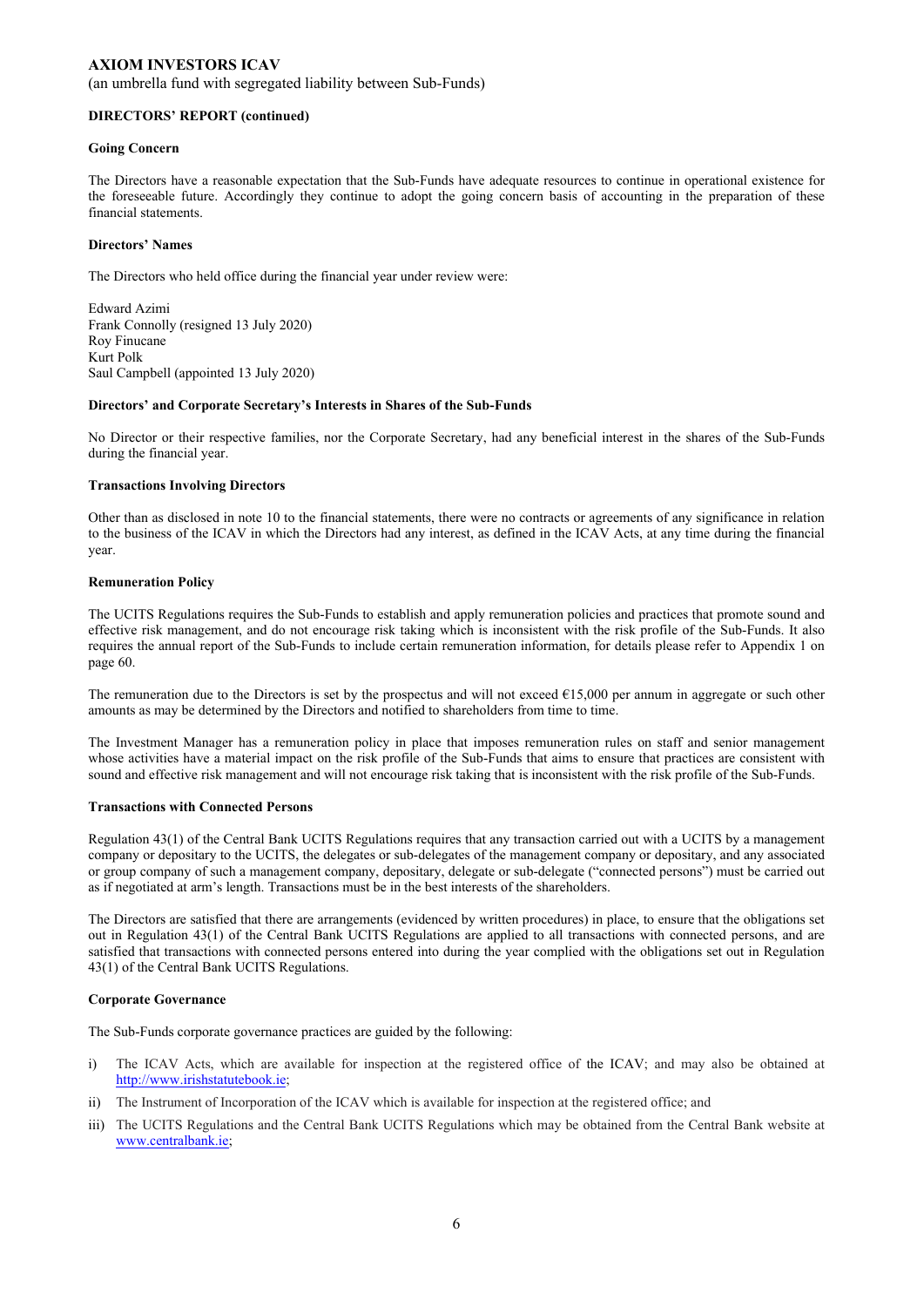(an umbrella fund with segregated liability between Sub-Funds)

#### **DIRECTORS' REPORT (continued)**

#### **Corporate Governance (continued)**

The Board of Directors has adopted the Code of Corporate Governance for Collective Investment Schemes and Management Companies issued by Irish Funds, the text of which is available from the Irish Funds website, www.irishfunds.ie. The ICAV was in compliance with all elements of the Code during the financial year.

#### **Key Performance Indicators**

The key performance indicators monitored for each Sub-Fund include the performance of the Sub-Funds, the level of subscriptions and redemptions and compliance with investment restrictions and risk limits. The performance of each of the Sub-Funds is reviewed in the Investment Manager's Report on pages 2-4.

#### **Employees**

The ICAV had no employees during the financial year ended 31 December 2020.

#### **Financial Reporting**

The Directors are responsible for establishing and maintaining adequate internal control and risk management systems of the Sub-Funds in relation to the financial reporting process. Such systems are designed to manage rather than eliminate the risk of error or fraud in achieving the Sub-Funds' financial reporting objectives and can only provide reasonable but not absolute assurance against material misstatement or loss.

The Directors are responsible for keeping adequate accounting records which disclose with reasonable accuracy at any time the financial position of the Sub-Funds and which enable them to ensure that the financial statements are prepared in accordance with International Financial Reporting Standards ("IFRS") as adopted by the EU and comply with the ICAV Acts. The accounting records of the ICAV are kept at the offices of the Administrator, Northern Trust International Fund Administration Services (Ireland) Limited, Georges Court, 54 - 62 Townsend Street, Dublin 2, Ireland.

The Sub-Funds have procedures in place to ensure all relevant accounting records are properly maintained and are readily available.

The Directors evaluate and discuss significant accounting and reporting issues as the need arises.

#### **Dividends**

The Directors' are empowered to declare and pay dividends. Dividends declared for the financial year ended 31 December 2020 amounted to US\$Nil (31 December 2019: US\$Nil).

#### **Composition and Operation of the Board**

The Board of Directors is responsible for managing the business affairs of the ICAV in accordance with the Instrument of Incorporation. The Directors may delegate certain functions to the service providers and other parties, subject to supervision and direction by the Directors and provided that the delegation does not prevent the ICAV from being managed in the best interests of its shareholders.

The composition of the Board consisted of non-executive Directors during the financial year end at 31 December 2020.

#### **Significant Events During the Financial Year**

An updated prospectus and supplements for Axiom Global Equity Fund and Axiom Concentrated Global Growth Equity Fund were filed with the Central Bank on 3 February 2020 in order to reflect the European Benchmark Regulations and recent Central Bank Anti Money Laundering ("AML") guidelines.

The supplement of Axiom International Small Cap Fund was approved by the Central Bank on 10 July 2020 and the Sub-Fund launched on 17 July 2020.

Frank Connolly resigned as a Director on 13 July 2020 and Saul Campbell was appointed as a Director on 13 July 2020.

The following share classes launched on Axiom Concentrated Global Growth Equity Fund: Class E Accumulating GBP on 8 October 2020 and Class C Distributing GBP on 16 October 2020.

During the financial year, the viral COVID-19 pandemic has spread across the globe. It has caused very significant disruption to business and economic activity and very large falls in the values of many financial assets. The ultimate extent of the effect of this on the entity is not possible to estimate at this time.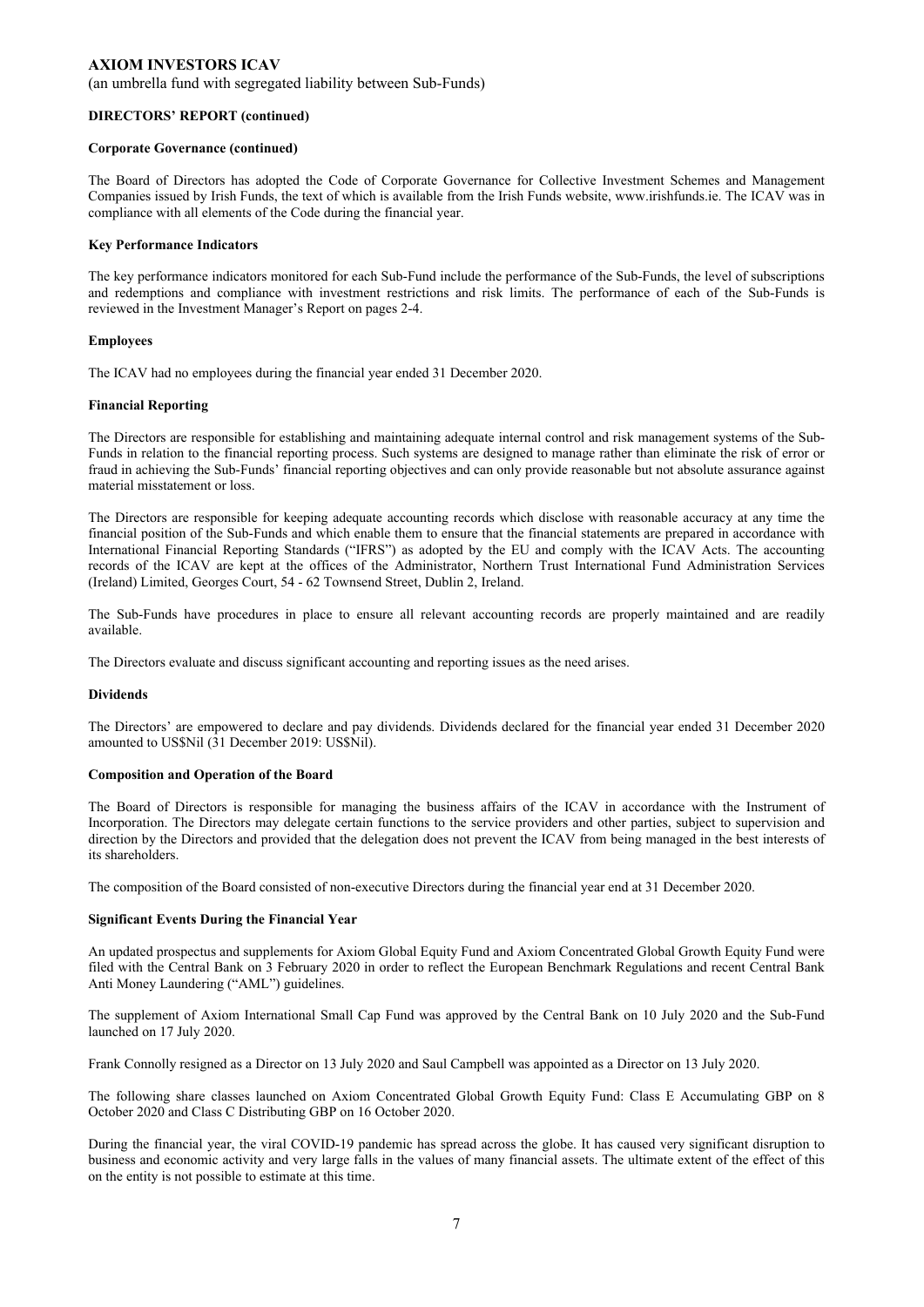(an umbrella fund with segregated liability between Sub-Funds)

#### **DIRECTORS' REPORT (continued)**

#### **Significant Events During the Financial Year (continued)**

There were no other material events during the financial year, which had an impact on the financial statements.

#### **Subsequent Events**

The Prospectus and Supplements of the Sub-Funds were updated for the Sustainable Finance Disclosure Regulation ("SFDR") in advance of the 10 March 2021 deadline.

There were no other events subsequent to the financial year end date, which had an impact on the financial statements at 31 December 2020.

#### **Independent Auditor**

In accordance with the ICAV Acts, KPMG, Chartered Accountants and Statutory Auditors, have expressed their willingness to continue in office as the Sub-Funds' auditor.

#### **Brexit and associated risks**

The United Kingdom ("UK") officially left the European Union ("EU") on 31 January 2020 but remained subject to EU regulations during an agreed transitionary phase until 31 December 2020. Although a free trade agreement was ratified by both the EU and the UK in December 2020 and the transitionary phase has ended, there remains a number of uncertainties in connection with the UK's relationship with the EU in regards to potential regulatory alignment or equivalence. Until the terms of the regulations are clearer, it is not possible to determine the full impact that the UK's departure and/or any related matters may have on the Sub-Funds and their investments. However, the Financial Conduct Authority's Temporary Permissions Regime will allow the Sub-Funds to continue to be distributed to investors in the UK for a period of up to 3 years from 1 January 2021.

#### **Statement of Directors' Responsibilities**

The Directors are responsible for preparing the Directors' Report and financial statements, in accordance with applicable law and regulations.

The ICAV Acts require the directors to prepare financial statements for each financial year. Under that law they have elected to prepare the financial statements in accordance with IFRS as adopted by the EU.

The financial statements are required to give a true and fair view of the assets, liabilities and financial position of each Sub-Fund of the ICAV at the end of the financial year and of the profit or loss of each Sub-Fund of the ICAV for the financial year. In preparing these financial statements, the directors are required to:

· select suitable accounting policies and then apply them consistently;

· make judgements and estimates that are reasonable and prudent;

· state whether applicable accounting standards have been followed, subject to any material departures disclosed and explained in the financial statements;

· assess the Sub-Funds' ability to continue as a going concern, disclosing, as applicable, matters related to going concern; and

· use the going concern basis of accounting unless they either intend to liquidate the Sub-Funds or to cease operations, or have no realistic alternative but to do so.

The Directors are responsible for keeping adequate accounting records which disclose with reasonable accuracy at any time the assets, liabilities, financial position and profit or loss of each Sub-Fund of the ICAV and enable them to ensure that the financial statements comply with the ICAV Acts, UCITS Regulations and Central Bank UCITS Regulations. They have general responsibility for taking such steps as are reasonably open to them to safeguard the assets of each Sub-Fund of the ICAV. In this regard they have entrusted the assets of the ICAV to a trustee for safe-keeping. They are responsible for such internal controls as they determine are necessary to enable the preparation of financial statements that are free from material misstatement, whether due to fraud or error, and to prevent and detect fraud and other irregularities. The directors are also responsible for preparing a Directors' Report that complies with the requirements of the ICAV Acts.

On behalf of the Board

**DIRECTOR Date: 21 April 2021** 

**DIRECTOR**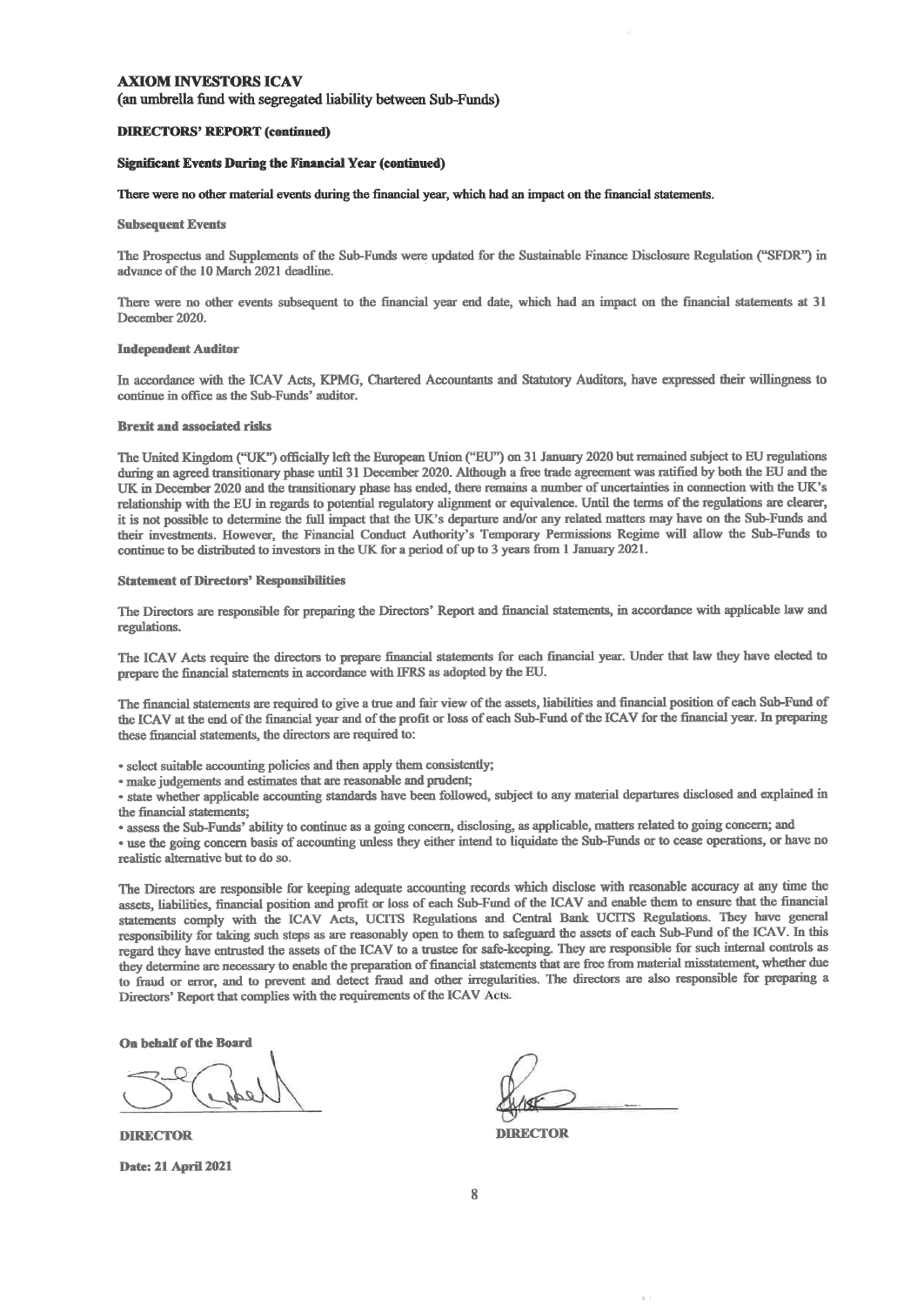(an umbrella fund with segregated liability between Sub-Funds)

### **REPORT OF THE DEPOSITARY TO THE SHAREHOLDERS**

We, Northern Trust Fiduciary Services (Ireland) Limited, appointed Depositary to Axiom Global Equity Fund, Axiom Concentrated Global Equity Fund and Axiom International Small Cap Fund, Sub-Funds of Axiom Investors ICAV ("the Sub-Funds"), provide this report solely in favour of the shareholders of the Sub-Funds for the financial year ended 31 December 2020 ("the Accounting Period"). This report is provided in accordance with the UCITS Regulations – European Communities (Undertakings for Collective Investment in Transferable Securities) Regulations 2011 (SI No 352 of 2011), as amended, which implemented Directive 2009/65/EU into Irish Law ("the Regulations"). We do not, in the provision of this report, accept nor assume responsibility for any other purpose or person to whom this report is shown.

In accordance with our Depositary obligation as provided for under the Regulations, we have enquired into the conduct of the Sub-Funds for the Accounting Period and we hereby report thereon to the shareholders of the Sub-Funds as follows;

We are of the opinion that the Sub-Funds have been managed during the Accounting Period, in all material respects:

- i) in accordance with the limitations imposed on the investment and borrowing powers of the Sub-Funds by the constitutional documents and by the Regulations; and
- ii) otherwise in accordance with the provisions of the constitutional documents and the Regulations.

### **For and on behalf of**

**Northern Trust Fiduciary Services (Ireland) Limited Georges Court 54-62 Townsend Street Dublin 2 Ireland** 

**Date: 21 April 2021**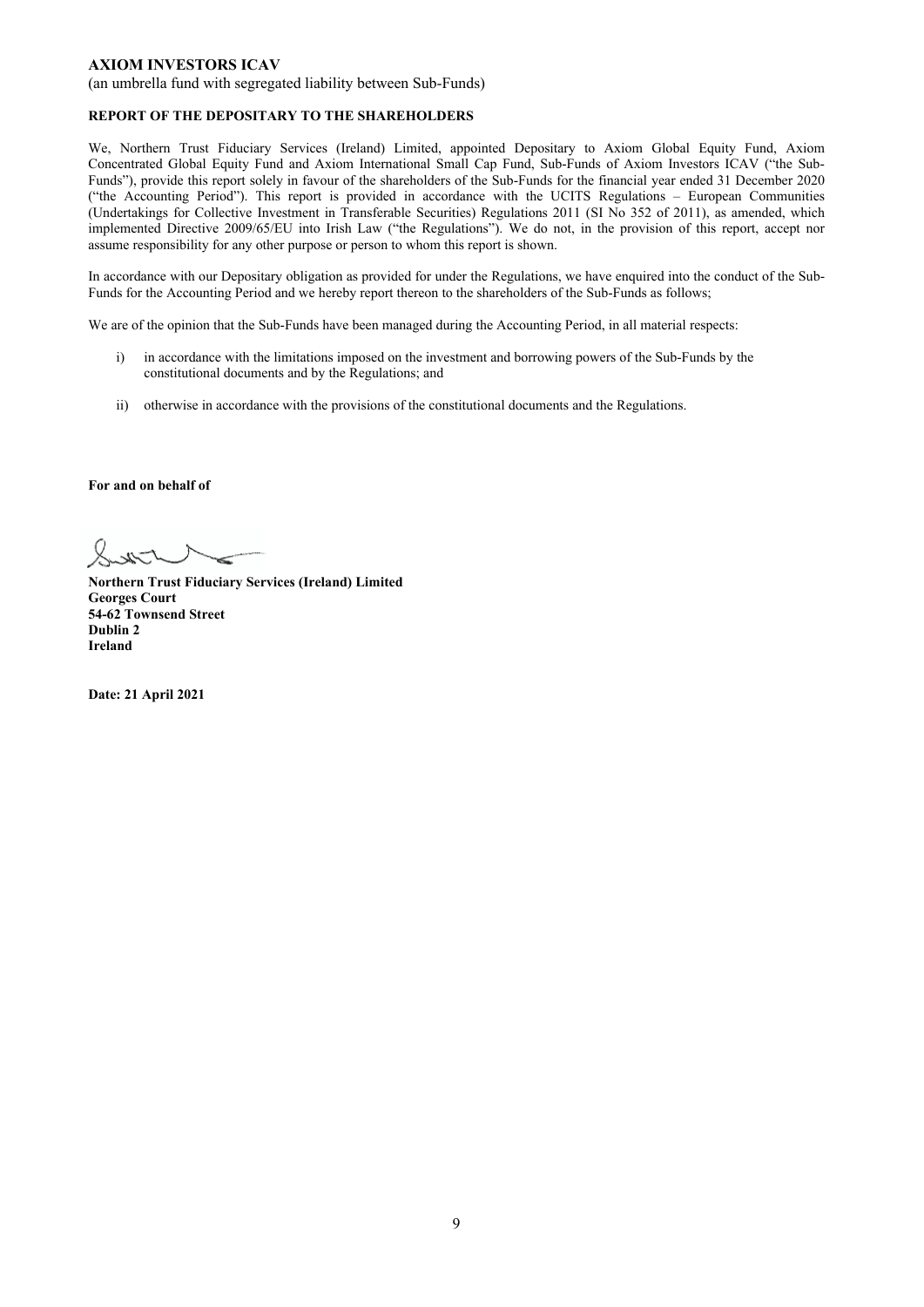

**KPMG** Audit 1 Harbourmaster Place **IFSC** Dublin 1 D01 F6F5 Ireland

## **INDEPENDENT AUDITOR'S REPORT TO THE SHAREHOLDERS OF AXIOM GLOBAL EQUITY FUND, AXIOM CONENTRATED GLOBAL GROWTH EQUITY FUND AND AXIOM INTERNATIONAL SMALL CAP FUND**

## **Report on the audit of the financial statements**

## *Opinion*

We have audited the financial statements of Axiom Global Equity Fund, Axiom Concentrated Global Growth Equity Fund And Axiom International Small Cap Fund ('the Sub-Funds') for the year ended 31 December 2020, which are Sub-Funds of Axiom Investors ICAV ('the ICAV'), as set out on pages 13 to 42, which comprise the Statement of Comprehensive Income, Statement of Financial Position, Statement of Changes in Net Assets Attributable to Holders of Redeemable Participating Shares, Statement of Cash Flows and related notes, including the summary of significant accounting policies set out in note 3. The financial reporting framework that has been applied in their preparation is Irish Law and International Financial Reporting Standards (IFRS) as adopted by the European Union.

In our opinion, the accompanying financial statements:

• give a true and fair view of the assets, liabilities and financial position of the Sub-Funds' as at 31 December 2020 and of their increase in net assets attributable to holders of redeemable participating shares for the year then ended;

• have been properly prepared in accordance with IFRS as adopted by the European Union; and

• have been properly prepared in accordance with the requirements of the Irish Collective Assetmanagement Vehicles Acts 2015 and 2020 and the Central Bank (Supervision and Enforcement) Act 2013 (Section 48(1)) (Undertakings for Collective Investment in Transferable Securities) Regulations 2019.

### *Basis for opinion*

We conducted our audit in accordance with International Standards on Auditing (Ireland) (ISAs (Ireland)) and applicable law. Our responsibilities under those standards are further described in the Auditor's responsibilities for the audit of the financial statements section of our report. We are independent of the Sub-Funds in accordance with ethical requirements that are relevant to our audit of financial statements in Ireland, including the Ethical Standard issued by the Irish Auditing and Accounting Supervisory Authority (IAASA), and we have fulfilled our other ethical responsibilities in accordance with these requirements.

We believe that the audit evidence we have obtained is sufficient and appropriate to provide a basis for our opinion.

### *We have nothing to report on going concern*

We are required to report to you if we have concluded that the use of the going concern basis of accounting is inappropriate or there is an undisclosed material uncertainty that may cast significant doubt over the use of that basis for a period of at least twelve months from the date of approval of the financial statements. We have nothing to report in these respects.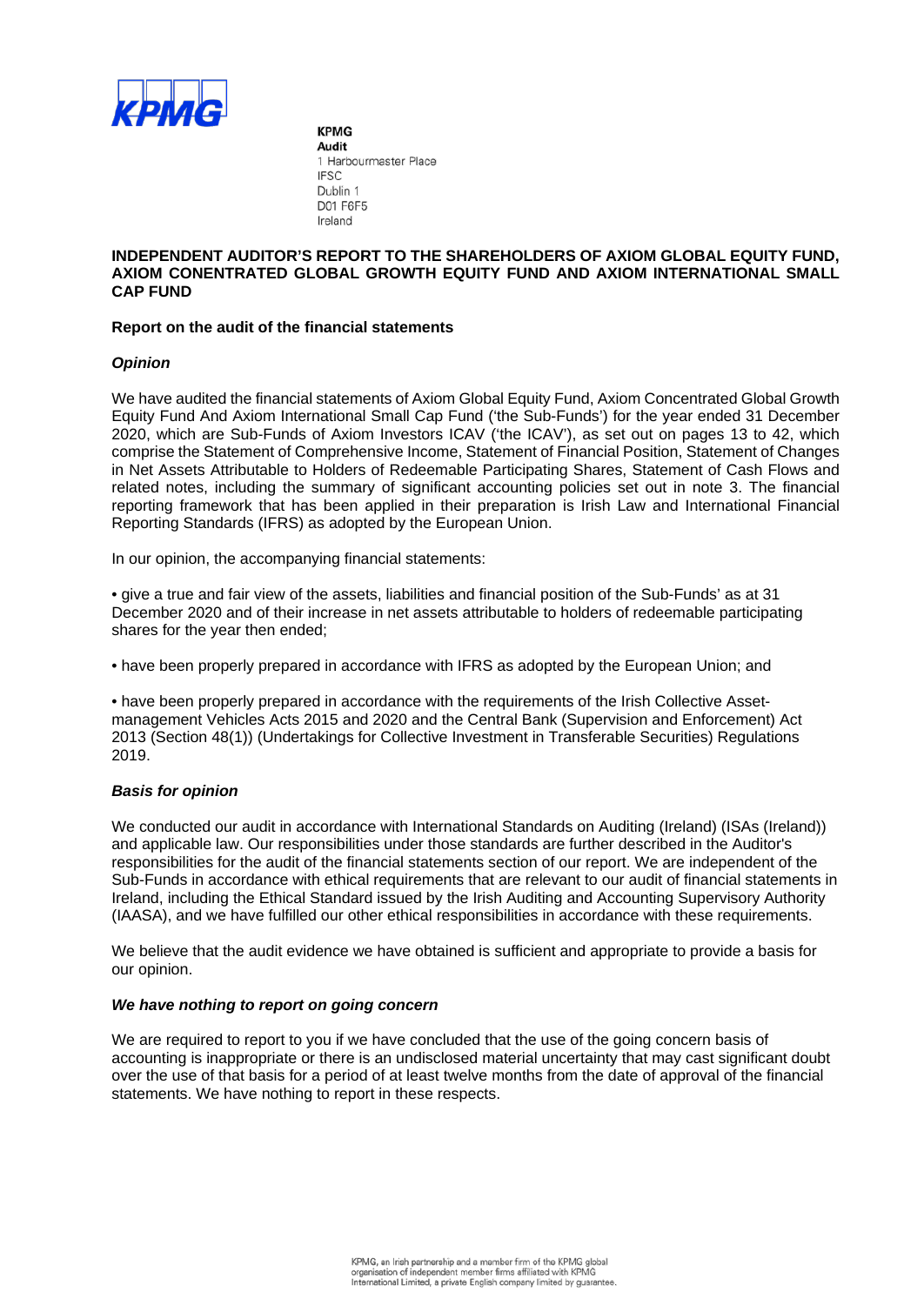

### **INDEPENDENT AUDITOR'S REPORT TO THE SHAREHOLDERS OF AXIOM GLOBAL EQUITY FUND, AXIOM CONENTRATED GLOBAL GROWTH EQUITY FUND AND AXIOM INTERNATIONAL SMALL CAP FUND** *(continued)*

### *Other information*

The directors are responsible for the other information presented in the Annual Report together with the financial statements. The other information comprises the information included in Management and Other Information, the Investment Manager's Report, the Directors' Report, the Report of the Depositary to the Shareholders, the Schedule of Investments, Portfolio Changes – Material Acquisitions and Disposals, Appendix 1: Remuneration Policy and Appendix 2: Soft Commission and Research Costs. The financial statements and our auditor's report thereon do not comprise part of the other information. Our opinion on the financial statements does not cover the other information and, accordingly, we do not express an audit opinion or, except as explicitly stated below, any form of assurance conclusion thereon.

Our responsibility is to read the other information and, in doing so, consider whether, based on our financial statements audit work, the information therein is materially misstated or inconsistent with the financial statements or our audit knowledge. Based solely on that work we have not identified material misstatements in the other information.

### *Opinion on other matter prescribed by the Irish Collective Asset-management Vehicles Acts 2015 and 2020*

In our opinion, the information given in the Directors' Report is consistent with the financial statements.

### *Matters on which we are required to report by exception*

The Irish Collective Asset-management Vehicles Acts 2015 and 2020 requires us to report to you, if in our opinion, the disclosures of Directors' remuneration specified by law are not made. We have nothing to report in this regard.

### **Respective responsibilities and restrictions on use**

### *Responsibilities of directors for the financial statements*

As explained more fully in the directors' responsibilities statement set out on page 8, the directors are responsible for: the preparation of the financial statements including being satisfied that they give a true and fair view; such internal control as they determine is necessary to enable the preparation of financial statements that are free from material misstatement, whether due to fraud or error; assessing the Sub-Fund's ability to continue as a going concern, disclosing, as applicable, matters related to going concern; and using the going concern basis of accounting unless they either intend to liquidate the Sub-Funds or to cease operations, or have no realistic alternative but to do so.

### *Auditor's responsibilities for the audit of the financial statements*

Our objectives are to obtain reasonable assurance about whether the financial statements as a whole are free from material misstatement, whether due to fraud or error, and to issue an auditor's report that includes our opinion. Reasonable assurance is a high level of assurance, but is not a guarantee that an audit conducted in accordance with ISAs (Ireland) will always detect a material misstatement when it exists. Misstatements can arise from fraud or error and are considered material if, individually or in the aggregate, they could reasonably be expected to influence the economic decisions of users taken on the basis of these financial statements.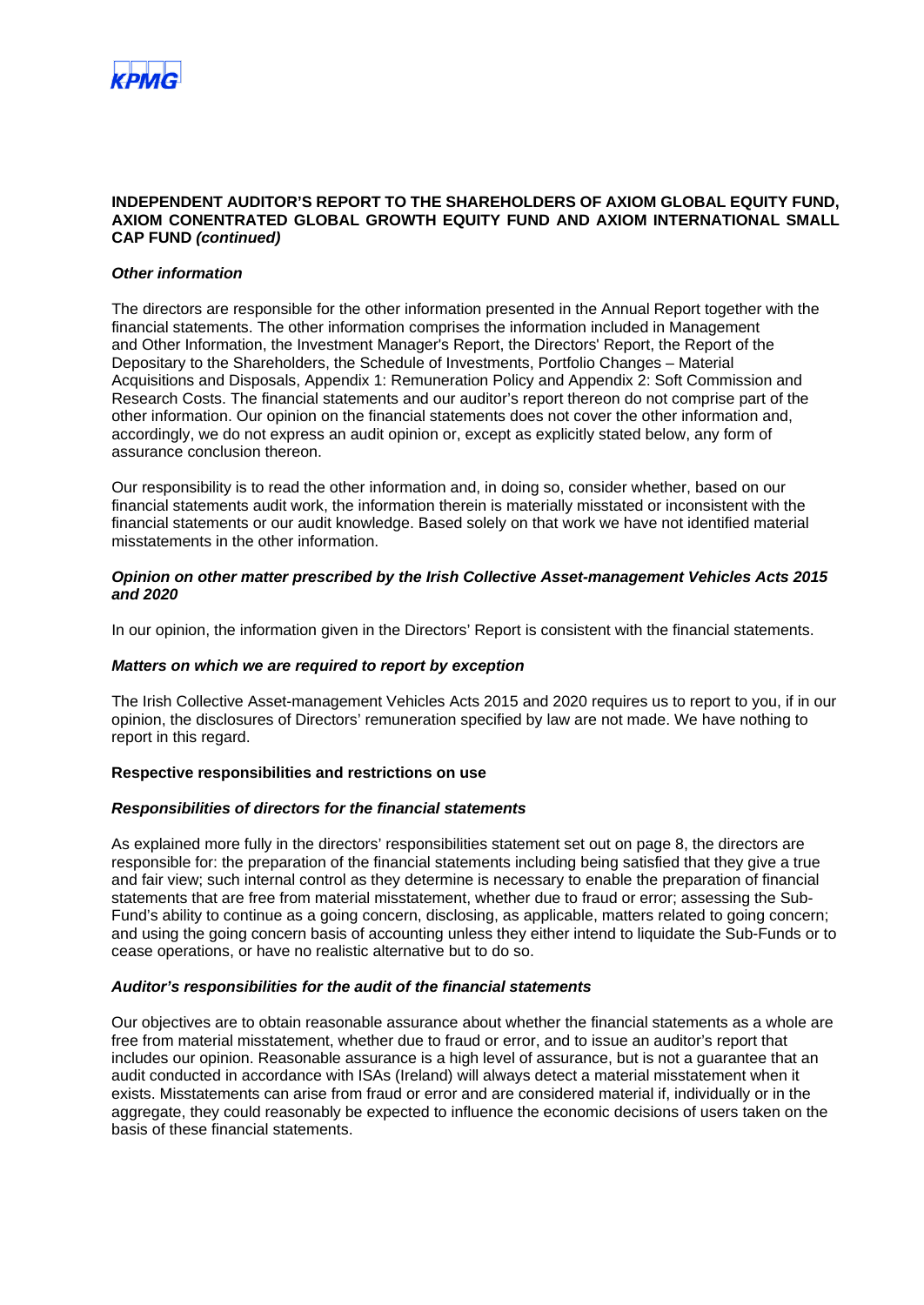

### **INDEPENDENT AUDITOR'S REPORT TO THE SHAREHOLDERS OF AXIOM GLOBAL EQUITY FUND, AXIOM CONENTRATED GLOBAL GROWTH EQUITY FUND AND AXIOM INTERNATIONAL SMALL CAP FUND** *(continued)*

A fuller description of our responsibilities is provided on IAASA's website at http://www.iaasa.ie/Publications/Auditing-standards/International-Standards-on-Auditing-for-use-in-Ire/Description-of-the-auditor-s-responsibilities-for.

### *The purpose of our audit work and to whom we owe our responsibilities*

Our report is made solely to the shareholders of the Sub-Funds, as a body, in accordance with the Section 120 of the Irish Collective Asset-management Vehicles Act 2015. Our audit work has been undertaken so that we might state to the Sub-Funds' shareholders those matters we are required to state to them in an auditor's report and for no other purpose. To the fullest extent permitted by law, we do not accept or assume responsibility to anyone other than the Sub-Funds and the Sub-Funds' shareholders, as a body, for our audit work, for this report, or for the opinions we have formed.

**Colm Clifford** 21 April 2020

**for and on behalf of KPMG Chartered Accountants, Statutory Audit Firm** *1 Harbourmaster Place IFSC Dublin 1 Ireland*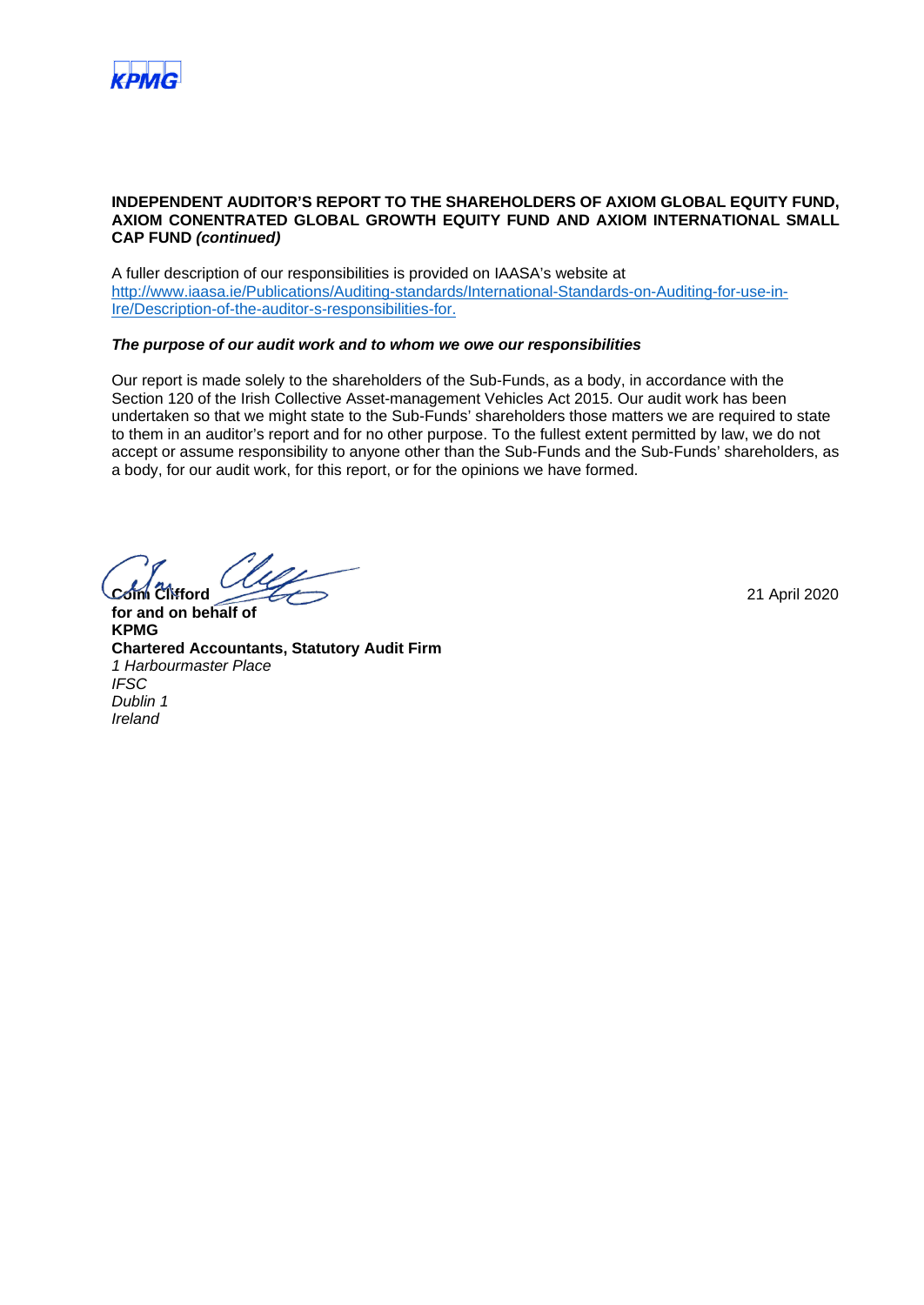(an umbrella fund with segregated liability between Sub-Funds)

## **STATEMENT OF COMPREHENSIVE INCOME**

*For the financial year ended 31 December 2020* 

|                                                           |              |                     | Axiom                |                      |
|-----------------------------------------------------------|--------------|---------------------|----------------------|----------------------|
|                                                           |              |                     | Concentrated         | <b>Axiom</b>         |
|                                                           |              | <b>Axiom Global</b> | <b>Global Growth</b> | <b>International</b> |
|                                                           |              | <b>Equity Fund</b>  | <b>Equity Fund</b>   | Small Cap Fund*      |
|                                                           |              | Year ended          | Year ended           | Period ended         |
|                                                           |              | 31 December 2020    | 31 December 2020     | 31 December 2020     |
| <b>Income</b>                                             | <b>Notes</b> | US\$                | US\$                 | US\$                 |
| Income from financial assets at fair value through profit |              |                     |                      |                      |
| or loss:                                                  |              |                     |                      |                      |
| Dividend income                                           |              | 459,077             | 458,262              | 125,872              |
|                                                           |              |                     |                      |                      |
| Gains and losses from financial assets at fair value      |              |                     |                      |                      |
| through profit or loss:                                   |              |                     |                      |                      |
| Net realised gain/(loss) on equity investments            |              | 5,315,194           | 23,335,628           | (151, 052)           |
| Net unrealised gain on equity investments                 |              | 18,555,198          | 9,180,127            | 17,341,382           |
| Net realised (loss)/gain on forward exchange contracts    |              | (2,959)             | 4,213                | 2,654                |
| Net unrealised gain on forward exchange contracts         |              | 19                  | 562                  | 5,902                |
|                                                           |              |                     |                      |                      |
| Income from financial assets that are not at fair value   |              |                     |                      |                      |
| through profit or loss:                                   |              |                     |                      |                      |
| <b>Bank</b> interest                                      |              | $\mathbf{1}$        |                      | 1                    |
| Net realised gain/(loss) on foreign currency              |              | 1,087               | (14, 535)            | (7, 866)             |
| Net unrealised gain/(loss) on foreign currency            |              | 81                  | 79                   | (2,737)              |
|                                                           |              |                     |                      |                      |
| Net investment gain                                       |              | 24,327,698          | 32,964,336           | 17,314,156           |
|                                                           |              |                     |                      |                      |
| <b>Operating expenses</b>                                 |              |                     |                      |                      |
| Investment management fees                                | 5            | (552,800)           | (821,763)            | (219,692)            |
| Administration fees                                       | 5            | (48,591)            | (72, 258)            | (24, 182)            |
| Depositary fees                                           | 5            | (27,716)            | (41,201)             | (13, 818)            |
| Custody fees                                              | 5            | (33, 934)           | (53, 569)            |                      |
| Directors' fees                                           | 5            | (6,118)             | (6,118)              | (6,117)              |
| Audit fee                                                 | 8            | (19, 163)           | (18, 136)            | (19,909)             |
| Other expenses                                            |              | (70, 927)           | (24, 671)            | (32, 288)            |
|                                                           |              |                     |                      |                      |
| Total operating expenses before finance costs             |              | (759, 249)          | (1,037,716)          | (316,006)            |
| Interest expense                                          |              | (397)               | (392)                | (738)                |
| <b>Total finance costs</b>                                |              | (397)               | (392)                | (738)                |
|                                                           |              |                     |                      |                      |
| Changes in net assets attributable to holders of          |              |                     |                      |                      |
| redeemable shares before tax                              |              | 23,568,052          | 31,926,228           | 16,997,412           |
| Withholding taxes on dividends                            |              | (86,913)            | (126,999)            | (19,690)             |
| Change in net assets attributable to the holders of       |              |                     |                      |                      |
| redeemable participating shares, net of tax               |              | 23,481,139          | 31,799,229           | 16,977,722           |

\* Axiom International Small Cap Fund launched on 17 July 2020.

There are no other gains or losses other than those included in the statement of comprehensive income. All income arises from continuing operations.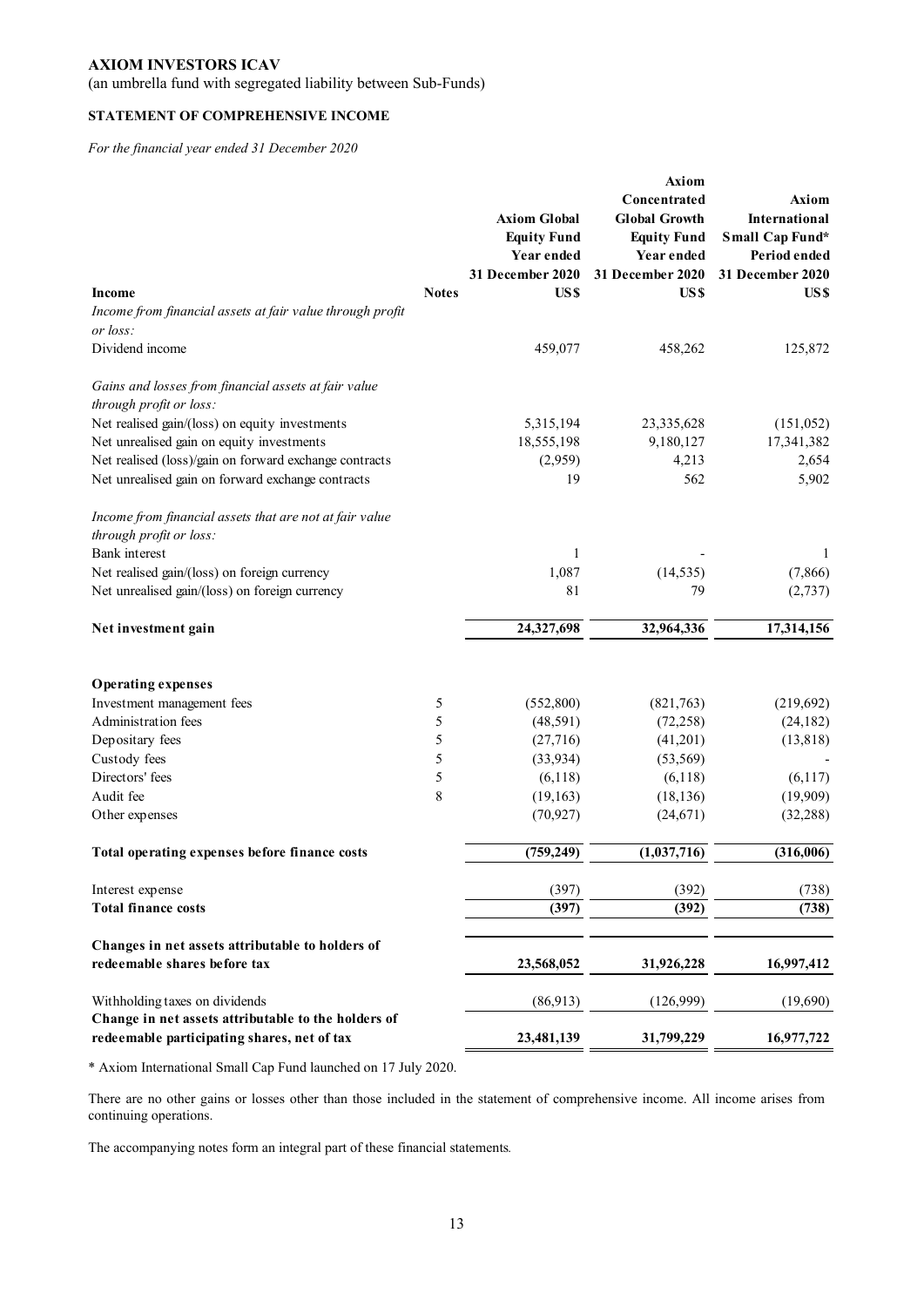(an umbrella fund with segregated liability between Sub-Funds)

## **STATEMENT OF COMPREHENSIVE INCOME (continued)**

*For the financial year ended 31 December 2019* 

|                                                           |              |                     | <b>Axiom</b>         |
|-----------------------------------------------------------|--------------|---------------------|----------------------|
|                                                           |              |                     | Concentrated         |
|                                                           |              | <b>Axiom Global</b> | <b>Global Growth</b> |
|                                                           |              | <b>Equity Fund</b>  | <b>Equity Fund</b>   |
|                                                           |              | Year ended          | Year ended           |
|                                                           |              | 31 December 2019    | 31 December 2019     |
| Income                                                    | <b>Notes</b> | US\$                | US\$                 |
| Income from financial assets at fair value through profit |              |                     |                      |
| or loss:                                                  |              |                     |                      |
| Dividend income                                           |              | 413,783             | 1,089,358            |
| Gains and losses from financial assets at fair value      |              |                     |                      |
| through profit or loss:                                   |              |                     |                      |
| Net realised gain on equity investments                   |              | 160,571             | 3,562,286            |
| Net unrealised loss on equity investments                 |              | 8,023,523           | 22,570,645           |
| Net realised (loss)/gain on forward exchange contracts    |              | (7,513)             | (3,784)              |
|                                                           |              |                     |                      |
| Income from financial assets that are not at fair value   |              |                     |                      |
| through profit or loss:                                   |              |                     |                      |
| Bank interest                                             |              | 1                   | 3                    |
| Net realised gain on foreign currency                     |              | 3,848               | 2,642                |
| Net unrealised loss on foreign currency                   |              | (3)                 |                      |
| Net investment gain                                       |              | 8,594,210           | 27,221,150           |
| <b>Operating expenses</b>                                 |              |                     |                      |
| Dividend expense                                          |              | (2,211)             | (8,501)              |
| Investment management fees                                | 5            | (297, 323)          | (713, 364)           |
| Administration fees                                       | 5            | (29, 134)           | (71, 390)            |
| Depositary fees                                           | 5            | (14, 809)           | (35, 487)            |
| Custody fees                                              | 5            | (54, 045)           | (27,105)             |
| Directors' fees                                           | 5            | (8,558)             | (8,558)              |
| Audit fee                                                 | 8            | (21, 651)           | (23,051)             |
| Other expenses                                            |              | (62, 551)           | (74, 970)            |
| Total operating expenses before finance cost              |              | (490, 282)          | (962, 426)           |
| Interest expense                                          |              | (68)                | (131)                |
| <b>Total finance costs</b>                                |              | (68)                | (131)                |
|                                                           |              |                     |                      |
| Changes in net assets attributable to holders of          |              |                     |                      |
| redeemable shares before tax                              |              | 8,103,860           | 26,258,593           |
| Withholding taxes on dividends                            |              | (71,318)            | (194,062)            |
| Change in net assets attributable to the holders of       |              |                     |                      |
| redeemable participating shares, net of tax               |              | 8,032,542           | 26,064,531           |

There are no other gains or losses other than those included in the statement of comprehensive income. All income arises from continuing operations.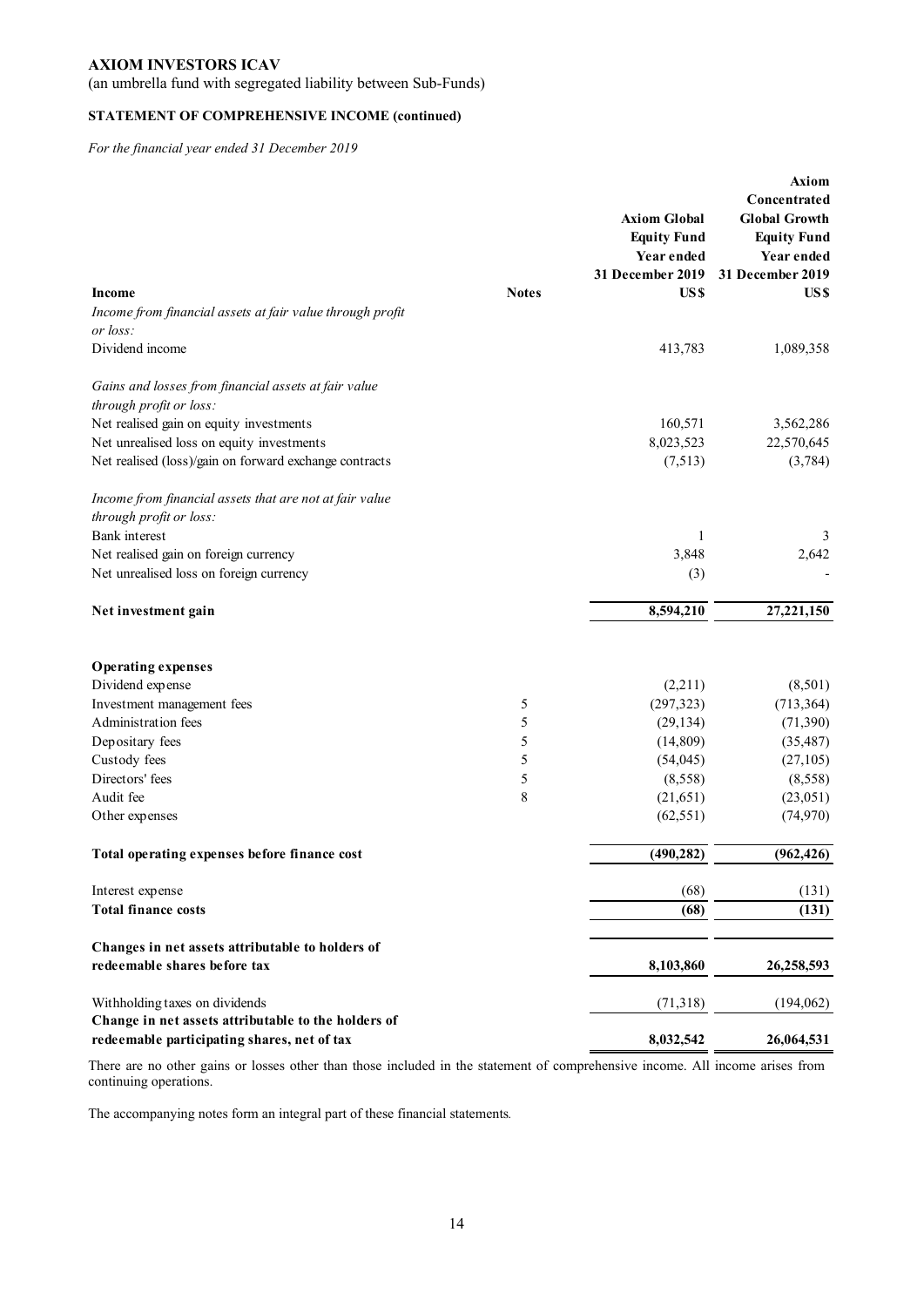(an umbrella fund with segregated liability between Sub-Funds)

## **STATEMENT OF FINANCIAL POSITION**

### As at 31 December 2020

|                                                       |                |                     | Axiom                   |                        |
|-------------------------------------------------------|----------------|---------------------|-------------------------|------------------------|
|                                                       |                |                     | <b>Concentrated</b>     | <b>Axiom</b>           |
|                                                       |                | <b>Axiom Global</b> | <b>Global Growth</b>    | <b>International</b>   |
|                                                       |                | <b>Equity Fund</b>  | <b>Equity Fund</b>      | <b>Small Cap Fund*</b> |
|                                                       |                | As at               | As at                   | As at                  |
|                                                       |                | 31 December 2020    | <b>31 December 2020</b> | 31 December 2020       |
| <b>Assets</b>                                         | <b>Notes</b>   | <b>USS</b>          | <b>USS</b>              | <b>USS</b>             |
| Financial assets at fair value through profit or loss |                |                     |                         |                        |
| <b>Transferable securities</b>                        | 11,12          | 81,036,686          | 110,701,768             | 103,422,531            |
| <b>Investment</b> funds                               | 11,12          |                     |                         | 4,205,353              |
| <b>Financial derivative assets</b>                    | 11,12          |                     | 562                     |                        |
| Financial assets measured at amortised cost           |                |                     |                         |                        |
| Cash and cash equivalents                             | $\overline{7}$ | 39,596              | 74,115                  | 1,257,582              |
| Dividends receivable                                  |                | 1,162               | 16,902                  | 46,945                 |
| Securities sold receivable                            |                | 380,749             |                         | 1,514,245              |
| Other receivables                                     |                | 520                 | 501                     | 6,264                  |
| <b>Total assets</b>                                   |                | 81,458,713          | 110,793,848             | 110,452,920            |
| <b>Liabilities</b>                                    |                |                     |                         |                        |
| Financial liabilities measured at amortised cost      |                |                     |                         |                        |
| Investment management fees payable                    | 5              | (141,680)           | (199,205)               | (176, 656)             |
| Administration fees payable                           | 5              | (11,996)            | (18, 313)               | (20, 561)              |
| Depositary fees payable                               | 5              | (9, 353)            | (15,668)                | (11,749)               |
| Custody fees payable                                  | 5              | (10,093)            | (3,639)                 |                        |
| Securities purchased payable                          |                | (99, 412)           |                         | (123, 121)             |
| Redemptions payable                                   |                |                     |                         | (10,500,000)           |
| Other expenses payable                                |                | (13,310)            | (15, 590)               | (23, 202)              |
| Audit fee payable                                     |                | (19,904)            | (19,904)                | (19,909)               |
| Total liabilities (excluding net assets attributable  |                |                     |                         |                        |
| to holders of redeemable shares)                      |                | (305,748)           | (272, 319)              | (10, 875, 198)         |
| Net assets attributable to holders of redeemable      |                |                     |                         |                        |
| participating shares                                  | 16             | 81,152,965          | 110,521,529             | 99,577,722             |

\* Axiom International Small Cap Fund launched on 17 July 2020.

The accompanying notes form an integral part of these financial statements.

The financial statements were approved by the Directors on 21 April 2021 and signed on their behalf by:

**DIRECTOR** 

**DIRECTOR**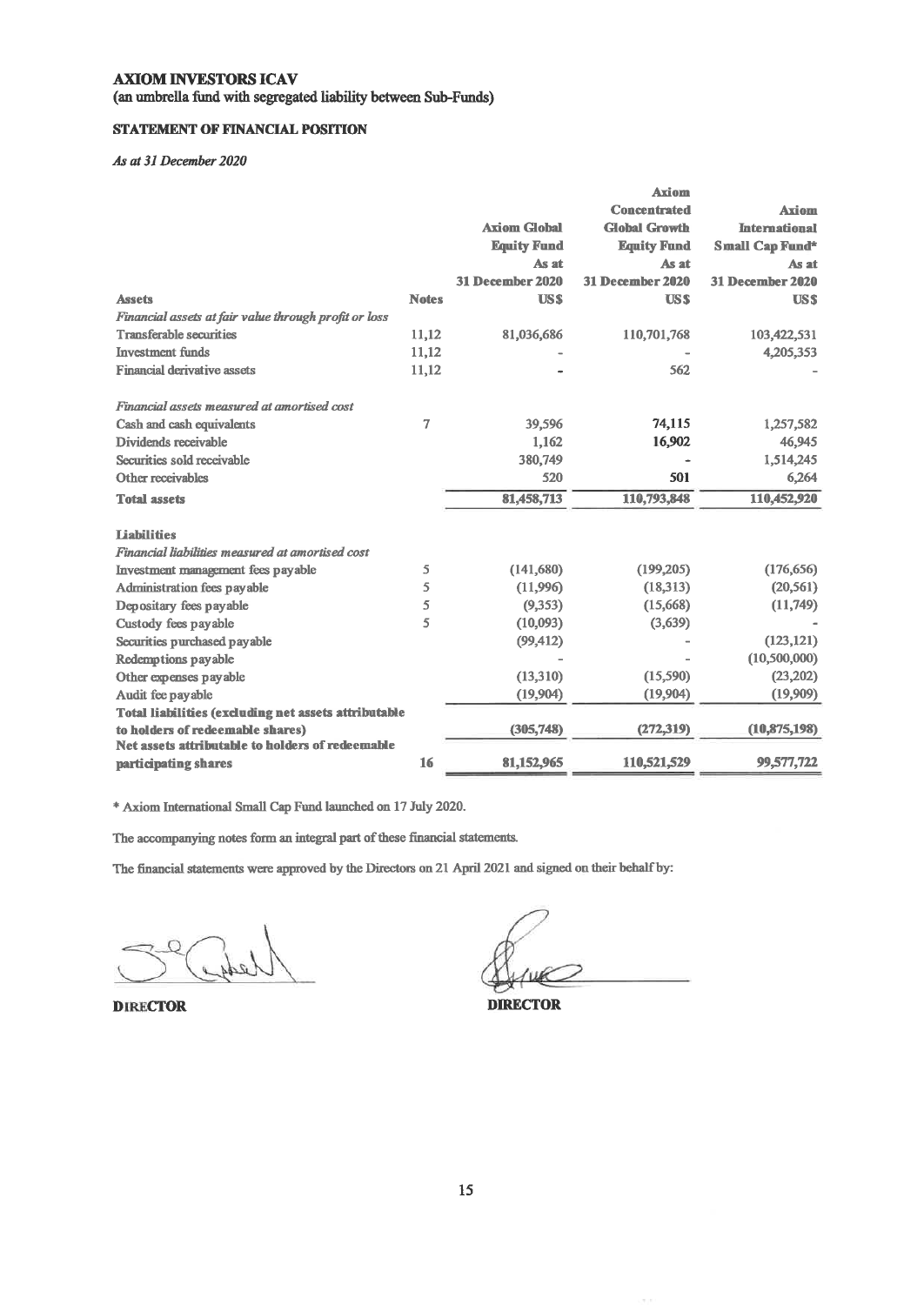(an umbrella fund with segregated liability between Sub-Funds)

## **STATEMENT OF FINANCIAL POSITION (continued)**

*As at 31 December 2019* 

|                                                       |              |                     | <b>Axiom Concentrated</b> |
|-------------------------------------------------------|--------------|---------------------|---------------------------|
|                                                       |              | <b>Axiom Global</b> | <b>Global Growth</b>      |
|                                                       |              | <b>Equity Fund</b>  | <b>Equity Fund</b>        |
|                                                       |              | As at               | As at                     |
|                                                       |              | 31 December 2019    | 31 December 2019          |
| <b>Assets</b>                                         | <b>Notes</b> | US\$                | US\$                      |
| Financial assets at fair value through profit or loss |              |                     |                           |
| Transferable securities                               | 11,12        | 50,278,186          | 105,023,389               |
| Financial assets measured at amortised cost           |              |                     |                           |
| Cash and cash equivalents                             | 7            | 34,932              | 39,379                    |
| Dividends receivable                                  |              | 3,121               |                           |
| Securities sold receivable                            |              | 48,971              |                           |
| Other receivables                                     |              | 1,397               | 10,691                    |
| <b>Total assets</b>                                   |              | 50,366,607          | 105,073,459               |
| <b>Liabilities</b>                                    |              |                     |                           |
| Financial liabilities measured at amortised cost      |              |                     |                           |
| Investment management fees payable                    | 5            | (88, 945)           | (181,716)                 |
| Administration fees payable                           | 5            | (4, 194)            | (11, 737)                 |
| Depositary fees payable                               | 5            | (4,894)             | (11,910)                  |
| Custody fees payable                                  | 5            | (14, 544)           |                           |
| Other expenses payable                                |              | (15, 181)           | (62, 522)                 |
| Audit fee payable                                     |              | (19,116)            | (20, 143)                 |
| <b>Total liabilities</b>                              |              | (146, 874)          | (288, 028)                |
| Net assets attributable to holders of redeemable      |              |                     |                           |
| participating shares                                  | 16           | 50,219,733          | 104,785,431               |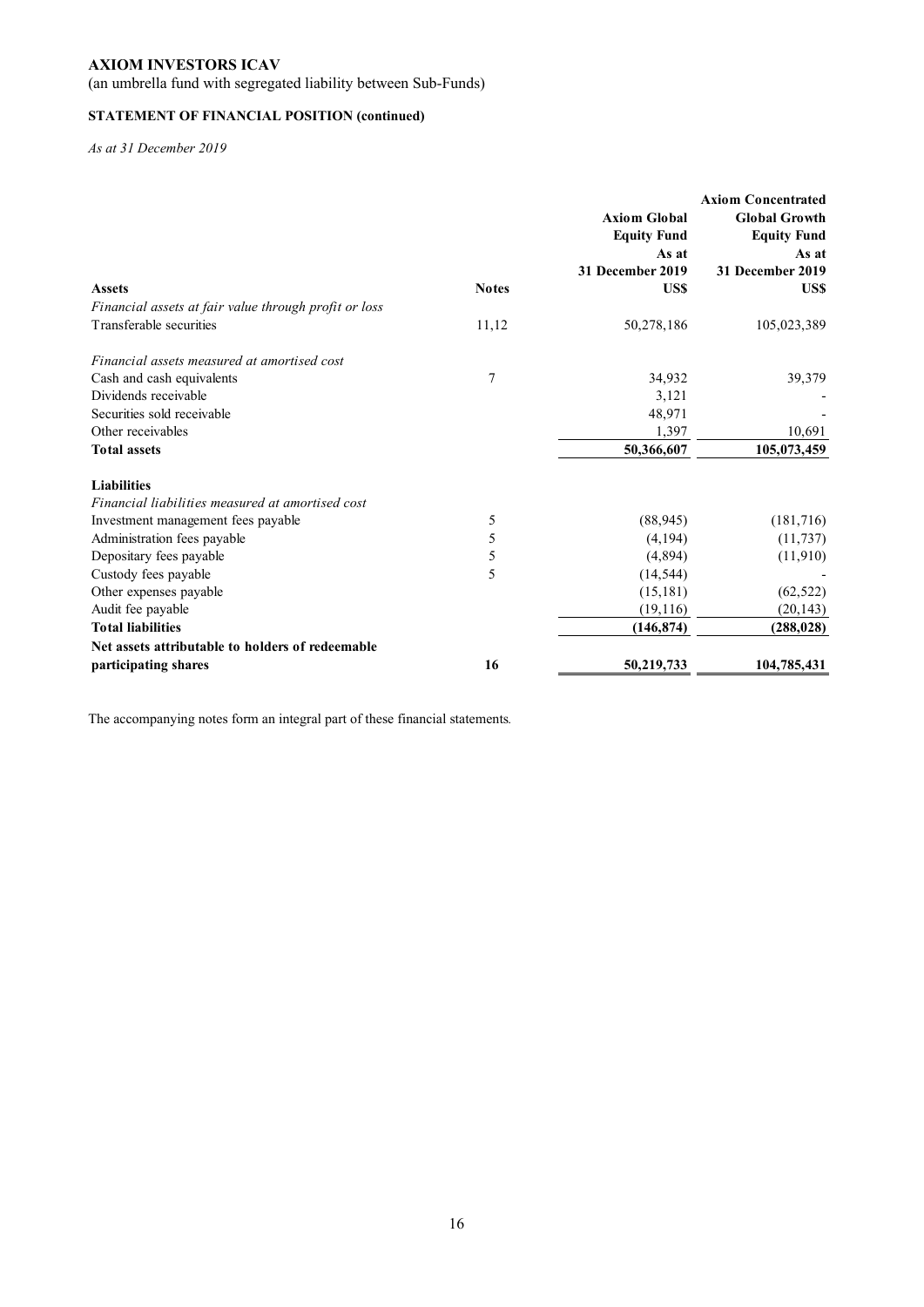(an umbrella fund with segregated liability between Sub-Funds)

## **STATEMENT OF CHANGES IN NET ASSETS ATTRIBUTABLE TO HOLDERS OF REDEEMABLE PARTCIPATING SHARES**

*For the financial year ended 31 December 2020* 

|                                                                                                          | <b>Notes</b> | <b>Axiom Global</b><br><b>Equity Fund</b><br>Year ended<br><b>31 December 2020</b><br>US\$ | <b>Axiom</b><br>Concentrated<br><b>Global Growth</b><br><b>Equity Fund</b><br>Year ended<br><b>31 December 2020</b><br>US <sub>\$</sub> | Axiom<br>International<br>Small Cap Fund*<br>Period ended<br>31 December 2020<br>US\$ |
|----------------------------------------------------------------------------------------------------------|--------------|--------------------------------------------------------------------------------------------|-----------------------------------------------------------------------------------------------------------------------------------------|---------------------------------------------------------------------------------------|
| Net assets attributable to holders of redeemable<br>participating shares at start of financial year      |              | 50,219,733                                                                                 | 104,785,431                                                                                                                             |                                                                                       |
| Transactions with redeemable participating<br>shareholders<br>Issue of redeemable shares during the year |              | 18,711,093                                                                                 | 10,136,869                                                                                                                              | 93,100,000                                                                            |
| Redemption of redeemable shares during the year                                                          |              | (11,259,000)                                                                               | (36,200,000)                                                                                                                            | (10,500,000)                                                                          |
| Total contributions and redemptions by holders of<br>redeemable shares                                   |              | 7,452,093                                                                                  | (26,063,131)                                                                                                                            | 82,600,000                                                                            |
| Change in the net assets attributable to holders of<br>redeemable participating shares                   |              | 23,481,139                                                                                 | 31,799,229                                                                                                                              | 16,977,722                                                                            |
| Net assets attributable to holders of redeemable<br>participating shares                                 | 16           | 81,152,965                                                                                 | 110,521,529                                                                                                                             | 99,577,722                                                                            |

\* Axiom International Small Cap Fund launched on 17 July 2020.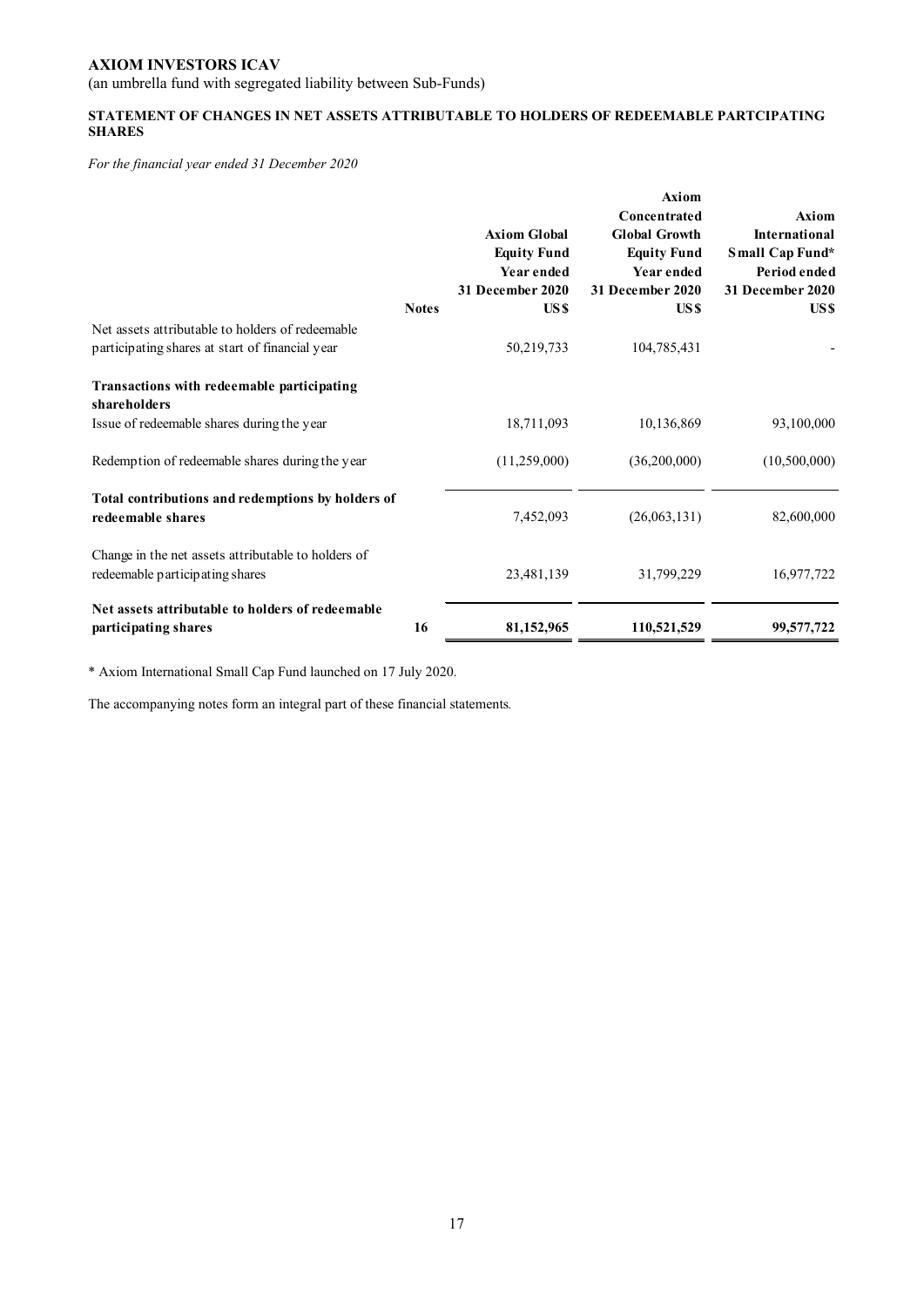(an umbrella fund with segregated liability between Sub-Funds)

## **STATEMENT OF CHANGES IN NET ASSETS ATTRIBUTABLE TO HOLDERS OF REDEEMABLE PARTCIPATING SHARES (continued)**

*For the financial year ended 31 December 2019* 

|                                                                                        |              | <b>Axiom Global</b><br><b>Equity Fund</b><br>Year ended<br><b>31 December 2019</b> | <b>Axiom</b><br>Concentrated<br><b>Global Growth</b><br><b>Equity Fund</b><br>Year ended<br>31 December 2019 |
|----------------------------------------------------------------------------------------|--------------|------------------------------------------------------------------------------------|--------------------------------------------------------------------------------------------------------------|
| Net assets attributable to holders of redeemable                                       | <b>Notes</b> | US <sub>\$</sub>                                                                   | US \$                                                                                                        |
| participating shares at start of financial year                                        |              | 22,434,865                                                                         | 70,247,160                                                                                                   |
| Transactions with redeemable participating<br>shareholders                             |              |                                                                                    |                                                                                                              |
| Issue of redeemable shares during the year                                             |              | 19,752,326                                                                         | 8,473,740                                                                                                    |
| Redemption of redeemable shares during the year                                        |              |                                                                                    |                                                                                                              |
| Total contributions and redemptions by holders of<br>redeemable shares                 |              | 19,752,326                                                                         | 8,473,740                                                                                                    |
| Change in the net assets attributable to holders of<br>redeemable participating shares |              | 8,032,542                                                                          | 26,064,531                                                                                                   |
| Net assets attributable to holders of redeemable                                       | 16           |                                                                                    |                                                                                                              |
| participating shares                                                                   |              | 50,219,733                                                                         | 104,785,431                                                                                                  |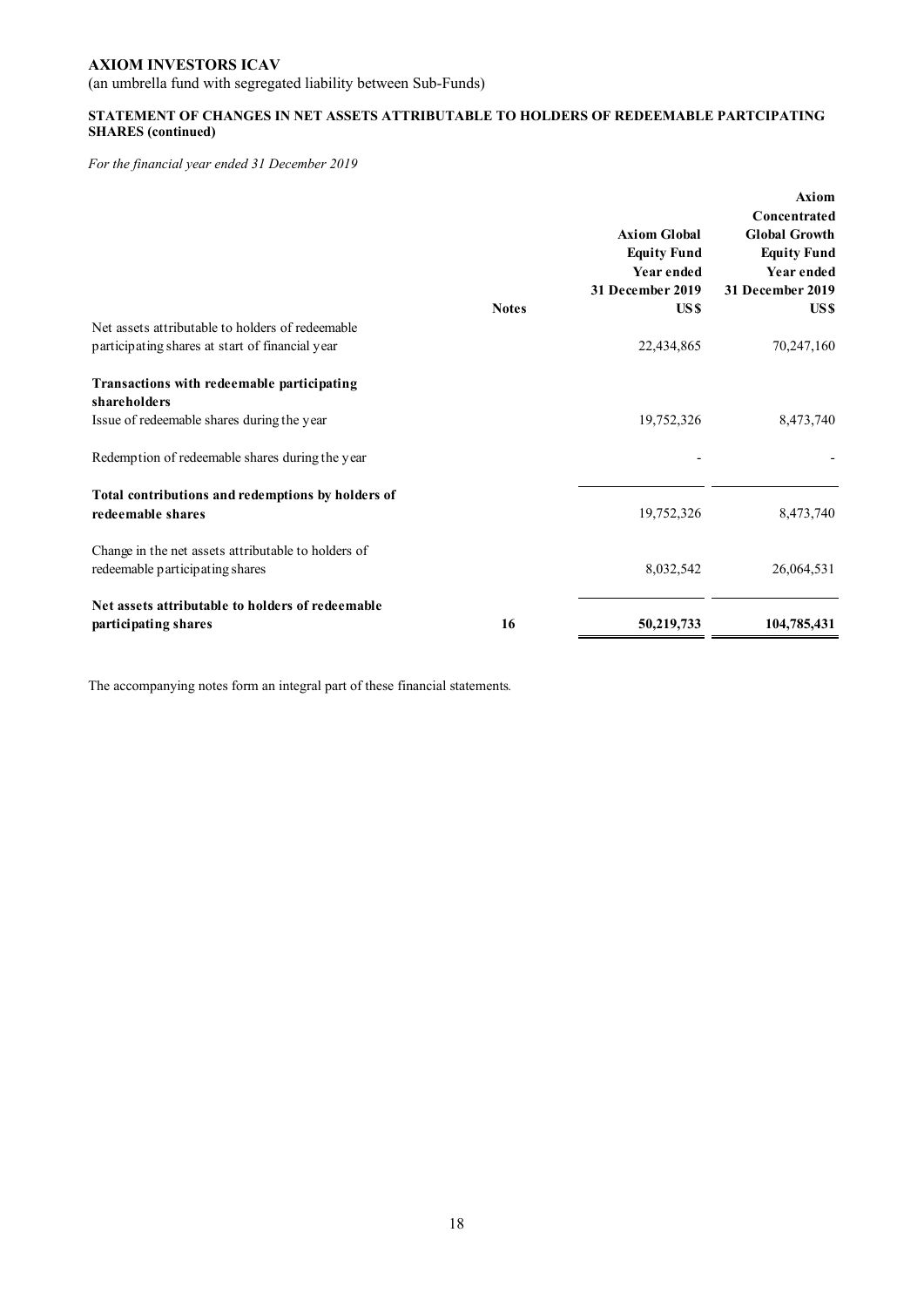(an umbrella fund with segregated liability between Sub-Funds)

## **STATEMENT OF CASH FLOWS**

*For the financial year ended 31 December 2020* 

|                                                                |                                           | Axiom<br>Concentrated                      | Axiom                                   |
|----------------------------------------------------------------|-------------------------------------------|--------------------------------------------|-----------------------------------------|
|                                                                | <b>Axiom Global</b><br><b>Equity Fund</b> | <b>Global Growth</b><br><b>Equity Fund</b> | <b>International</b><br>Small Cap Fund* |
|                                                                | Year ended                                | Year ended                                 | Period ended                            |
|                                                                | 31 December 2020                          | <b>31 December 2020</b>                    | 31 December 2020                        |
|                                                                | US \$                                     | US\$                                       | US \$                                   |
| Cash flows from operating activities                           |                                           |                                            |                                         |
| Increase in net assets attributable to holders                 |                                           |                                            |                                         |
| of redeemable participating shares                             | 23,481,139                                | 31,799,229                                 | 16,977,722                              |
| <b>Adjustments for:</b>                                        |                                           |                                            |                                         |
| - Interest income                                              | (1)                                       |                                            | (1)                                     |
| - Interest expense                                             | 397                                       | 392                                        | 738                                     |
| - Dividend income                                              | (459, 077)                                | (458, 262)                                 | (125, 872)                              |
| - Witholding taxes                                             | 86,913                                    | 126,999                                    | 19,690                                  |
| - Exchange (gains)/losses on cash and cash equivalents         | (1, 168)                                  | 14,456                                     | 10,603                                  |
|                                                                | 23,108,203                                | 31,482,814                                 | 16,882,880                              |
| (Increase)/decrease in other receivables                       | (330, 899)                                | 10,190                                     | (1,520,509)                             |
| Increase/(decrease) in accrued expenses and other payables     | 158,867                                   | (15, 814)                                  | 375,157                                 |
| (Increase) in financial assets at fair value through profit or |                                           |                                            |                                         |
| loss                                                           | (30, 758, 500)                            | (5,678,941)                                | (107, 627, 884)                         |
| Cash (used in)/generated from operations                       | (7,822,329)                               | 25,798,249                                 | (91,890,356)                            |
| Interest received                                              | $\,1$                                     |                                            | 1                                       |
| Dividends received                                             | 461,036                                   | 441,360                                    | 78,927                                  |
| Interest paid                                                  | (392)                                     | (287)                                      | (697)                                   |
| Taxes paid                                                     | (86,913)                                  | (126,999)                                  | (19,690)                                |
| Net cash (used in)/generated from operating activities         | (7, 448, 597)                             | 26, 112, 323                               | (91, 831, 815)                          |
| Cash flows from financing activities                           |                                           |                                            |                                         |
| Proceeds from issue of redeemable shares                       | 18,711,093                                | 10,136,869                                 | 93,100,000                              |
| Payments on redemption of redeemable shares                    | (11,259,000)                              | (36,200,000)                               |                                         |
| Cash flows from financing activities                           | 7,452,093                                 | (26,063,131)                               | 93,100,000                              |
| Net increase in cash and cash equivalents during the           |                                           |                                            |                                         |
| financial year                                                 | 3,496                                     | 49,192                                     | 1,268,185                               |
| Cash and cash equivalents at beginning of financial year       | 34,932                                    | 39,379                                     |                                         |
| Exchange gains/(losses) on cash and cash equivalents           | 1,168                                     | (14, 456)                                  | (10, 603)                               |
| Cash and cash equivalents at end of financial year             | 39,596                                    | 74,115                                     | 1,257,582                               |

\* Axiom International Small Cap Fund launched on 17 July 2020.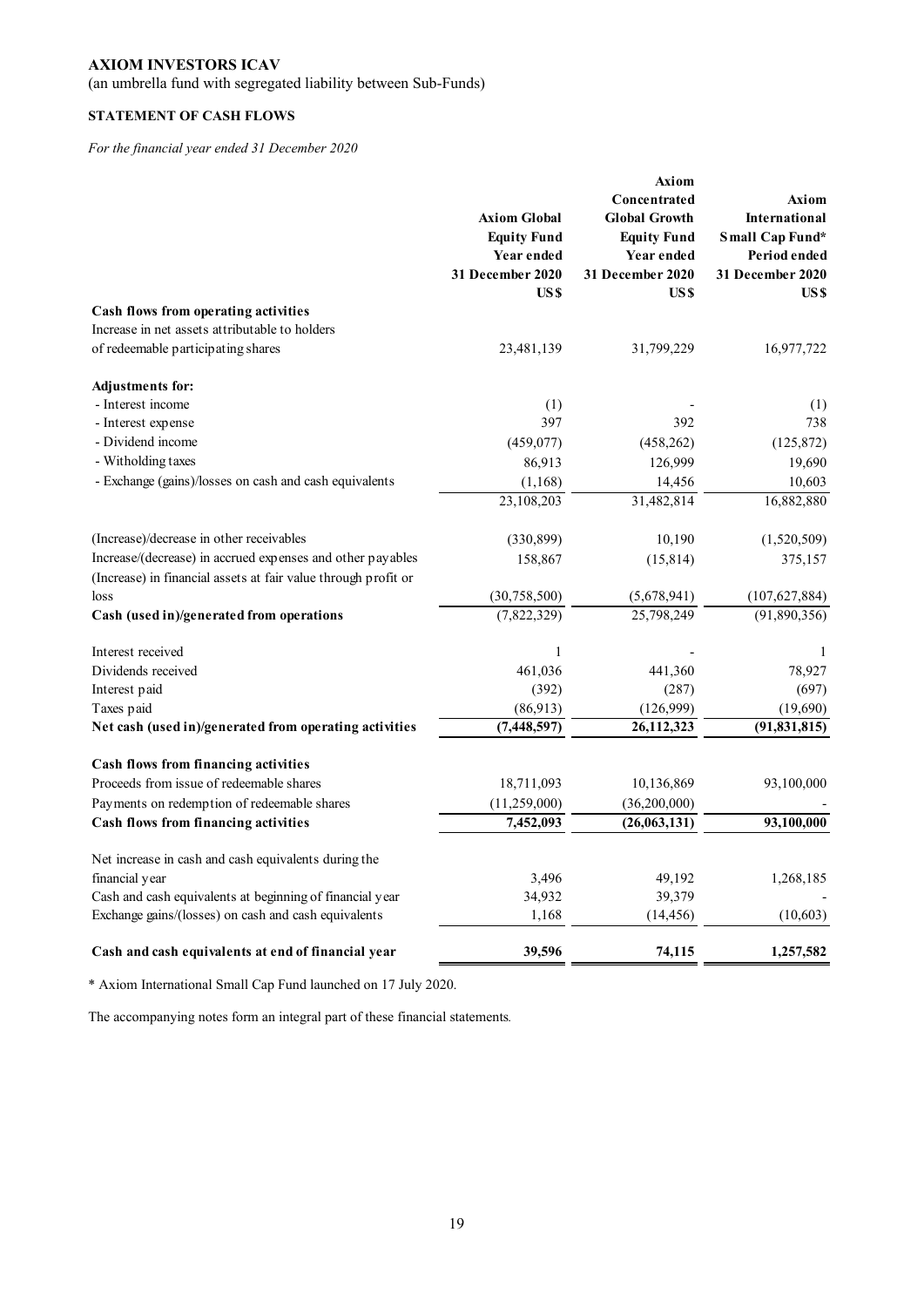(an umbrella fund with segregated liability between Sub-Funds)

## **STATEMENT OF CASH FLOWS (continued)**

*For the financial year ended 31 December 2019* 

|                                                                     |                     | Axiom                |
|---------------------------------------------------------------------|---------------------|----------------------|
|                                                                     |                     | Concentrated         |
|                                                                     | <b>Axiom Global</b> | <b>Global Growth</b> |
|                                                                     | <b>Equity Fund</b>  | <b>Equity Fund</b>   |
|                                                                     | Year ended          | Year ended           |
|                                                                     | 31 December 2019    | 31 December 2019     |
|                                                                     | US\$                | US \$                |
| Cash flows from operating activities                                |                     |                      |
| Increase in net assets attributable to holders                      |                     |                      |
| of redeemable participating shares                                  | 8,032,542           | 26,064,531           |
| <b>Adjustment for:</b>                                              |                     |                      |
| - Interest income                                                   | (1)                 | (3)                  |
| - Interest expense                                                  | 68                  | (1,089,358)          |
| - Dividend income                                                   | (413, 783)          | 131                  |
| - Witholding taxes                                                  | 71,318              | 194,062              |
| - Exchange losses on cash and cash equivalents                      | 3                   |                      |
|                                                                     | 7,690,147           | 25,169,363           |
| (Increase)/decrease in other receivables                            | (49,177)            | 726,114              |
| Increase/(decrease) in accrued expenses and other payables          | 33,152              | (698, 048)           |
| (Increase) in financial assets at fair value through profit or loss | (27, 882, 810)      | (34, 553, 317)       |
| Cash (used in) operations                                           | (20, 208, 688)      | (9,355,888)          |
| Interest received                                                   | 1                   | 3                    |
| Dividends received                                                  | 416,014             | 1,093,728            |
| Interest paid                                                       | (67)                | (137)                |
| Taxes paid                                                          | (71, 318)           | (194, 062)           |
| Net cash used in from operating activities                          | (19, 864, 058)      | (8, 456, 356)        |
| Cash flows from financing activities                                |                     |                      |
| Proceeds from issue of redeemable participating shares              | 19,752,326          | 8,473,740            |
| Payments from redemption of redeemable participating shares         |                     |                      |
| Net cash from financing activities                                  | 19,752,326          | 8,473,740            |
| Net increase in cash and cash equivalent during the financial year  | (111, 732)          | 17,384               |
| Cash and cash equivalents at the beginning of the financial year    | 146,667             | 21,995               |
| Exchange losses on cash and cash equivalents                        | (3)                 |                      |
| Cash and cash equivalents at end of financial year                  | 34,932              | 39,379               |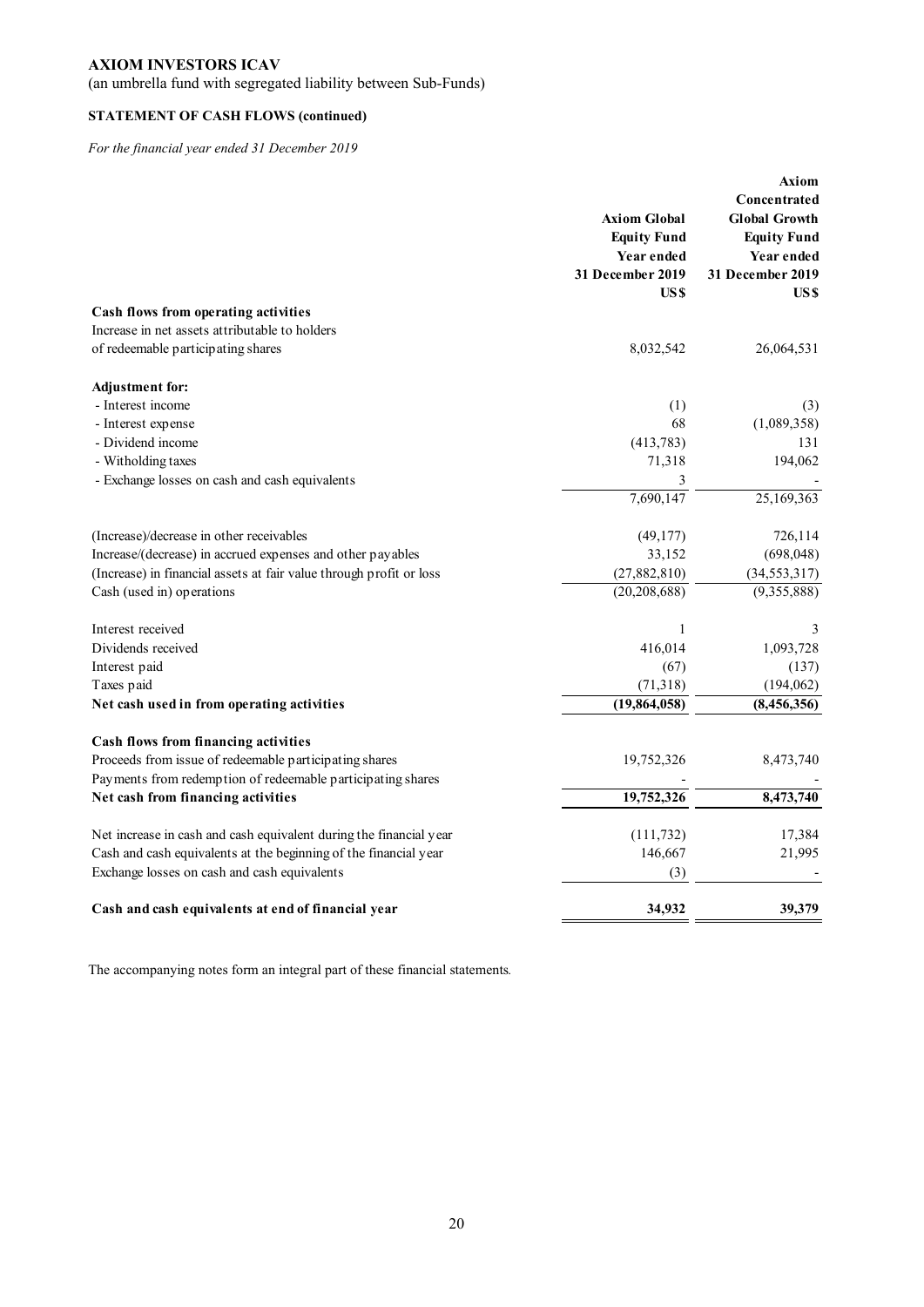(an umbrella fund with segregated liability between Sub-Funds)

#### **NOTES FORMING PART OF THE FINANCIAL STATEMENTS**

*For the financial year ended 31 December 2020* 

#### **1. Background to the ICAV**

Axiom Investors ICAV (the "ICAV") is an open-ended Irish collective asset-management vehicle established under the laws of Ireland pursuant to the Irish Collective Asset-management Vehicles Act 2015 and 2020 (the "ICAV Acts") and European Communities (Undertakings for Collective Investment in Transferable Securities) Regulations, 2011, as amended, ("the UCITS Regulations") and the Central Bank (Supervision and Enforcement) Act 2013 (Section 48(1)) (Undertakings for Collective Investment in Transferable Securities) Regulations 2019, ("the Central Bank UCITS Regulations"). The ICAV was established on 4 November 2015 under registration number C145505. The ICAV is organised in the form of an umbrella fund with segregated liability between Sub-Funds. As at 31 December 2020 and 31 December 2019 the ICAV had no employees apart from the Directors.

The ICAV currently comprises of three Sub-Funds, Axiom Global Equity Fund, Axiom Concentrated Global Growth Equity Fund and Axiom International Small Cap Fund.

Axiom Global Equity Fund was approved by the Central Bank on 22 February 2016 and commenced operations on 8 March 2016. The objective of the Sub-Fund is to seek to achieve long term investment growth, in total return terms, through active investment in global equities.

Axiom Concentrated Global Growth Equity Fund was approved by the Central Bank on 17 January 2017 and commenced operations on 12 April 2017. The objective of the Sub-Fund is to seek to achieve long term investment growth, in total return terms, through active investment in a concentrated portfolio of equities in markets worldwide.

Axiom International Small Cap Fund was approved by the Central Bank on 10 July 2020 and commenced operations on 17 July 2020. The objective of the Sub-Fund is to seek to achieve long term investment growth through active investment in international equity and equity-related securities issued by companies with smaller capitalisations that the Investment Manager considers should exceed market expectations.

#### **2. Basis of Preparation**

The financial statements for the financial year ended 31 December 2020 have been prepared in accordance with International Financial Reporting Standards ("IFRS") as adopted by the European Union ("EU"), the UCITS Regulations, the Central Bank UCITS Regulations and the ICAV Acts. Any reference to the financial statements should be regarded as the financial statements for each Sub-Fund of the ICAV.

The financial statements have been prepared under the historical cost basis, as modified by the revaluation of financial assets and financial liabilities (including derivative financial instruments) at fair value through profit or loss. The accounting policies presented in these financial statements have been applied consistently by the Sub-Funds throughout the financial year.

These financial statements have been prepared on a going concern basis as the Directors have made an assessment of the Sub-Funds' ability to continue as a going concern and are satisfied that the Sub-Funds have the resources to continue for the foreseeable future. Furthermore, the Directors are not aware of any material uncertainties that may cast significant doubt upon the Sub-Funds' ability to continue as a going concern.

The functional currency of the Sub-Funds is the US dollar as the Directors have determined that this reflects the Sub-Funds' primary economic environment. The presentation currency of the Sub-Funds' financial statements is also the US dollar.

The ICAV keeps separate records in which transactions related to each Sub-Fund are recorded. Assets and liabilities that relate to a particular Sub-Fund will be allocated to that Sub-Fund.

### **3. Significant Accounting Policies**

#### *Significant accounting judgements, estimates and assumptions*

The preparation of financial statements in conformity with IFRS may require the use of certain critical accounting estimates. It may also require the Directors to exercise judgement in the process of applying the ICAV's accounting policies. Uncertainty about these estimates and assumptions could result in outcomes that might require a material adjustment to the carrying amount of the asset or liability affected in future periods. Estimates or judgements used in the preparation of the financial statements were not significant and did not require a material adjustment in the financial statements during the financial year.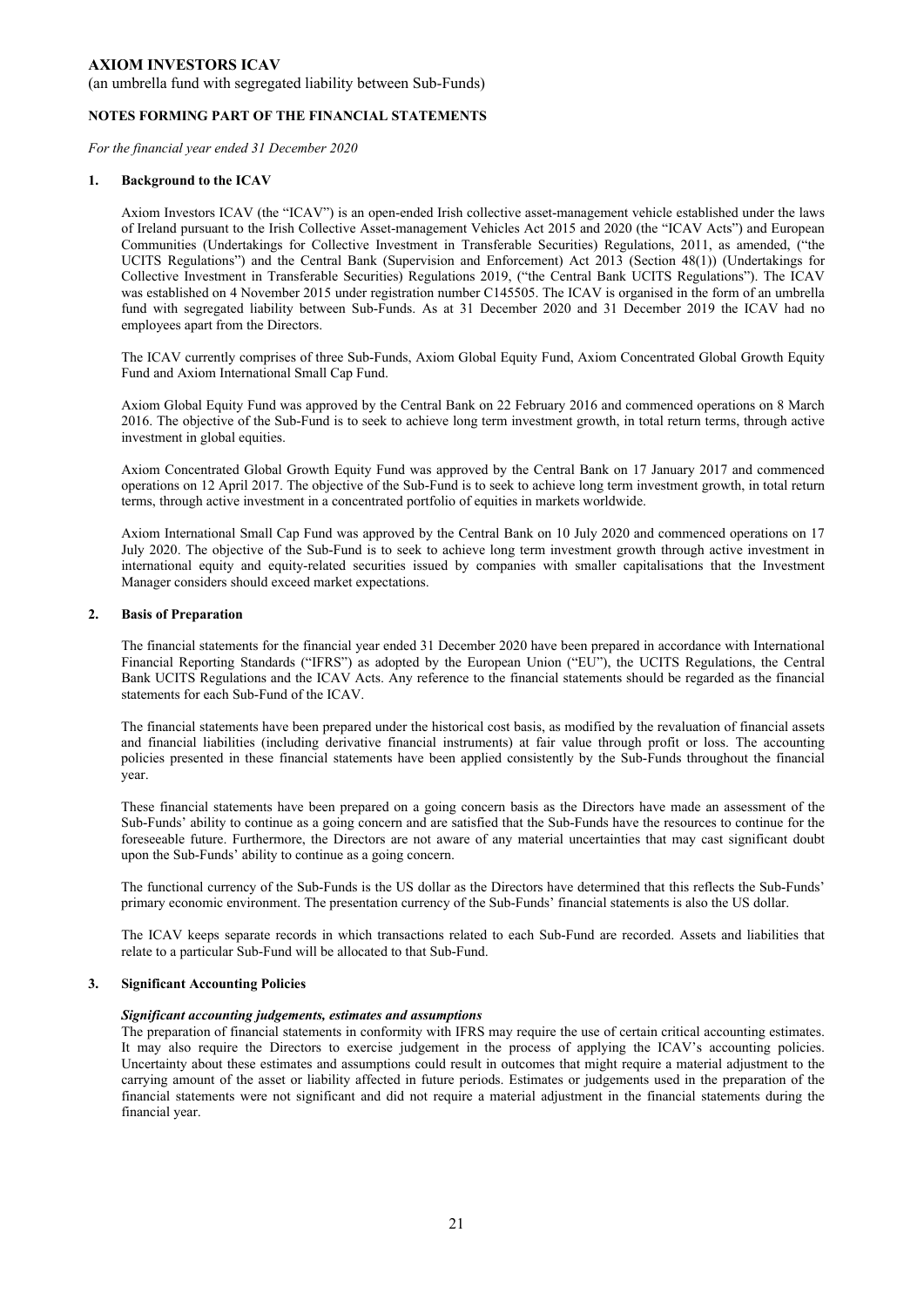(an umbrella fund with segregated liability between Sub-Funds)

#### **NOTES FORMING PART OF THE FINANCIAL STATEMENTS (continued)**

*For the financial year ended 31 December 2020* 

#### **3. Significant Accounting Policies (continued)**

#### *New and amended accounting standards in issue that have been adopted*

'Interest Rate Benchmark Reform - Phase 1 (Amendments to IFRS 9, IAS 39 and IFRS 7)' is effective for annual periods beginning on or after 1 January 2020. The amendments address for specific hedge accounting requirements, the issues affecting financial reporting in the period before the replacement of an existing interest rate benchmark with an alternative interest rate and address the implications. The adoption of the standard has not had an impact on the ICAV.

#### *Accounting standards in issue that are not yet effective and have not been early adopted*

'Interest Rate Benchmark Reform - Phase 2 (Amendments to IFRS 9, IAS 39, IFRS 7, IFRS 4 and IFRS 16)' addresses issues that might affect financial reporting after the reform of an interest rate benchmark, including its replacement with alternative benchmark rates. The amendments are effective for annual periods beginning on or after 1 January 2021, with earlier application permitted. The impact of the amendments on the ICAV is currently being assessed.

#### *Income*

Dividends are credited to the statement of comprehensive income on the dates on which the relevant securities are listed as "ex-dividend". Dividend income is shown gross of any non-recoverable withholding taxes, which are disclosed seperately in the statement of comprehensive income, and net of any tax credits. Bank interest is accounted for on an effective yield basis.

#### *Fees and Expenses*

Investment Management fees, Administrator fees, Depositary fees and other operating expenses are charged to the statement of comprehensive income on an accruals basis.

#### *Financial Instruments*

#### (i) Classification and recognition

IFRS 9 identifies the requirements for recognition and measurement of all financial assets and financial liabilities including derivative instruments. On initial recognition, a financial asset is classified as measured at: amortised cost; fair value through other comprehensive income ("FVOCI") – debt investment; FVOCI – equity investment; or fair value through profit or loss ("FVTPL").

Financial assets that are managed and whose performance is evaluated on a fair value basis are measured at FVTPL. Based on the Sub-Funds' business model financial assets are acquired principally for investment income and fair value gains. The Sub-Funds have therefore classified all financial instruments as financial assets or financial liabilities at FVTPL. All financial assets at FVTPL are mandatorily measured at fair value in accordance with IFRS 9 with no assets being designated. A financial liability is classified as at FVTPL if it is classified as held-for-trading, it is a derivative or it is designated as such on initial recognition.

Derivatives are categorised as FVTPL, as the Sub-Funds do not designate any derivatives as hedges for hedge accounting purposes as described under IFRS 9.

A financial asset is measured at amortised cost if it meets both of the following conditions and is not designated as at FVTPL:

- it is held within a business model whose objective is to hold assets to collect contractual cash flows; and
- its contractual terms give rise on specified dates to cash flows that are solely payments of principal and interest.

#### *Business model assessment*

In making an assessment of the objective of the business model in which a financial asset is held, the Sub-Funds consider all of the relevant information about how the business is managed, including:

- the documented investment strategy and the execution of this strategy in practice. This includes whether the investment strategy focuses on earning contractual interest income, maintaining a particular interest rate profile, matching the duration of the financial assets to the duration of any related liabilities or expected cash outflows or realising cash flows through the sale of the assets;
- how the performance of the portfolio is evaluated and reported to the Sub-Funds' management;
- the risks that affect the performance of the business model (and the financial assets held within that business model) and how those risks are managed;
- how the investment manager is compensated: e.g. whether compensation is based on the fair value of the assets managed or the contractual cash flows collected; and
- the frequency, volume and timing of sales of financial assets in prior periods, the reasons for such sales and expectations about future sales activity.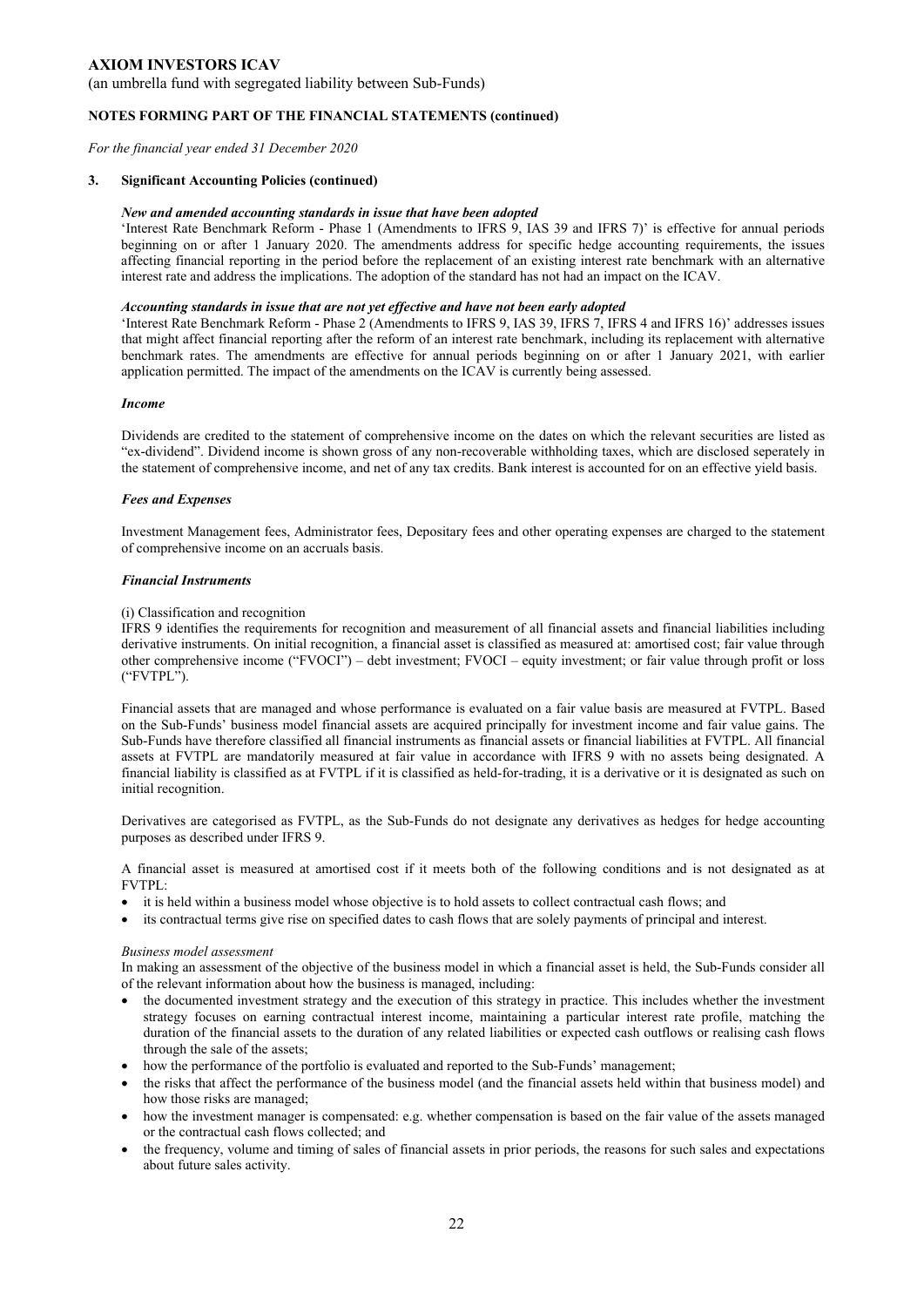(an umbrella fund with segregated liability between Sub-Funds)

#### **NOTES FORMING PART OF THE FINANCIAL STATEMENTS (continued)**

*For the financial year ended 31 December 2020* 

#### **3. Significant Accounting Policies (continued)**

#### *Financial Instruments (continued)*

#### (i) Classification and recognition (continued)

Transfers of financial assets to third parties in transactions that do not qualify for derecognition are not considered sales for this purpose, consistent with the Sub-Funds' continuing recognition of the assets.

The Sub-Funds determined there are two business models:

- Held-to-collect business model: this includes cash and cash equivalents and securities sold receivable; and these financial assets are held to collect contractual cash flow.
- Other business model: this includes equity investments, investment in investment funds, and derivatives. These financial assets are managed and their performance is evaluated, on a fair value basis, with frequent sales taking place.

#### *Reclassifications*

Financial assets are not reclassified subsequent to their initial recognition unless the Sub-Funds were to change the business model for managing financial assets, in which case all affected financial assets would be reclassified on the first day of the first reporting period following the change in the business model.

The Sub-Funds recognise financial assets and financial liabilities at FVTPL when they become party to the contractual provisions of the instruments. Other financial assets and financial liabilities are recognised on the date on which they originated.

A regular purchase of financial assets is recognised using trade date accounting. From this date, any gains and losses, arising from changes in fair value of the financial assets or financial liabilities, are recorded in the statement of comprehensive income.

#### (ii) Measurement

Financial instruments are measured initially at fair value (transaction price) plus, in the case of a financial asset or financial liability not at fair value through profit or loss, transaction costs that are directly attributable to the acquisition or issue of the financial asset or financial liability.

Transaction costs on financial assets and financial liabilities at fair value through profit or loss are expensed as they are incurred in the statement of comprehensive income.

Subsequent to initial recognition, all instruments classified at fair value through profit or loss, are measured at fair value with changes in their fair value recognised in the statement of comprehensive income.

Financial assets classified as amortised cost are carried at amortised cost using the effective interest rate method, less impairment losses, if any. Financial assets at amortised cost include cash and cash equivalents, dividends receivable, securities sold receivable and other receivables.

Financial liabilities, other than those at FVTPL, are measured at amortised cost using the effective interest rate. Financial liabilities that are not at fair value through profit or loss include securities purchased payable, redemptions payable, expenses payable and redeemable participating shares classified as financial liabilities.

#### (iii) Fair value measurement principles

'Fair value' is the price that would be received to sell an asset or paid to transfer a liability in an orderly transaction between market participants at the measurement date in the principal or, in its absence, the most advantageous market to which the Sub-Funds have access at that date. The fair value of a liability reflects its non-performance risk.

The last-traded price is used for financial assets traded in active markets held by the Sub-Funds; the appropriate quoted market price for financial liabilities is also the last-traded price.

If the last traded price is not available on a recognised stock exchange or from a broker/dealer for non-exchange-traded financial instruments, the fair value of the instrument is estimated using valuation techniques, including use of recent arm's length market transactions, reference to the current fair value of another instrument that is substantially the same, discounted cash flow techniques, option pricing models or any other valuation technique that provides a reliable estimate of prices obtained in actual market transactions.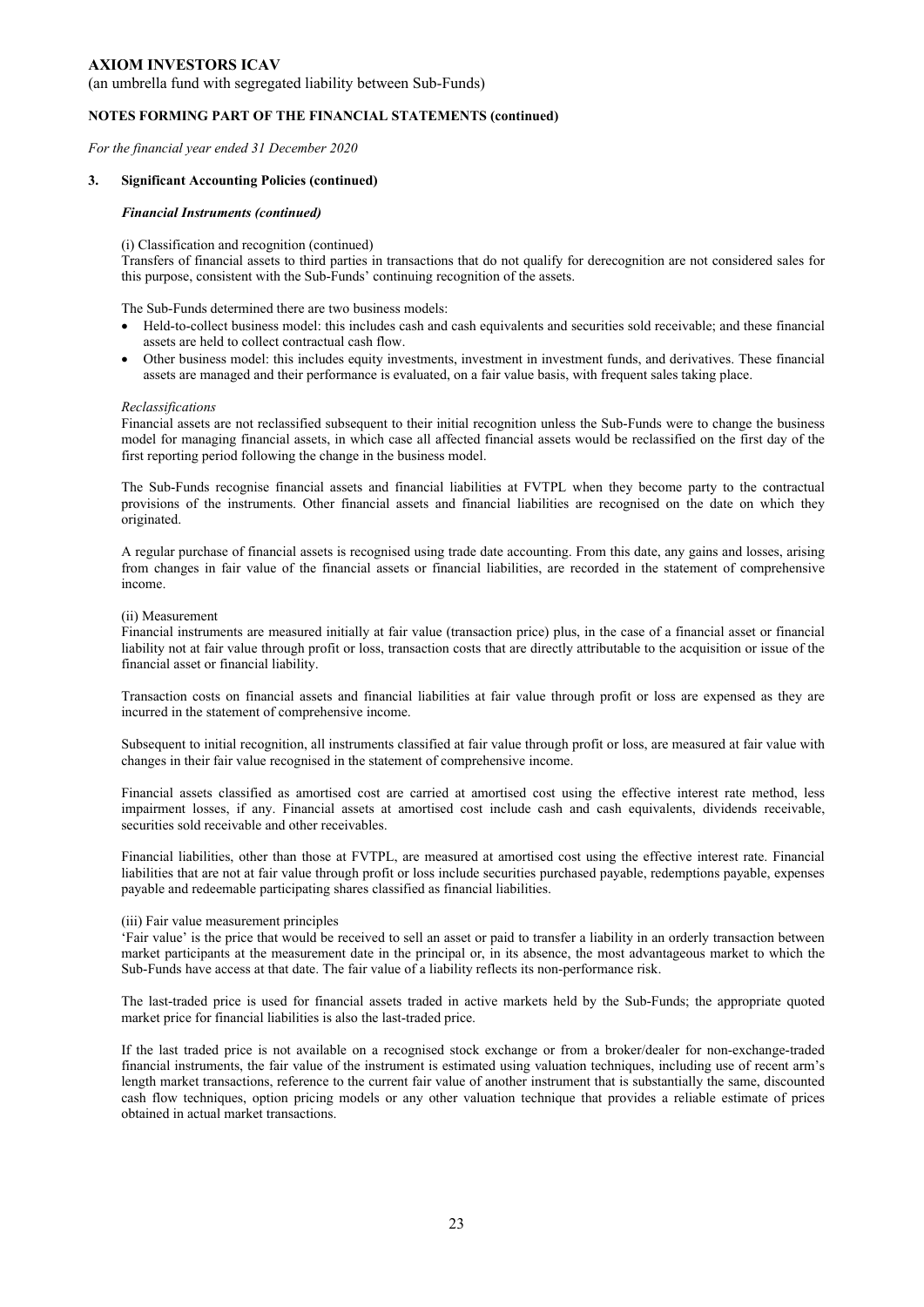(an umbrella fund with segregated liability between Sub-Funds)

### **NOTES FORMING PART OF THE FINANCIAL STATEMENTS (continued)**

*For the financial year ended 31 December 2020* 

#### **3. Significant Accounting Policies (continued)**

#### *Financial Instruments (continued)*

#### (iii) Fair value measurement principles (continued)

Where discounted cash flow techniques are used, estimated future cash flows are based on management's best estimates and the discount rate used is a market rate at the statement of financial position date applicable for an instrument with similar terms and conditions. Where other pricing models are used, inputs are based on market data at the statement of financial position date. Fair values for unquoted equity investments are estimated, if possible, using applicable price/earnings ratios for similar listed companies adjusted to reflect the specific circumstances of the issuer.

The fair value of any derivatives that are not exchange-traded is estimated at the amount that a Sub-Fund would receive or pay to terminate the contract at the statement of financial position date taking into account the current market conditions (volatility, appropriate yield curve) and the credit worthiness of the counterparties.

#### (iv) Amortised cost measurement

The 'amortised cost' of a financial asset or financial liability is the amount at which the financial asset or financial liability is measured on initial recognition minus the principal repayments, plus or minus the cumulative amortisation using the effective interest method of any difference between that initial amount and the maturity amount and, for financial assets, adjusted for any loss allowance.

#### (v) Derecognition

The Sub-Funds derecognise regular-way sales of financial assets using trade date accounting. A financial asset is derecognised when the contractual rights to the cash flows from the asset expire, or the Sub-Funds transfer the rights to receive the contractual cash flows in a transaction in which substantially all of the risks and rewards of ownership of the financial asset are transferred or in which the Sub-Funds neither transfer nor retain substantially all of the risks and rewards of ownership and does not retain control of the financial asset.

On derecognition of a financial asset, the difference between the carrying amount of the asset (or the carrying amount allocated to the portion of the asset that is derecognised) and the consideration received (including any new asset obtained less any new liability assumed) is recognised in profit or loss. Any interest in such transferred financial assets that is created or retained by the Sub-Funds is recognised as a separate asset or liability.

The Sub-Funds derecognise a financial liability when their contractual obligations are discharged or cancelled or expire.

On derecognition of a financial liability, the difference between the carrying amount extinguished and the consideration paid (including any non-cash assets transferred or liabilities assumed) is recognised in profit or loss.

The Sub-Funds derecognise a derivative only when it meets the derecognition criteria for both financial assets and financial liabilities. Where the payment or receipt of variation margin represents settlement of a derivative, the derivative, or the settled portion, is derecognised.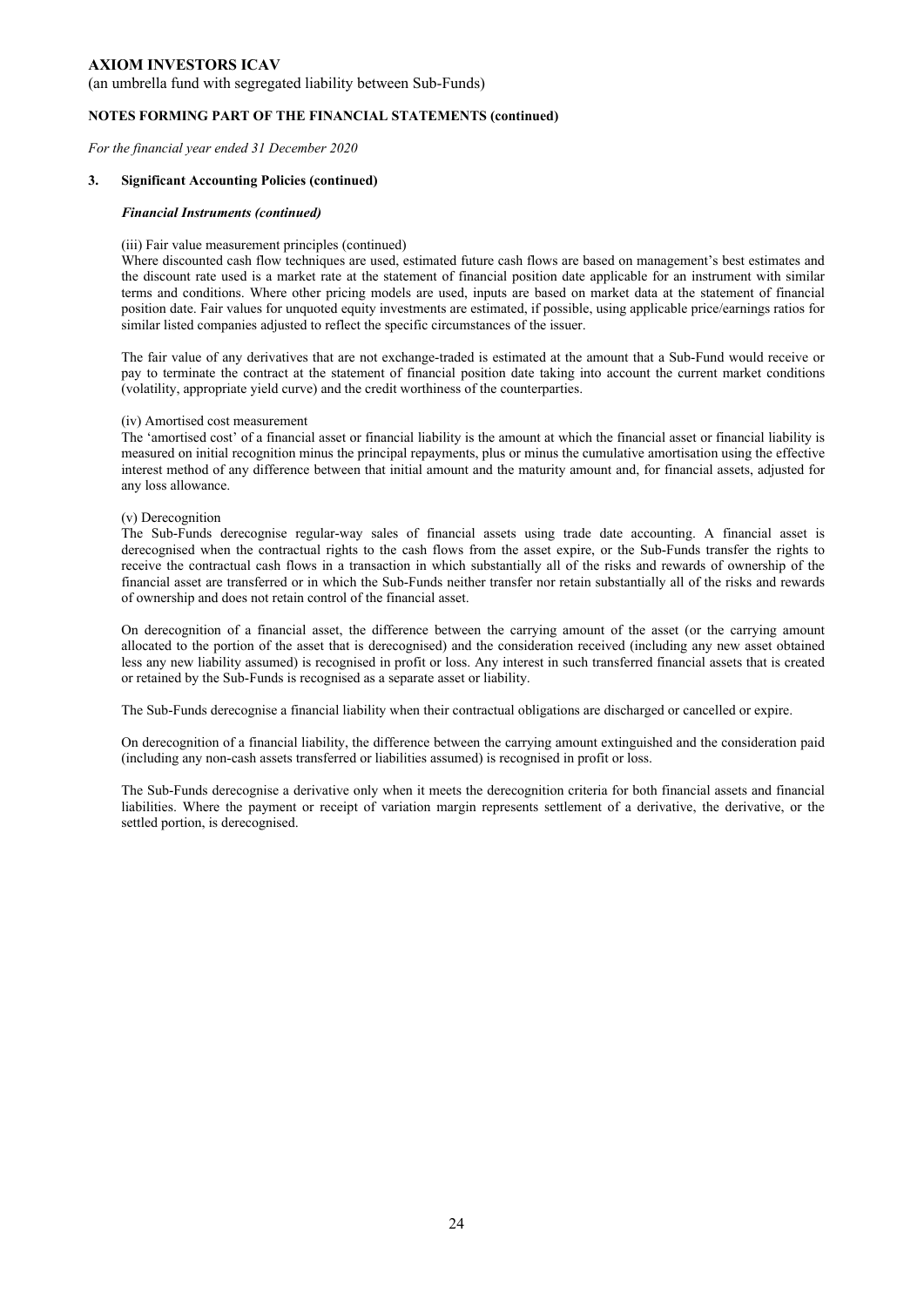(an umbrella fund with segregated liability between Sub-Funds)

### **NOTES FORMING PART OF THE FINANCIAL STATEMENTS (continued)**

*For the financial year ended 31 December 2020* 

#### **3. Significant Accounting Policies (continued)**

#### *Financial Instruments (continued)*

### (vi) Offsetting Financial Instruments

Financial assets and liabilities are offset and the net amount reported in the statement of financial position where there is a legally enforceable right to offset the recognised amounts and there is an intention to settle on a net basis, or realise the assets and settle the liabilities simultaneously. For the financial years ended 31 December 2020 and 31 December 2019 there were no financial assets or liabilities subject to enforceable master netting arrangements or similar agreements which require disclosure.

Income and expenses are presented on a net basis for gains and losses from financial instruments at FVTPL and foreign exchange gains and losses.

#### *Realised and Unrealised Gains and Losses on Investments*

Net gains and losses on investments include all realised and unrealised fair value changes and foreign exchange differences, but exclude dividend income. Realised gains or losses on disposal of investments are calculated on a weighted average cost basis and included in the statement of comprehensive income. Realised and unrealised gains and losses on derivatives are accounted for through the statement of comprehensive income.

#### *Foreign Currency*

Transactions in foreign currencies are translated at the foreign currency exchange rate ruling at the date of the transaction. Monetary assets and liabilities denominated in foreign currencies are retranslated to US dollar at the foreign currency closing exchange rate at the financial year end. Non-monetary assets and liabilities that are measured at fair value are retranslated at the foreign currency exchange rates at the dates that the values were determined.

Foreign currency exchange differences relating to investments at fair value through profit or loss are included in the realised net gain or loss on investments and forward exchange contracts and movement in net unrealised gain or loss on investments and forward exchange contracts.

All other foreign currency exchange differences relating to monetary items, including cash, are presented in the statement of comprehensive income within net realised gain or loss on foreign currency and net unrealised gain/(loss) on foreign currency.

#### *Forward Foreign Exchange Contracts*

The unrealised gain or loss on open forward foreign exchange contracts, if any, is calculated by reference to the difference between the contracted rate and the rate to close out the contract. Realised gains or losses include net gains or losses on contracts which have been settled or offset by other contracts.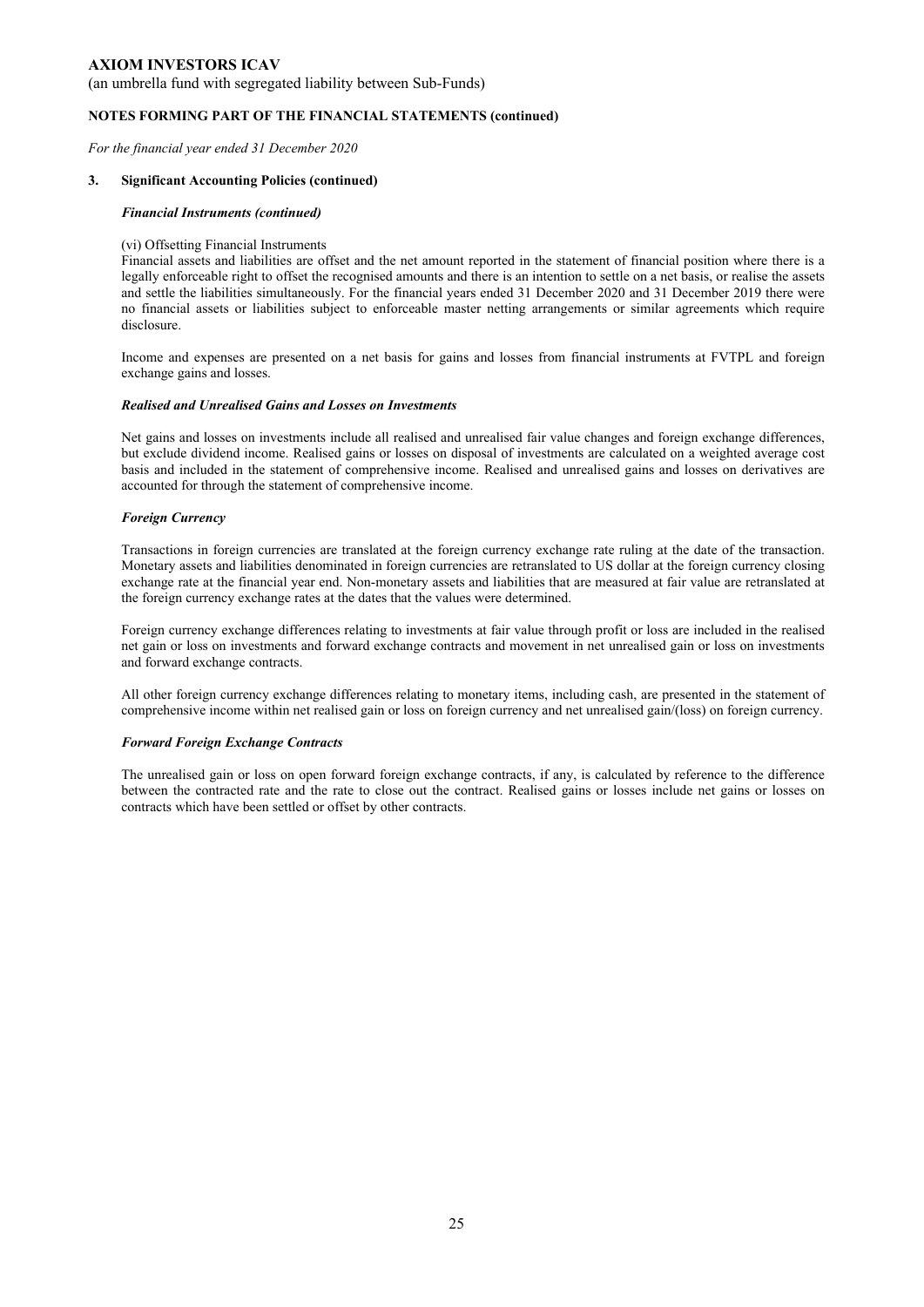(an umbrella fund with segregated liability between Sub-Funds)

#### **NOTES FORMING PART OF THE FINANCIAL STATEMENTS (continued)**

*For the financial year ended 31 December 2020* 

#### **3. Significant Accounting Policies (continued)**

#### *Transaction Costs*

Transaction costs are incremental costs that are directly attributable to the acquisition, issue or disposal of a financial asset or liability. An incremental cost is one that would not have been incurred if the entity had not acquired, issued or disposed of the financial instrument.

#### *Cash and Cash Equivalents*

Cash comprises cash in hand and deposits repayable on demand. Deposits are repayable on demand if they can be withdrawn at any time without notice and without penalty or if a maturity or period of notice of not more than 24 hours or one working day has been agreed.

#### *Dividend Policy*

The Directors are empowered to declare and pay dividends on any share classes in the Sub-Funds. The dividend policy in respect of each share class shall be set out in relevant supplement to the prospectus. Accumulating share classes shall not distribute dividends to shareholders. The income and other profits will be accumulated and reinvested on behalf of shareholders.

Distributing share classes, if applicable, are expected to declare dividends to shareholders at the frequency identified in the relevant supplement to the prospectus.

#### *Redeemable Participating Shares*

The Sub-Funds classify financial instruments issued as financial liabilities or equity instruments in accordance with the substance of the contractual terms of the instrument. For Axiom Global Equity Fund and Axiom International Small Cap Fund the participating shares are classified and presented as equity based on the substance of the contractual arrangements between the Sub-Funds and the participating shareholder(s) and in accordance with the definition of equity instrument under IAS 32. The participating shareholder equity is stated at residual value. For Axiom Concentrated Global Growth Equity Fund, participating shares are classified as liabilities at amortised cost and are measured at the present value of the redemption amounts. In the prior year, the participating shares were classified as equity as only one share class was active in the Sub-Fund.

### **4. Taxation**

Under current Irish law and practice, the Sub-Funds qualify as investment undertakings for the purposes of Section 739B of the Taxes Consolidation Act, 1997, as amended ("TCA") so long as the Sub-Funds are resident in Ireland. Accordingly, they are generally not chargeable to Irish tax on their income and gains.

Irish tax can arise on the happening of a "chargeable event" in the Sub-Funds. A chargeable event includes any payments of dividends to shareholders, any encashment, repurchase, redemption, cancellation or transfer of shares and any deemed disposal of shares for Irish tax purposes arising as a result of holding shares in the Sub-Funds for a period of eight years or more.

Where a chargeable event occurs, the Sub-Funds are required to account for the Irish tax thereon. No Irish tax will arise in respect of a chargeable event where:

- a) the shareholder is neither resident nor ordinarily resident in Ireland ("Non-Irish Resident") and it (or an intermediary acting on its behalf) has made the necessary declaration to that effect and the Sub-Funds are not in possession of any information which would reasonably suggest that the information contained in the declaration is not, or is no longer, materially correct; or
- b) the shareholder is Non-Irish Resident and has confirmed that to the Sub-Funds and the Sub-Funds are in possession of written notice of approval from the Revenue Commissioners to the effect that the requirement to provide the necessary declaration of non-residence has been complied with in respect of the shareholder and the approval has not been withdrawn; or
- c) the shareholder is an exempt Irish tax resident.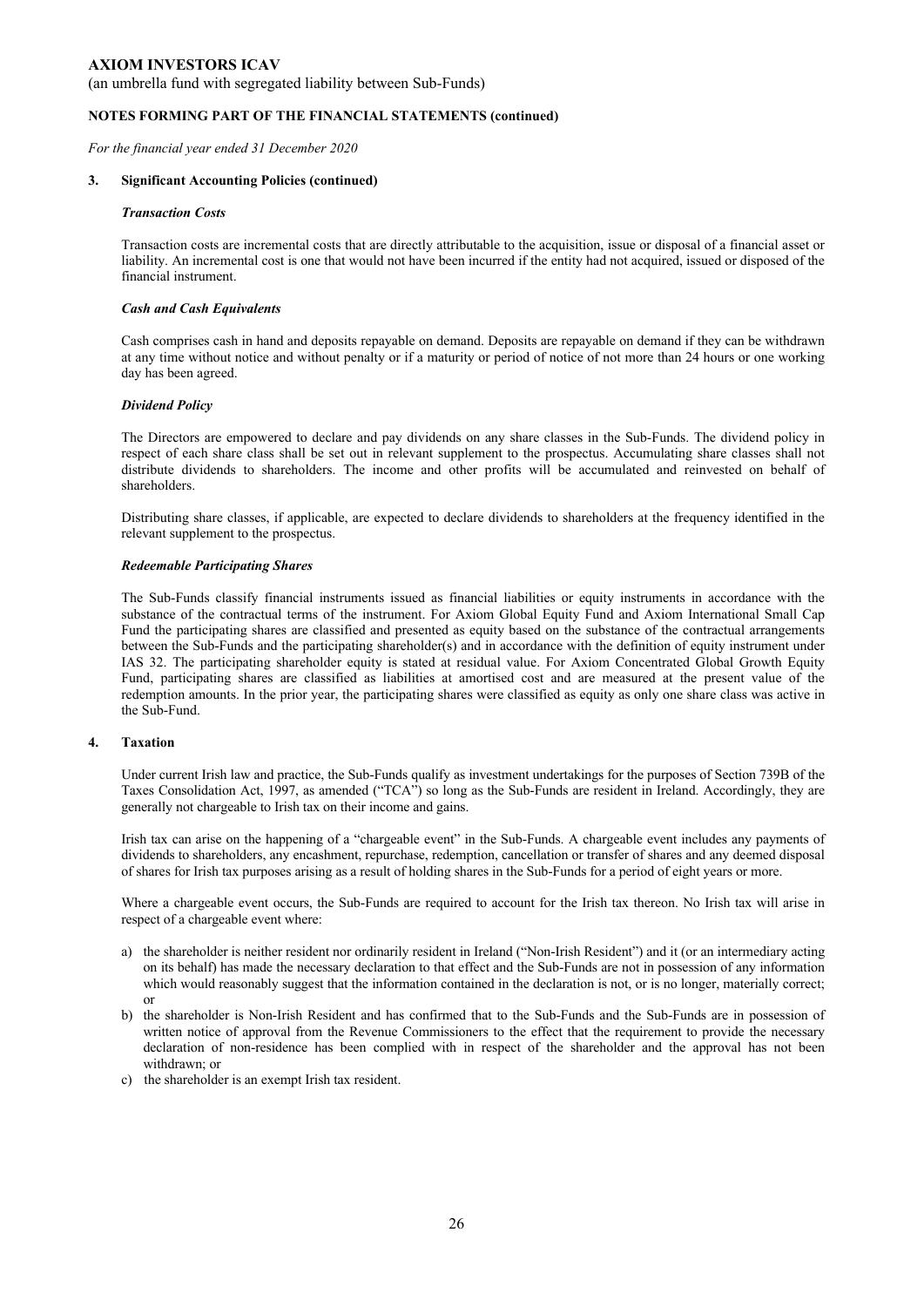(an umbrella fund with segregated liability between Sub-Funds)

#### **NOTES FORMING PART OF THE FINANCIAL STATEMENTS (continued)**

*For the financial year ended 31 December 2020* 

#### **4. Taxation (continued)**

In the absence of a signed and completed declaration or written notice of approval from the Revenue Commissioners, as applicable, being in the possession of the Sub-Funds at the relevant time there is a presumption that the shareholder is resident or ordinarily resident in Ireland or is not an exempt Irish tax resident and a charge to tax arises.

A chargeable event does not include:

- any transactions (which might otherwise be a chargeable event) in relation to shares held in a recognised clearing system as designated by order of the Revenue Commissioners of Ireland; or
- a transfer of shares between spouses/civil partners and any transfer of shares between spouses/civil partners or former spouses/civil partners on the occasion of judicial separation, decree of dissolution and/or divorce, as appropriate; or
- an exchange by a shareholder, effected by way of arm's length bargain where no payment is made to the shareholder, of shares in the Sub-Funds for other shares in the Sub-Funds; or
- an exchange of shares arising on a qualifying amalgamation or reconstruction (within the meaning of Section 739H of the TCA) of the ICAV with another investment undertaking.

Capital gains, dividends and interest (if any) which the Sub-Funds receive with respect to investments may be subject to taxes, including withholding taxes, in the countries in which the issuers of the investments are located and such taxes may not be recoverable by the Sub-Funds and their shareholders.

#### **5. Fees**

The following transactions were entered into during the financial year by the Sub-Funds in the ordinary course of business and on normal commercial terms:

#### *Investment Manager Fee*

The Investment Manager is entitled to receive up to 0.80% of the net assets of Axiom Global Equity Fund Class A, up to 0.70% of the net assets of Axiom Global Equity Fund Class B and up to 0.80% of the net assets of Axiom Global Equity Fund Class C. Axiom International Investors LLC as Investment Manager for Axiom Global Equity Fund earned a fee of US\$552,800 (31 December 2019: US\$297,323), of which US\$141,680 (31 December 2019: US\$88,945) was payable at the financial year end.

The Investment Manager is entitled to receive up to 0.80% of the net assets of Axiom Concentrated Global Growth Equity Fund Class A, up to 0.70% of the net assets of Axiom Concentrated Global Growth Equity Fund Class B, up to 0.80% of the net assets of Axiom Concentrated Global Growth Equity Fund Class C and up to 0.80% of the net assets of Axiom Concentrated Global Growth Equity Fund Class E. Axiom International Investors LLC as Investment Manager for Axiom Concentrated Global Growth Equity Fund earned a fee of US\$821,763 (31 December 2019: US\$713,364) of which US\$199,205 (31 December 2019: US\$181,716) was payable at the financial year end.

The Investment Manager is entitled to receive up to 0.75% of the net assets of Axiom International Small Cap Fund Class A. Axiom International Investors LLC as Investment Manager for Axiom International Small Cap Fund earned a fee of US\$219,692 of which US\$176,656 was payable at the financial year end.

#### *Administrator Fee*

The Administrator is entitled to receive out of the assets of Axiom Global Equity Fund, Axiom Concentrated Global Growth Equity Fund and Axiom International Small Cap Fund up to 0.12% of the Net Asset Value of the Sub-Funds, at umbrella level. This is subject to a minimum fee at umbrella level per annum of US\$100,000.

The Administrator for Axiom Global Equity Fund earned a fee of US\$48,591 (31 December 2019: US\$29,134), of which US\$11,996 (31 December 2019: US\$4,194) was payable at the financial year end.

The Administrator for Axiom Concentrated Global Growth Equity Fund earned a fee of US\$72,258 (31 December 2019: US\$71,390), of which US\$18,813 (31 December 2019: US\$11,737) was payable at the financial year end.

The Administrator for Axiom International Small Cap Fund earned a fee of US\$24,182, of which US\$20,561 was payable at the financial year end.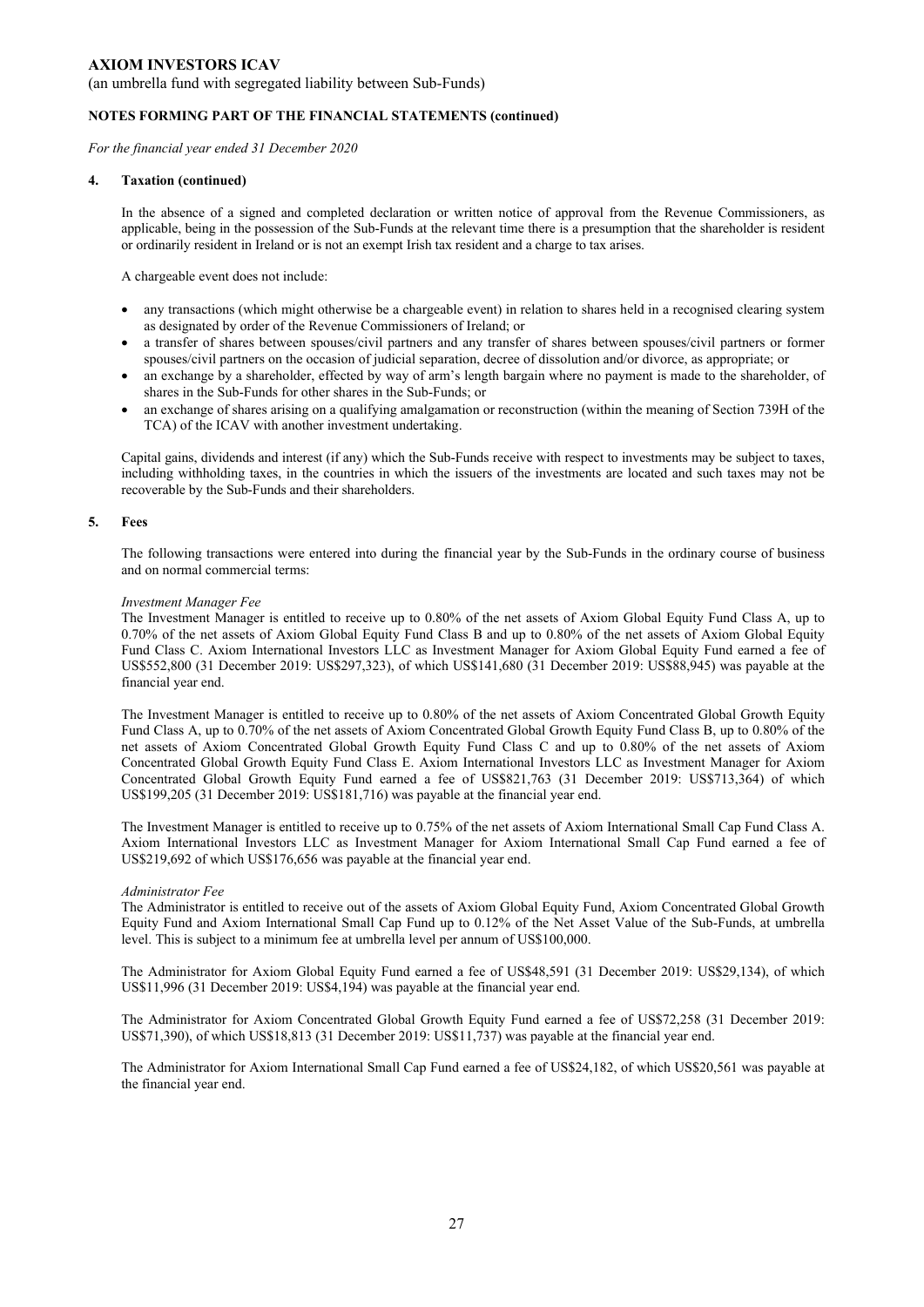(an umbrella fund with segregated liability between Sub-Funds)

#### **NOTES FORMING PART OF THE FINANCIAL STATEMENTS (continued)**

*For the financial year ended 31 December 2020* 

#### **5. Fees (continued)**

#### *Depositary Fee*

Northern Trust Fiduciary Services (Ireland) Limited ("the Depositary") is entitled to receive out of the assets of Axiom Global Equity Fund, Axiom Concentrated Global Growth Equity Fund and Axiom International Small Cap Fund 0.04% of the Net Asset Value of the Sub-Funds, at umbrella level. This is subject to a minimum fee at umbrella level per annum of US\$25,000.

The Depositary for Axiom Global Equity Fund earned a fee of US\$27,716 (31 December 2019: US\$14,809), of which US\$9,353 (31 December 2019: US\$4,894), was payable at the financial year end.

The Depositary for Axiom Concentrated Global Growth Equity Fund earned a fee of US\$41,201 (31 December 2019: US\$35,487), of which US\$15,668 (31 December 2019: US\$11,910), was payable at the financial year end.

The Depositary for Axiom International Small Cap Fund earned a fee of US\$13,818, of which US\$11,749 was payable at the financial year end.

#### *Custody Fee*

Northern Trust Fiduciary Services (Ireland) Limited as Custodian for Axiom Global Equity Fund earned a fee of US\$33,943 (31 December 2019: US\$54,045), of which US\$10,093 (31 December 2019: US\$14,544), was payable at the financial year end.

Northern Trust Fiduciary Services (Ireland) Limited as Custodian for Axiom Concentrated Global Growth Equity Fund earned a fee of US\$53,569 (31 December 2019: US\$27,105), of which US\$3,639 (31 December 2019: US\$Nil), was payable at the financial year end.

Northern Trust Fiduciary Services (Ireland) Limited as Custodian for Axiom International Small Cap Fund earned a fee of US\$Nil, of which US\$Nil, was payable at the financial year end.

#### *KB Associates Fee*

KB Associates provide consultancy, money laundering reporting officer, facilities agent and company secretarial services to Axiom Global Equity Fund and earned a fee of €31,587 (ex VAT) (31 December 2019: €33,500 (ex VAT)), of which €7,371 (ex VAT) (31 December 2019: €8,375 (ex VAT)) was payable at the financial year end.

KB Associates provide consultancy, money laundering reporting officer, facilities agent and company secretarial services to Axiom Concentrated Global Growth Equity Fund and earned a fee of €31,587 (ex VAT) (31 December 2019: €33,500 (ex VAT)), of which €7,371 (ex VAT) (31 December 2019: €8,375 (ex VAT)) was payable at the financial year end.

KB Associates provide consultancy, money laundering reporting officer, facilities agent and company secretarial services to Axiom International Small Cap Fund and earned a fee of €6,560 (ex VAT), of which €3,371 (ex VAT) was payable at the financial year end.

#### *Directors' Fees*

The Directors are entitled to a fee for their services which will not exceed  $€15,000$  per annum in aggregate. The Directors' fee for Axiom Global Equity Fund for the financial year ended 31 December 2020 was €5,000 (US\$6,118) (31 December 2019: €7,500 (US\$8,558)) of which €Nil (US\$Nil) (31 December 2019: €Nil (US\$Nil)) was payable at financial year end.

The Directors' fee for Axiom Concentrated Global Growth Equity Fund for the financial year ended 31 December 2020 was €5,000 (US\$6,118) (31 December 2019: €7,500 (US\$8,558)) of which €Nil (US\$Nil) (31 December 2019: €Nil (US\$Nil)) was payable at financial year end.

The Directors' fee for Axiom International Small Cap Fund for the financial year ended 31 December 2020 was €5,000 (US\$6,117) of which €Nil (US\$Nil) was payable at financial year end.

#### **6. Dividends**

No dividends were declared during the financial year ended 31 December 2020, or for the financial year ended 31 December 2019.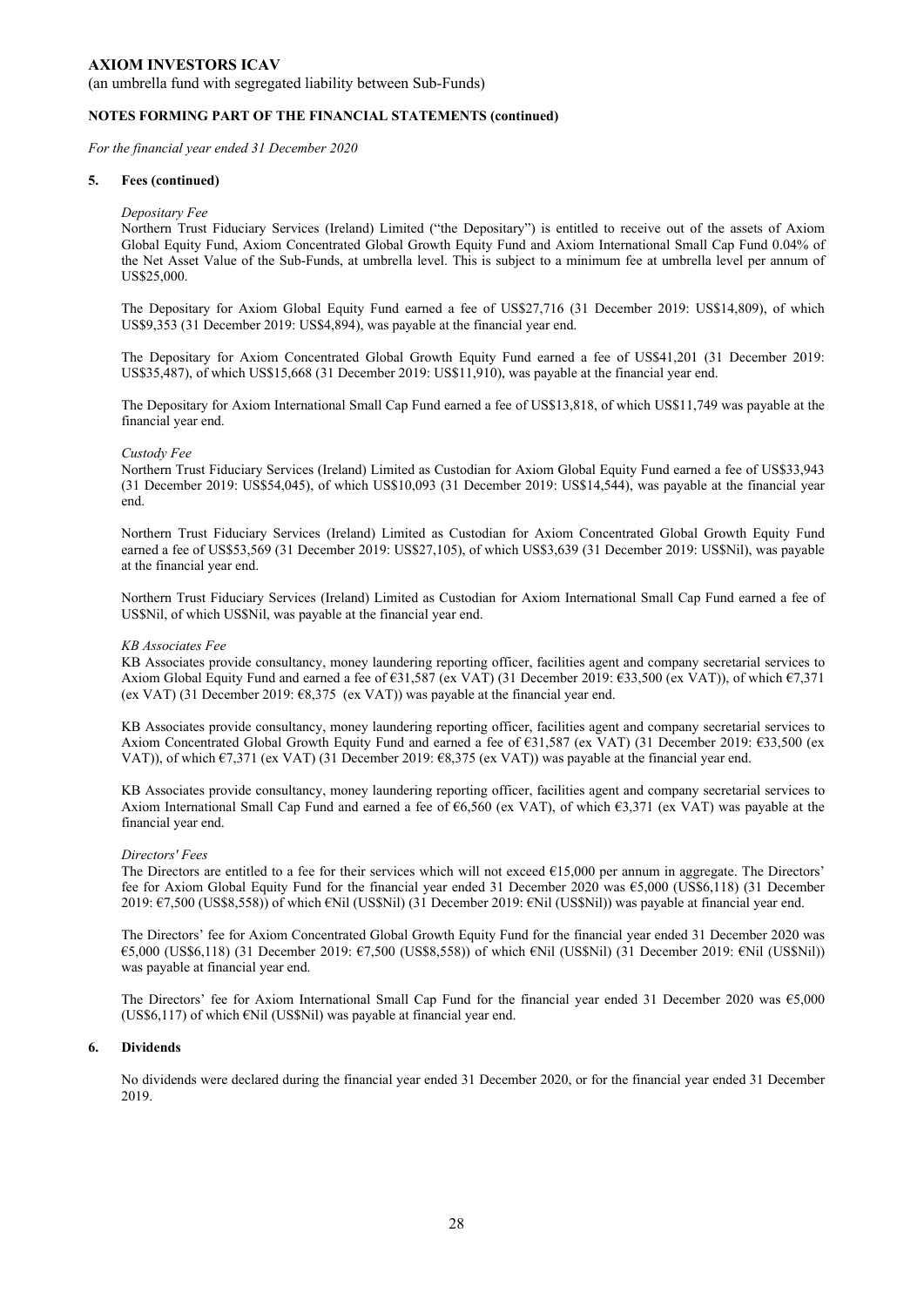(an umbrella fund with segregated liability between Sub-Funds)

#### **NOTES FORMING PART OF THE FINANCIAL STATEMENTS (continued)**

*For the financial year ended 31 December 2020* 

#### **7. Cash and Cash Equivalents**

Cash is held with The Northern Trust Company. The Northern Trust Company is a wholly owned subsidiary of Northern Trust Corporation. As at 31 December 2020 Northern Trust Corporation had a long term rating from Standard & Poor's of A+ (31 December 2019: A+).

#### **8. Auditor's Remuneration**

Auditor's remuneration for work carried out for Axiom Global Equity Fund in respect of the financial year was €13,792 (ex VAT) (year ended 31 December 2019: €13,792 (ex VAT)).

Auditor's remuneration for work carried out for Axiom Concentrated Global Growth Equity Fund in respect of the financial year was €13,792 (ex VAT) (year ended 31 December 2019: €13,792 (ex VAT)).

Auditor's remuneration for work carried out for Axiom International Small Cap Fund in respect of the financial year was €13,792 (ex VAT).

The auditor did not provide any additional services to the Sub-Funds during the financial year.

|                    |                            | <b>Axiom Concentrated</b>   |                            |
|--------------------|----------------------------|-----------------------------|----------------------------|
|                    | <b>Axiom Global Equity</b> | <b>Global Growth Equity</b> | <b>Axiom International</b> |
|                    | Fund                       | Fund                        | Small Cap Fund*            |
|                    | Year ended                 | Year ended                  | Year ended                 |
|                    | 31 December 2020           | 31 December 2020            | 31 December 2020           |
|                    | €                          | €                           | €                          |
| Audit services     | 13,792                     | 13,792                      | 13,792                     |
| Non audit services |                            | $\overline{\phantom{0}}$    |                            |
|                    | 13,792                     | 13,792                      | 13.792                     |

\* Axiom International Small Cap Fund launched on 17 July 2020.

|                    |                            | <b>Axiom Concentrated</b>   |
|--------------------|----------------------------|-----------------------------|
|                    | <b>Axiom Global Equity</b> | <b>Global Growth Equity</b> |
|                    | <b>Fund</b>                | Fund                        |
|                    | Year ended                 | Year ended                  |
|                    | 31 December 2019           | 31 December 2019            |
|                    | €                          | €                           |
| Audit services     | 13,792                     | 13,792                      |
| Non audit services |                            |                             |
|                    | 13,792                     | 13,792                      |

#### **9. Soft Commission Arrangements, Directed Brokerage Services and Research Costs**

The Investment Manager may direct transactions to brokers in return for research services (such as written research reports on companies, sectors, or economies or the subscription of on-line databases that provide real time, historical pricing information and meetings with portfolio company representatives). In such circumstances, the Investment Manager may enter into soft commission agreements or similar arrangements with such brokers.

For the financial year ended 31 December 2020, Commission Sharing Agreements have been in place between; Barclays Capital Inc., Citigroup Global Markets, Credit Suisse, Goldman Sachs, HSBC Securities, Jefferies Securities, JP Morgan Securities, Bank of America/Merrill Lynch, UBS Securities and the Investment Manager on behalf of the Sub-Funds. The Investment Manager has confirmed that during this financial year transactions were effected under the agreement, that best execution was obtained and that the agreements are in the best interests of the Sub-Funds. Please refer to Appendix 2: Soft Commissions and research costs (unaudited) for further detail of the soft commission credits and research costs.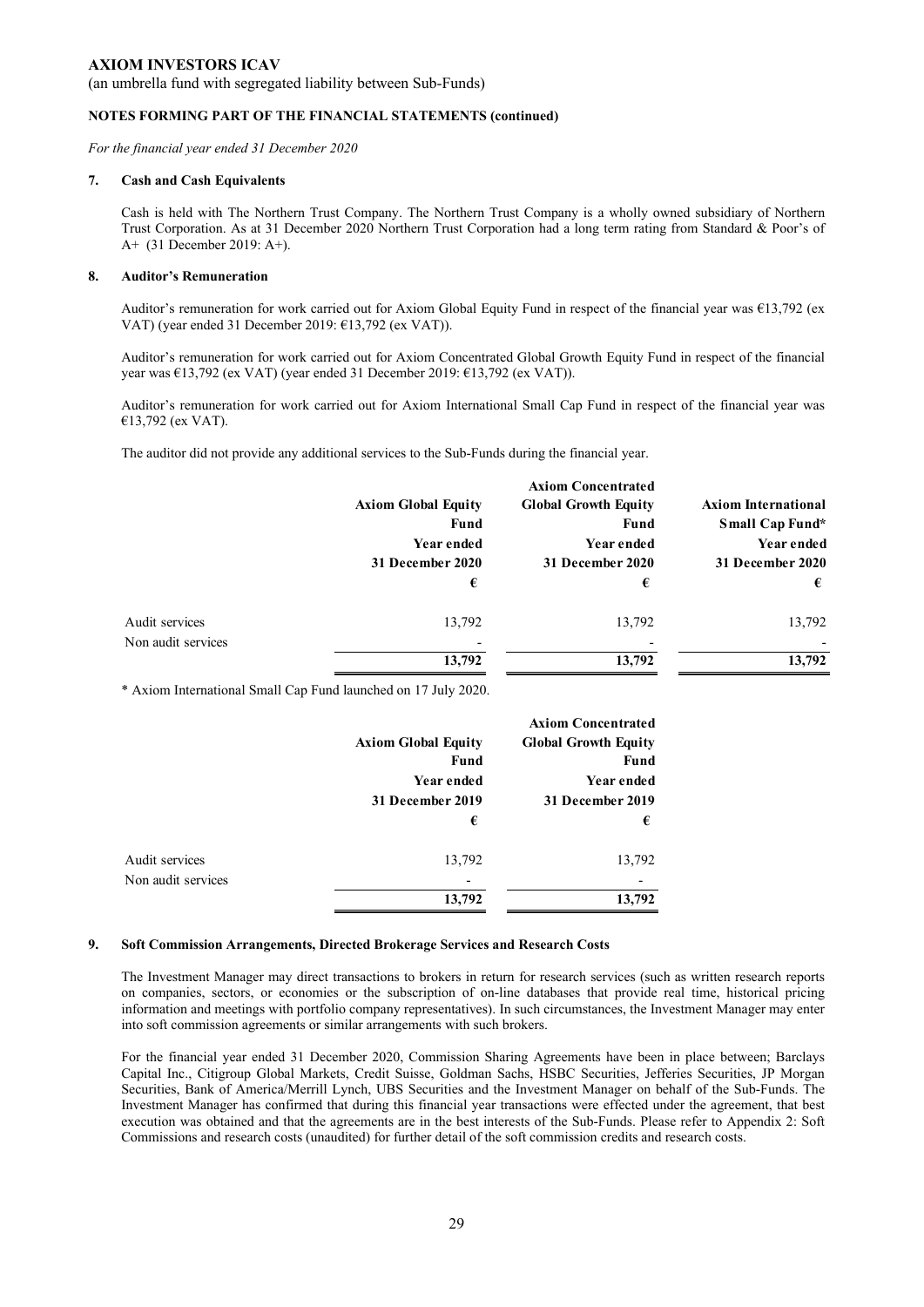(an umbrella fund with segregated liability between Sub-Funds)

### **NOTES FORMING PART OF THE FINANCIAL STATEMENTS (continued)**

*For the financial year ended 31 December 2020* 

#### **10. Related Parties**

IAS 24 'Related Party Disclosures' requires the disclosure of information relating to material transactions with parties who are deemed to be related to each of the Sub-Funds of the ICAV.

The Investment Manager is deemed to be a related party. Mr Kurt Polk and Mr Edward Azimi (Directors of the ICAV) are employed by the Investment Manager. Mr. Polk is the President at Axiom International Investors, LLC. Mr. Azimi is the Chief Operating Officer at Axiom International Investors, LLC.

Mr. Polk and Mr. Azimi waived their entitlement to receive Director fees during the financial year. The remaining Directors were remunerated directly by Axiom Investors ICAV to the amount of €15,000 (US\$18,353) (31 December 2019: €15,000 (US\$17,116)) in aggregate. The fees charged by the Investment Manager are disclosed in note 5.

KB Associates, of which Mr. Frank Connolly, (former Chairman and Director of the ICAV) is a Principal and Mr. Saul Campbell (Director of the ICAV) is an employee, provide consultancy, money laundering reporting officer, facilities agent and company secretarial services to the ICAV. The fees charged for these services are disclosed in note 5 to these financial statements.

Investec World Axis PCC Limited holds 99.97% of the redeemable participating shares in Axiom Concentrated Global Growth Equity Fund as at 31 December 2020 (31 December 2019: 100%). Korean Teachers' Pension Active Growth 1 Fund holds 100% of the redeemable participating shares in Axiom Global Equity Fund as at 31 December 2020 (31 December 2019: 100%). J. Safra Sarasin Bank holds 100% of the redeemable participating shares in Axiom International Small Cap Fund as at 31 December 2020.

#### **11. Financial Instruments and Associated Risks**

The Sub-Funds' activities expose them to a variety of financial risks: market risk (including price risk, interest rate risk and currency risk), credit risk and liquidity risk. The Sub-Funds' overall risk management programme focuses on the unpredictability of financial markets and seeks to minimise potential adverse effects on the Sub-Funds' financial performance. The Sub-Funds may use derivative financial instruments to moderate certain risk exposures.

The ICAV consists of three Sub-Funds. The overall investment objective of Axiom Global Equity Fund is to achieve long term investment growth, in total return terms, through active investment in global equities. The overall investment objective of Axiom Concentrated Global Growth Equity Fund is to seek to achieve long term investment growth, in total return terms, through active investment in a concentrated portfolio of equities in markets worldwide. The overall investment objective of Axiom International Small Cap Fund is to seek to achieve long term investment growth through active investment in international equity and equity-related securities issued by companies with smaller capitalisations that the Investment Manager considers should exceed market expectations. The Sub-Funds invest in freely transferable equity and equity-related instruments of issuers listed or traded on regulated markets worldwide.

The Investment Manager assesses the risk profile of the Sub-Funds on the basis of their investment policy, strategy and the use made of financial derivative instruments. Based on the risk profile, the Investment Manager has determined to calculate global exposure for the Sub-Funds using the commitment approach.

#### **a) Market Risk**

#### **i) Price Risk**

Price risk is the risk that the value of an instrument will fluctuate as a result of changes in market prices (other than those arising from interest rate risk or currency risk), whether caused by factors specific to an individual investment, its issuer or all factors affecting all instruments traded in the market.

The Sub-Funds' investments are susceptible to price risk arising from uncertainties about future prices of the instruments. The Sub-Funds' price risk is managed by investing globally in freely transferable equity and equity related securities of companies listed or traded on a regulated stock exchange or market. The Sub-Funds may use spot and forward currency contracts, warrants and rights for efficient portfolio management purposes.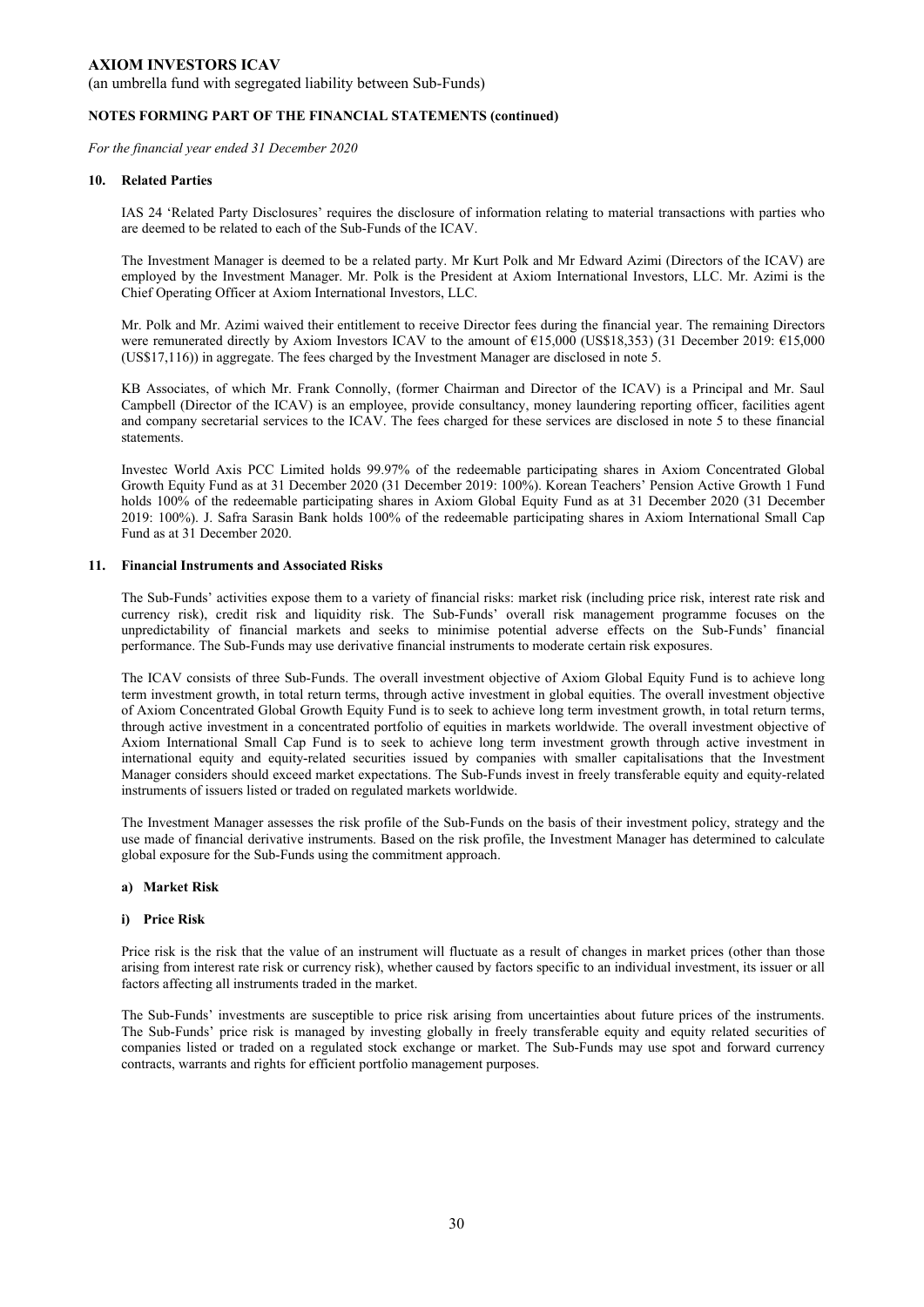(an umbrella fund with segregated liability between Sub-Funds)

#### **NOTES FORMING PART OF THE FINANCIAL STATEMENTS (continued)**

*For the financial year ended 31 December 2020* 

#### **11. Financial Instruments and Associated Risks (continued)**

#### **a) Market Risk (continued)**

#### **i) Price Risk (continued)**

The following table details the breakdown of the investment assets held by the Sub-Funds at the date of the statement of financial position:

**Axiom Concentrated**

#### **31 December 2020**

|                            | <b>Axiom Global</b><br><b>Equity Fund</b><br><b>Market Value</b><br>US \$ | <b>Axiom Global</b><br><b>Equity Fund</b><br>% of Investments | Axiom Concentrated<br><b>Global Growth</b><br><b>Equity Fund</b><br><b>Market Value</b><br>US \$ | <b>Axiom Concentrated</b><br><b>Global Growth</b><br><b>Equity Fund</b><br>% of Investments |
|----------------------------|---------------------------------------------------------------------------|---------------------------------------------------------------|--------------------------------------------------------------------------------------------------|---------------------------------------------------------------------------------------------|
| Equities                   | 81,036,686                                                                | 100.00                                                        | 110,701,768                                                                                      | 99.99                                                                                       |
| Forward currency contracts |                                                                           |                                                               | 562                                                                                              | 0.01                                                                                        |
| Total                      | 81,036,686                                                                | 100.00                                                        | 110,702,330                                                                                      | 100.00                                                                                      |
|                            | <b>Axiom</b>                                                              | <b>Axiom</b>                                                  |                                                                                                  |                                                                                             |
|                            | <b>International</b>                                                      | International                                                 |                                                                                                  |                                                                                             |
|                            | Small Cap                                                                 | Small Cap                                                     |                                                                                                  |                                                                                             |
|                            | Fund*                                                                     | Fund*                                                         |                                                                                                  |                                                                                             |

|                       | US \$       | % of Investments |
|-----------------------|-------------|------------------|
| Equities              | 103,422,531 | 96.09            |
| Exchange traded funds | 4,205,353   | 3.91             |
| Total                 | 107,627,884 | 100.00           |

\* Axiom International Small Cap Fund launched on 17 July 2020.

#### **31 December 2019**

|              | <b>Axiom Global</b><br><b>Equity Fund</b><br><b>Market Value</b><br>US \$ | <b>Axiom Global</b><br><b>Equity Fund</b><br>% of Investments | <b>Axiom Concentrated</b><br><b>Global Growth</b><br><b>Equity Fund</b><br><b>Market Value</b><br>US \$ | <b>Axiom Concentrated</b><br><b>Global Growth</b><br><b>Equity Fund</b><br>% of Investments |
|--------------|---------------------------------------------------------------------------|---------------------------------------------------------------|---------------------------------------------------------------------------------------------------------|---------------------------------------------------------------------------------------------|
| Equities     | 49,386,315                                                                | 98.23                                                         | 105,023,389                                                                                             | 100.00                                                                                      |
| Warrants     | 891,871                                                                   | 1.77                                                          |                                                                                                         |                                                                                             |
| <b>Total</b> | 50,278,186                                                                | 100.00                                                        | 105,023,389                                                                                             | 100.00                                                                                      |

Please refer to the Sub-Funds' schedule of investments for a breakdown of the geographical analysis of the equities in the portfolio as at 31 December 2020.

At 31 December 2020 if investments held had increased or decreased by 10%, and with all variables held constant, this would have increased or reduced net assets attributable to holders of redeemable participating shares by approximately US\$8,103,669 (31 December 2019: US\$5,027,819) for Axiom Global Equity Fund, US\$11,070,177 (31 December 2019: US\$10,502,339) for Axiom Concentrated Global Growth Equity Fund and US\$10,762,788 for Axiom International Small Cap Fund. In practice, the actual trading results may differ from the above sensitivity analysis and these differences may be material.

The Sub-Funds' overall market positions are monitored on a daily basis by the Sub-Funds' Investment Manager and are reviewed on a periodic basis by the Directors.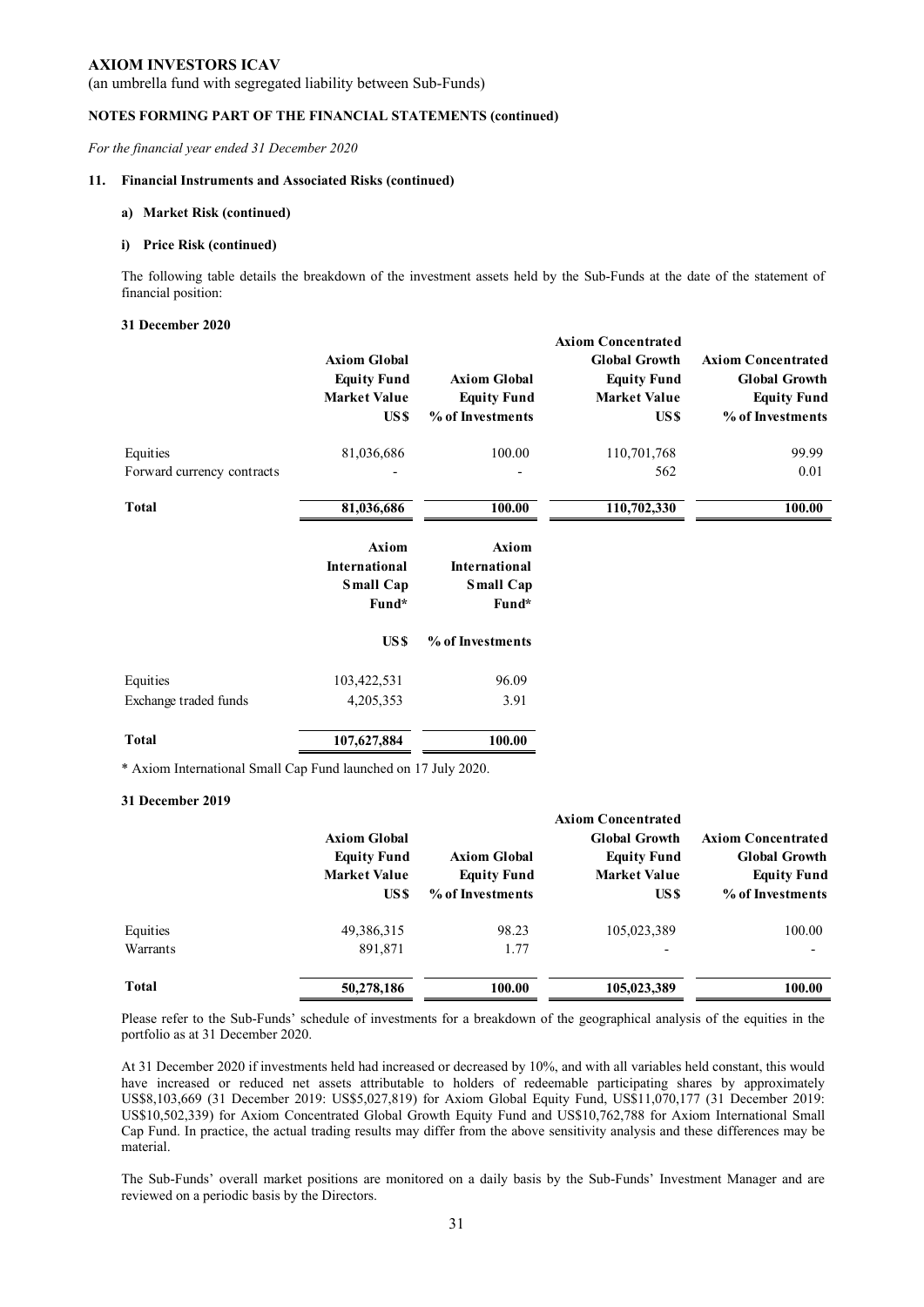(an umbrella fund with segregated liability between Sub-Funds)

#### **NOTES FORMING PART OF THE FINANCIAL STATEMENTS (continued)**

*For the financial year ended 31 December 2020* 

#### **11. Financial Instruments and Associated Risks (continued)**

#### **a) Market Risk (continued)**

#### **ii) Interest Rate Risk**

Interest rate risk arises from the effects of fluctuations in the prevailing levels of market interest rates on the fair value of financial assets and liabilities and future cash flow. Apart from cash and cash equivalents, all of the Sub-Funds' financial assets and liabilities are non-interest bearing. As a result, the Sub-Funds are not subject to significant amounts of risk due to fluctuations in the prevailing levels of market interest rates. Any excess cash is invested at short-term market interest rates.

An increase/decrease of 1% in interest rates as at the reporting date, with all other variables remaining constant, would not have a material impact on the Sub-Funds.

#### **iii) Currency Risk**

The Sub-Funds hold assets denominated in currencies other than the US dollar, the functional currency. They are therefore exposed to currency risk, as the value of the securities denominated in other currencies will fluctuate due to changes in exchange rates.

The Sub-Funds may enter into currency exchange transactions in an attempt to protect against changes in currency exchange rates between the trade and settlement dates of specific securities transactions or anticipated securities transactions. The Sub-Funds may also enter into forward contracts to hedge against a change in such currency exchange rates that would cause a decline in the value of existing investments denominated or principally traded in a currency other than the base currency of the Sub-Funds. To do this, the Sub-Funds would enter into a forward contract to purchase or sell the currency in which the investment is denominated or principally traded in exchange for the base currency of the Sub-Funds.

As at 31 December 2020, the net currency exposures of the Sub-Funds (excluding the assets and liabilities of the functional currency of each Sub-Fund) were as follows:

### **Axiom Global Equity Fund**

|                        |               |                          | <b>Net</b>      | Net Impact of |
|------------------------|---------------|--------------------------|-----------------|---------------|
|                        | <b>Assets</b> | Liabilities              | <b>Exposure</b> | 5% Change     |
|                        | US \$         | US\$                     | US \$           | US \$         |
| British pound sterling | 3,525         | $\overline{\phantom{a}}$ | 3,525           | 176           |
| Canadian dollar        | 1,260,731     |                          | 1,260,731       | 63,037        |
| Danish kroner          | 1,218,486     | $\overline{\phantom{0}}$ | 1,218,486       | 60,924        |
| Euro                   | 6,549,760     | (14)                     | 6,549,746       | 327,487       |
| Hong Kong dollar       | 3,027,482     | (1)                      | 3,027,481       | 151,374       |
| Japanese yen           | 3,743,664     | (1)                      | 3,743,663       | 187,183       |
| Swedish krona          | 1,225,637     | (2,977)                  | 1,222,660       | 61,133        |
|                        | 17,029,285    | (2,993)                  | 17,026,292      | 851.314       |

### **Axiom Concentrated Global Growth Equity Fund**

|                        |                  |                          | <b>Net</b>      | Net Impact of |
|------------------------|------------------|--------------------------|-----------------|---------------|
|                        | <b>Assets</b>    | Liabilities              | <b>Exposure</b> | 5% Change     |
|                        | US <sub>\$</sub> | US\$                     | US \$           | US \$         |
| British pound sterling | 39,613           | $\overline{\phantom{a}}$ | 39,613          | 1,981         |
| Euro                   | 21, 317, 775     | (122)                    | 21,317,653      | 1,065,882     |
| Japanese yen           | 1,850,855        | $\overline{\phantom{a}}$ | 1,850,855       | 92,543        |
| Swedish krona          | 4,481,941        | $\overline{\phantom{a}}$ | 4,481,941       | 224,097       |
| Swiss franc            | 4,023,940        | (19)                     | 4,023,921       | 201,196       |
|                        | 31,714,124       | (141)                    | 31,713,983      | 1,585,699     |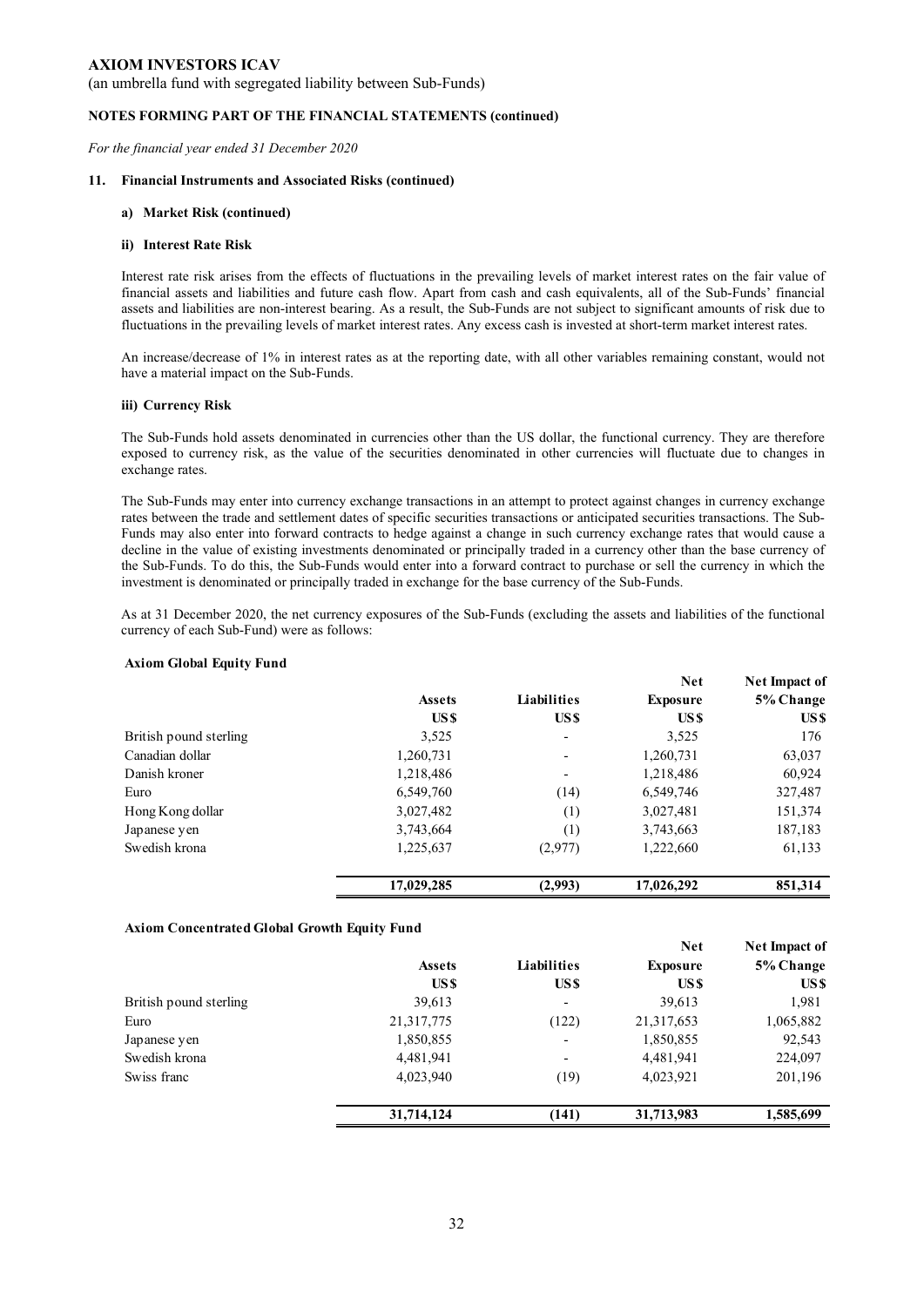(an umbrella fund with segregated liability between Sub-Funds)

## **NOTES FORMING PART OF THE FINANCIAL STATEMENTS (continued)**

*For the financial year ended 31 December 2020* 

### **11. Financial Instruments and Associated Risks (continued)**

### **a) Market Risk (continued)**

#### **iii) Currency Risk (continued)**

## **Axiom International Small Cap Fund\***

|                        |               |                    | <b>Net</b>      | <b>Net Impact of</b> |
|------------------------|---------------|--------------------|-----------------|----------------------|
|                        | <b>Assets</b> | <b>Liabilities</b> | <b>Exposure</b> | 5% Change            |
|                        | US \$         | US\$               | US \$           | US \$                |
| Brazilian real         | 3,426,062     |                    | 3,426,062       | 171,303              |
| British pound sterling | 7,707,840     |                    | 7,707,840       | 385,392              |
| Canadian dollar        | 2,019,026     |                    | 2,019,026       | 100,951              |
| Chinese yuan           | 3,664,670     |                    | 3,664,670       | 183,234              |
| Euro                   | 24,304,792    | (119,240)          | 24,185,552      | 1,209,278            |
| Hong Kong dollar       | 3,627,302     |                    | 3,627,302       | 181,365              |
| Indonesian rupiah      | 570,515       |                    | 570,515         | 28,526               |
| Japanese yen           | 27,974,749    | (123, 121)         | 27,851,628      | 1,392,581            |
| Korean won             | 5,118,281     |                    | 5,118,281       | 255,914              |
| Swedish krona          | 14,624,915    | (1,395,022)        | 13,229,893      | 661,495              |
| Swiss franc            | 3,085,131     |                    | 3,085,131       | 154,257              |
| Thai baht              | 2,178,368     |                    | 2,178,368       | 108,918              |
| Taiwan new dollar      | 5,946,189     |                    | 5,946,189       | 297,309              |
|                        | 104,247,840   | (1,637,383)        | 102,610,457     | 5,130,523            |

\* Axiom International Small Cap Fund launched on 17 July 2020.

As at 31 December 2019, the net currency exposures of the Sub-Funds (excluding the functional currency of each Sub-Fund) were as follows:

### **Axiom Global Equity Fund**

|                        |               |                          | <b>Net</b>      | Net Impact of |
|------------------------|---------------|--------------------------|-----------------|---------------|
|                        | <b>Assets</b> | Liabilities              | <b>Exposure</b> | 5% Change     |
|                        | US \$         | US\$                     | US \$           | US \$         |
| British pound sterling | 1,049,671     |                          | 1,049,671       | 52,484        |
| Canadian dollar        | 626,060       |                          | 626,060         | 31,303        |
| Euro                   | 4,539,788     | (9)                      | 4,539,779       | 226,989       |
| Hong Kong dollar       | 2,562,477     |                          | 2,562,477       | 128,124       |
| Indonesian rupiah      | 375,886       | $\overline{\phantom{0}}$ | 375,886         | 18,794        |
| Japanese yen           | 1,896,209     |                          | 1,896,209       | 94,810        |
| Swedish krona          | 727,268       |                          | 727,268         | 36,363        |
| Swiss franc            | 846,901       |                          | 846,901         | 42,345        |
|                        | 12,624,260    | (9)                      | 12,624,251      | 631,212       |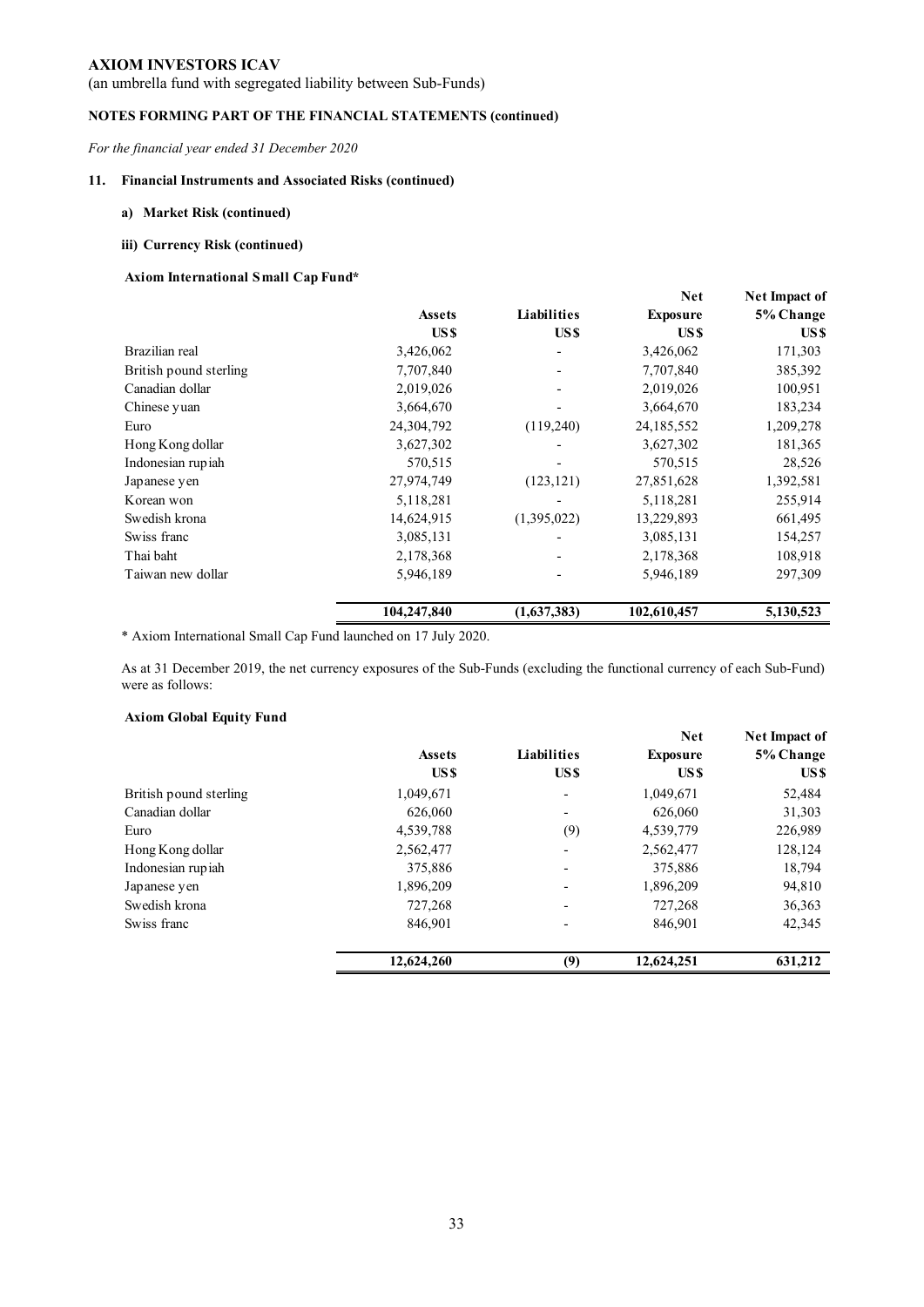(an umbrella fund with segregated liability between Sub-Funds)

### **NOTES FORMING PART OF THE FINANCIAL STATEMENTS (continued)**

*For the financial year ended 31 December 2020* 

#### **11. Financial Instruments and Associated Risks (continued)**

#### **a) Market Risk (continued)**

#### **iii) Currency Risk (continued)**

#### **Axiom Concentrated Global Growth Equity Fund**

|                        |               |                          | <b>Net</b>      | Net Impact of |
|------------------------|---------------|--------------------------|-----------------|---------------|
|                        | <b>Assets</b> | Liabilities              | <b>Exposure</b> | 5% Change     |
|                        | US \$         | US\$                     | US \$           | US \$         |
| British pound sterling | 4,520,430     | $\overline{\phantom{a}}$ | 4,520,430       | 226,022       |
| Euro                   | 24,094,514    | (11)                     | 24,094,503      | 1,204,725     |
| Hong Kong dollar       | 2,059,618     | $\overline{\phantom{0}}$ | 2,059,618       | 102,981       |
| Japanese yen           | 3,917,191     | -                        | 3,917,191       | 195,860       |
| Swiss franc            | 6,309,355     | (17)                     | 6,309,338       | 315,467       |
|                        | 40,901,108    | (28)                     | 40,901,080      | 2,045,055     |

The values stated above are in US dollar equivalents.

At 31 December 2020, had the exchange rate between the US dollar and other currencies to which the Sub-Funds were exposed increased or decreased by 5% with all other variables held constant, this would have increased or decreased respectively net assets attributable to holders of redeemable participating shares by approximately the amounts shown above.

The Investment Manager monitors the Sub-Funds' currency position on a daily basis. If there are material issues the Directors are notified by the Investment Manager.

#### **b) Credit Risk**

The Sub-Funds take on exposure to credit risk, which is the risk that a counterparty will be unable to pay amounts in full when due. The carrying amounts of financial assets best represent the maximum credit risk exposure at the statement of financial position date. This relates also to financial assets carried at amortised cost, as they have a short-term to maturity. At 31 December 2020 and 31 December 2019, all other receivables, securities sold receivable, dividends receivable, cash and short-term deposits are held with counterparties with a credit rating of A or higher. As a result, no loss allowance has been recognised based on 12-month expected credit losses as any such impairment would be wholly insignificant to the Sub-Funds.

The tables below summarise the value of holdings exposed to credit risk as at 31 December 2020:

|                             |                     | Axiom                |                      |
|-----------------------------|---------------------|----------------------|----------------------|
|                             |                     | Concentrated         | <b>Axiom</b>         |
|                             | <b>Axiom Global</b> | <b>Global Growth</b> | <b>International</b> |
|                             | <b>Equity Fund</b>  | <b>Equity Fund</b>   | Small Cap Fund*      |
|                             | US \$               | US \$                | US \$                |
| Financial derivative assets |                     | 562                  |                      |
| Cash and cash equivalents   | 39,596              | 74,115               | 1,257,582            |
| Dividends receivable        | 1,162               | 16,902               | 46,945               |
| Securities sold receivable  | 380,749             |                      | 1,514,245            |
| Other receivables           | 520                 | 501                  | 6,264                |
|                             | 422,027             | 92,080               | 2,825,036            |

\* Axiom International Small Cap Fund launched on 17 July 2020.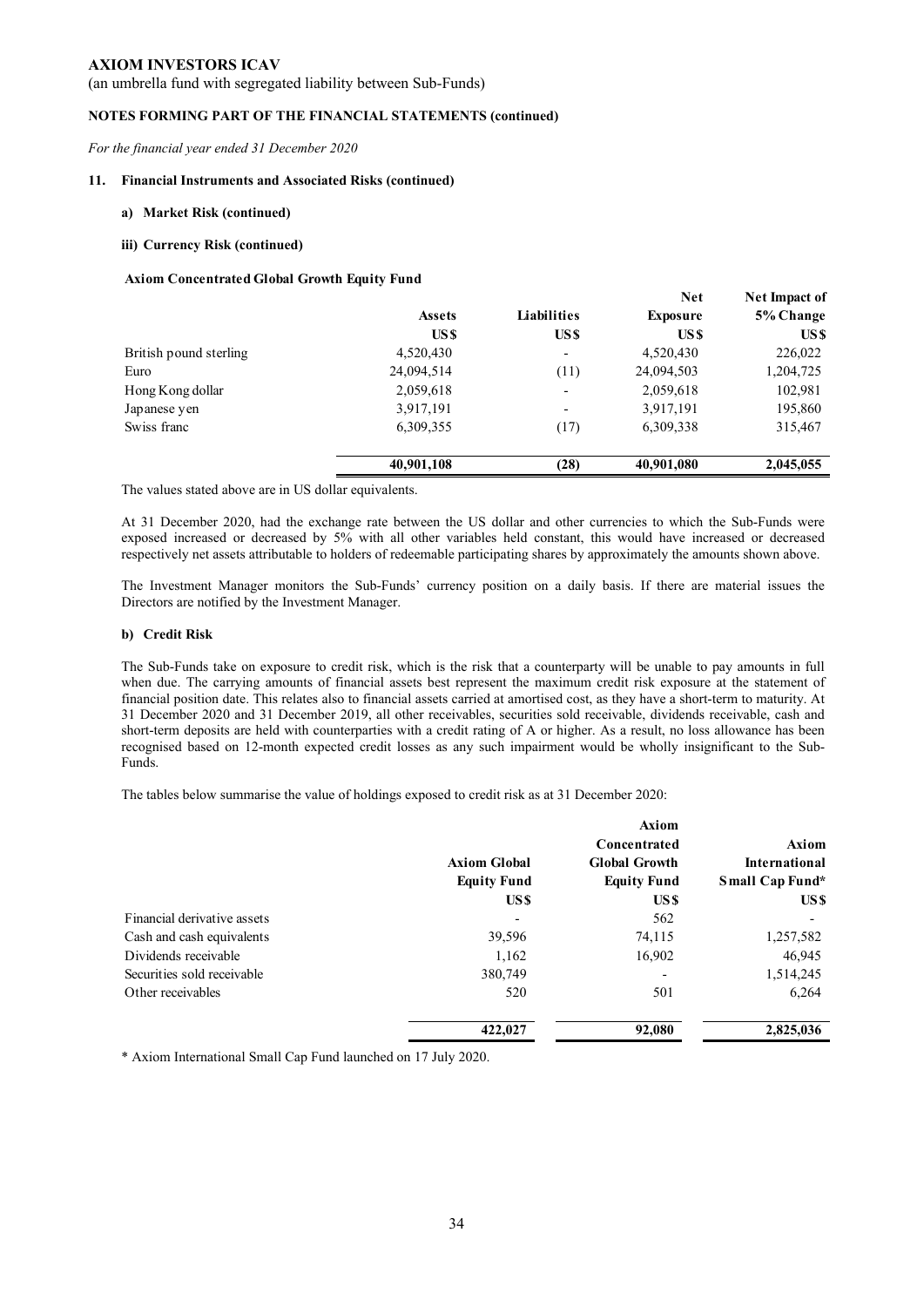(an umbrella fund with segregated liability between Sub-Funds)

#### **NOTES FORMING PART OF THE FINANCIAL STATEMENTS (continued)**

*For the financial year ended 31 December 2020* 

#### **11. Financial Instruments and Associated Risks (continued)**

#### **b) Credit Risk (continued)**

The table below summarises the value of holdings exposed to credit risk as at 31 December 2019:

|                            |                     | <b>Axiom</b>             |
|----------------------------|---------------------|--------------------------|
|                            |                     | Concentrated             |
|                            | <b>Axiom Global</b> | <b>Global Growth</b>     |
|                            | <b>Equity Fund</b>  | <b>Equity Fund</b>       |
|                            | US \$               | US \$                    |
| Cash and cash equivalents  | 34,932              | 39,379                   |
| Dividends receivable       | 3,121               | -                        |
| Securities sold receivable | 48,971              | $\overline{\phantom{a}}$ |
| Other receivables          | 1,397               | 10,691                   |
|                            | 88,421              | 50,070                   |

The amounts in the above tables are based on the gross principal amount.

Northern Trust Fiduciary Services (Ireland) Limited ("NTFSIL") is the appointed Depositary of the Sub-Funds, responsible for the safe-keeping of assets. NTFSIL has appointed The Northern Trust Company ("TNTC") as its global sub-custodian. Both NTFSIL and TNTC are wholly owned subsidiaries of Northern Trust Corporation ("NTC"). As at 31 December 2020, NTC had a long term credit rating from Standard & Poor's of A+ (31 December 2019: A+). NTFSIL is also counterparty to the Sub-Funds' forward currency contracts.

TNTC (as global sub-custodian of NTFSIL) does not appoint external sub-custodians within the U.S., the U.K., Ireland, Canada, Belgium, France, Germany, Netherlands and Saudi Arabia. However, in all other markets, TNTC appoints local external sub-custodians.

NTFSIL, in the discharge of its depositary duties, verifies the Sub-Funds' ownership of Other Assets, (as defined under Other Assets, Art 22(5) of UCITS V Directive 2014/91/EU), by assessing whether the Sub-Funds hold the ownership based on information or documents provided by the Sub-Funds or where available, on external evidence.

TNTC, in the discharge of its delegated depositary duties, holds in custody (i) all financial instruments that may be registered in a financial instruments account opened on the books of TNTC and (ii) all financial instruments that can be physically delivered to TNTC. TNTC ensures all financial instruments (held in a financial instruments account on the books of TNTC) are held in segregated accounts in the name of a Sub-Fund, clearly identifiable as belonging to the Sub-Fund, and distinct and separately from the proprietary assets of TNTC, NTFSIL and NTC.

In addition TNTC, as banker, holds cash of the Sub-Funds on deposit. Such cash is held on the Statement of Financial Position of TNTC. In the event of insolvency of TNTC, in accordance with standard banking practice, the Sub-Funds will rank as an unsecured creditor of TNTC in respect of any cash deposits.

Insolvency of NTFSIL and or one of its agents or affiliates may cause the Sub-Funds' rights with respect to their assets to be delayed.

The Investment Manager manages risk by monitoring the credit quality and financial position of the Depositary and such risk is further managed by the Depositary monitoring the credit quality and financial positions of sub-custodian appointments.

All transactions in equities are settled/paid for upon delivery using approved brokers. The risk of default is considered minimal, as delivery of securities sold is only made once the broker has received payment. Payment is made on a purchase once the securities have been received by the broker. The trade will fail if either party fails to meet its obligation.

### **c) Liquidity Risk**

Liquidity risk is the risk that the Sub-Funds may not be able to generate sufficient cash resources to settle their obligations in full as they fall due or can only do so on terms that are materially disadvantageous. The Investment Manager manages the Sub-Funds' liquidity risk. The ICAV may borrow monies on behalf of each Sub-Fund and may leverage the assets of each Sub-Fund. Leverage may be obtained for the Sub-Funds through borrowing for general liquidity purposes. The Sub-Funds may borrow up to 10% of their Net Asset Value calculated in accordance with commitment methodology provided such borrowing is on a temporary basis and is not for investment purposes.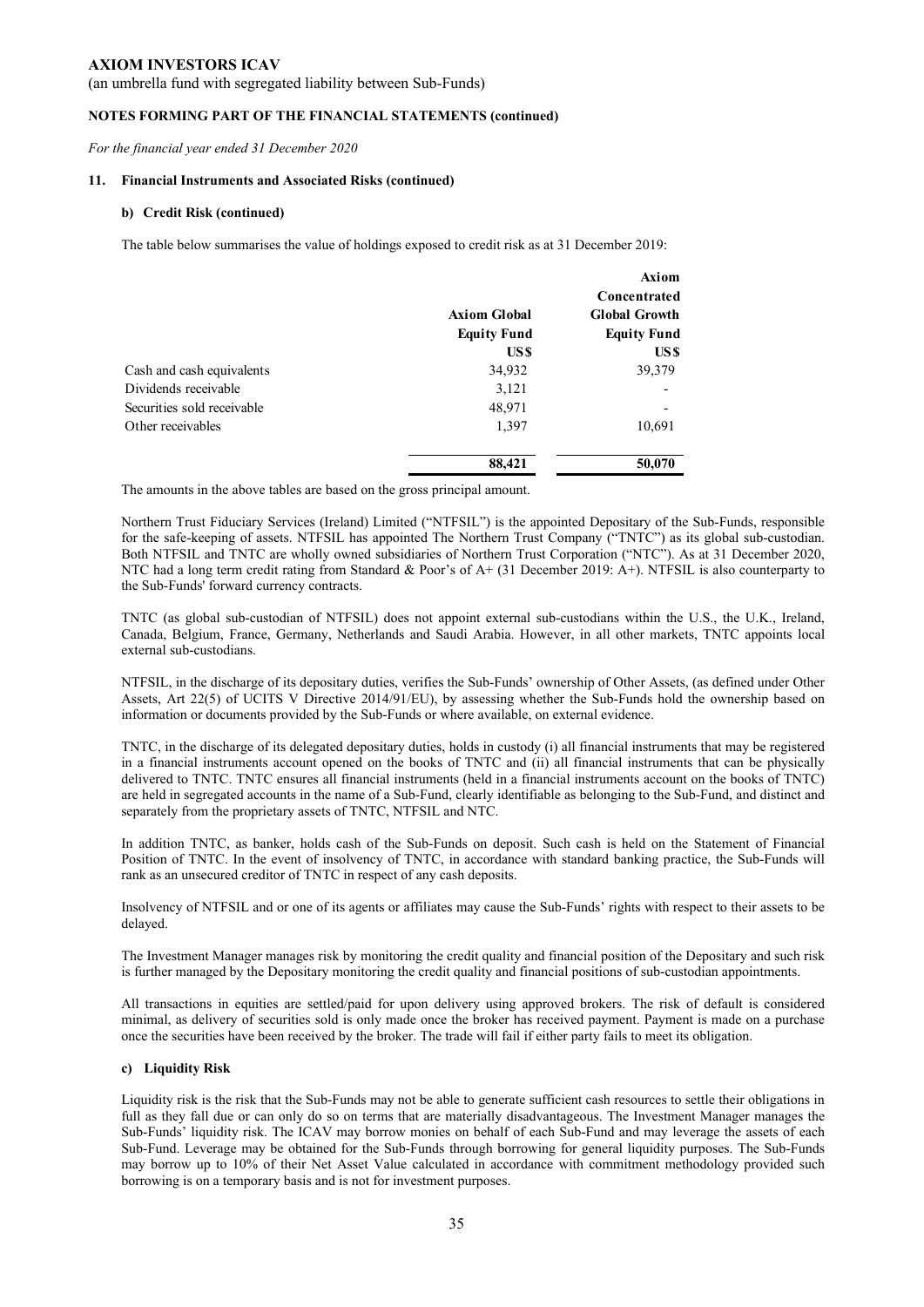(an umbrella fund with segregated liability between Sub-Funds)

#### **NOTES FORMING PART OF THE FINANCIAL STATEMENTS (continued)**

*For the financial year ended 31 December 2020* 

#### **11. Financial Instruments and Associated Risks (continued)**

#### **c) Liquidity Risk (continued)**

The main liability of the Sub-Funds is the redemption of any shares that investors wish to sell. The redeemable participating shares for Axiom Global Equity Fund and Axiom International Small Cap Fund have been classified and presented as equity in accordance with IAS 32 as they represent the residual risk class of each Sub-Fund and have not been considered as part of the below Liquidity Risk disclosure.

The Sub-Funds' constitution provides for the daily creation and cancellation of shares and they are therefore exposed to the liquidity risk of meeting shareholder redemptions at any time. The Sub-Funds' financial instruments include investments in equities, which can normally be easily liquidated at an amount close to fair value in order to meet liquidity requirements.

The Sub-Funds may, from time to time, invest in derivative contracts traded over the counter, which are not traded in an organised market and may be illiquid. As a result, the Sub-Funds may not be able to liquidate quickly their investments in these instruments at an amount close to their fair value to meet their liquidity requirements or to respond to specific events such as deterioration in the creditworthiness of any particular issuer. In accordance with the Sub-Funds' policy, the Investment Manager monitors the ICAV's liquidity risk on a daily basis, and the Directors review it on a periodic basis.

The tables below summarise the residual contractual maturities of financial liabilities as at 31 December 2020.

| <b>Axiom Global Equity Fund</b>                  | $\leq 1$ month   |                  | 1-3 months 3 months to 1 year | <b>Total</b>    |
|--------------------------------------------------|------------------|------------------|-------------------------------|-----------------|
| <b>Non Derivative Financial Liabilities</b>      | US <sub>\$</sub> | US\$             | US\$                          | US \$           |
| Securities purchased payable                     | (99, 412)        |                  |                               | (99, 412)       |
| Other payables                                   | (206, 336)       |                  |                               | (206, 336)      |
| Total as at 31 December 2020                     | (305, 748)       |                  |                               | (305, 748)      |
| <b>Axiom Concentrated Global Growth Fund</b>     | $\leq 1$ month   |                  | 1-3 months 3 months to 1 year | <b>Total</b>    |
| <b>Non Derivative Financial Liabilities</b>      | US <sub>\$</sub> | US <sub>\$</sub> | US\$                          | US \$           |
| Other payables                                   | (272, 319)       |                  |                               | (272, 319)      |
| Net assets attributable to holders of redeemable |                  |                  |                               |                 |
| participating shares                             | (110, 521, 529)  |                  |                               | (110, 521, 529) |
| Total as at 31 December 2020                     | (110, 793, 848)  |                  |                               | (110,793,848)   |
| Axiom International Small Cap Fund*              | $\leq 1$ month   |                  | 1-3 months 3 months to 1 year | <b>Total</b>    |
| <b>Non Derivative Financial Liabilities</b>      | US <sub>\$</sub> | US <sub>\$</sub> | US \$                         | US \$           |
| Redemptions payable                              | (10,500,000)     |                  |                               | (10,500,000)    |
| Other payables                                   | (252,077)        |                  |                               | (252,077)       |
| Securities purchased payable                     | (123, 121)       |                  |                               | (123, 121)      |
| Total as at 31 December 2020                     | (10, 875, 198)   |                  |                               | (10, 875, 198)  |
|                                                  |                  |                  |                               |                 |

\* Axiom International Small Cap Fund launched on 17 July 2020.

The tables below summarise the residual contractual maturities of financial liabilities as at 31 December 2019.

| <b>Axiom Global Equity Fund</b>             | $\leq 1$ month |                          | 1-3 months 3 months to 1 year | Total      |
|---------------------------------------------|----------------|--------------------------|-------------------------------|------------|
| <b>Non Derivative Financial Liabilities</b> | US \$          | US \$                    | US \$                         | US \$      |
| Other payables                              | (146.874)      | $\overline{\phantom{0}}$ | $\overline{\phantom{a}}$      | (146, 874) |
| Total as at 31 December 2019                | (146.874)      | -                        | $\overline{\phantom{a}}$      | (146, 874) |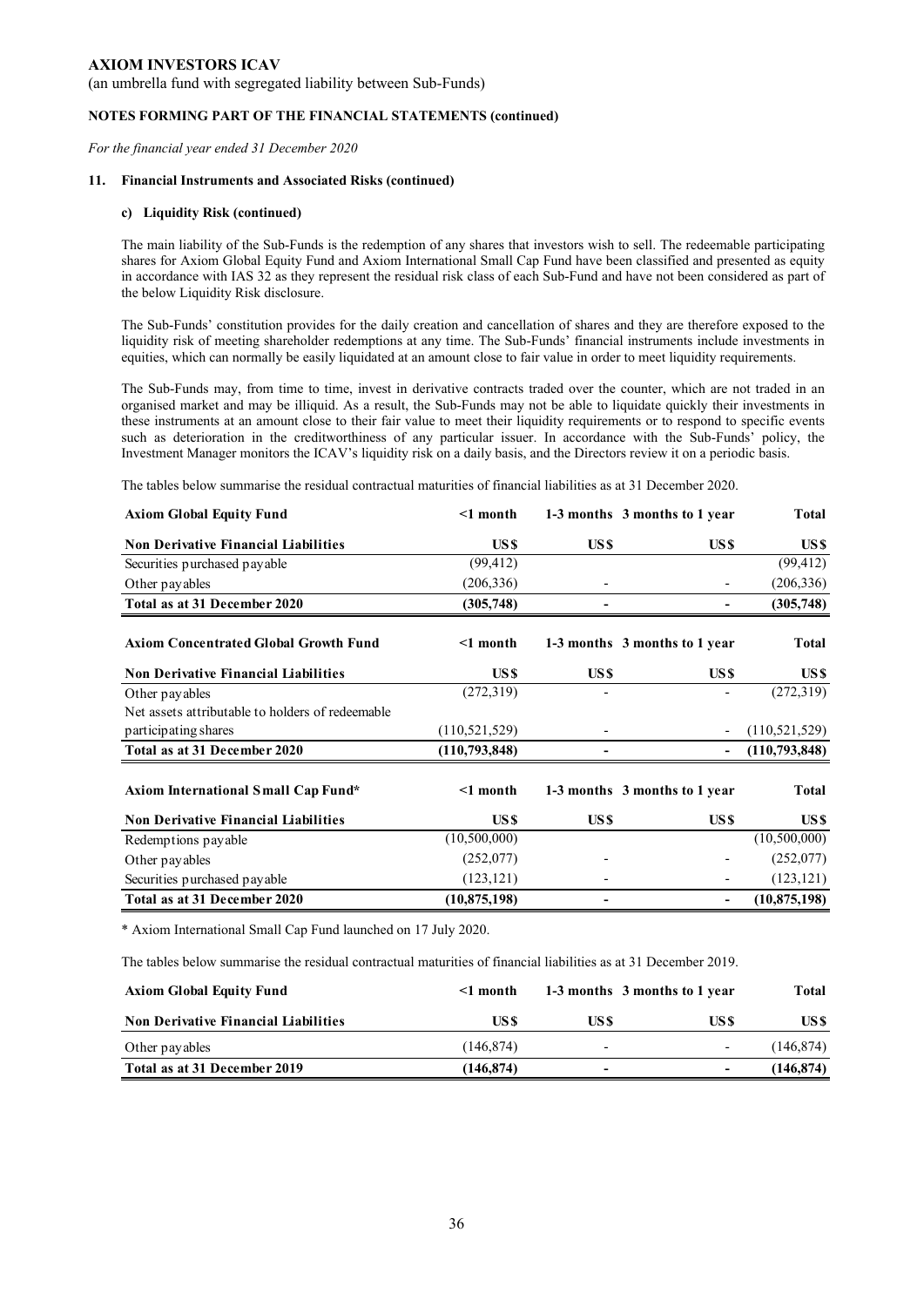(an umbrella fund with segregated liability between Sub-Funds)

### **NOTES FORMING PART OF THE FINANCIAL STATEMENTS (continued)**

*For the financial year ended 31 December 2020* 

#### **11. Financial Instruments and Associated Risks (continued)**

### **c) Liquidity Risk (continued)**

| <b>Axiom Concentrated Global Growth Fund</b>     | $\leq 1$ month  |       | 1-3 months 3 months to 1 year | Total           |
|--------------------------------------------------|-----------------|-------|-------------------------------|-----------------|
| <b>Non Derivative Financial Liabilities</b>      | US \$           | US \$ | US \$                         | US \$           |
| Other payables                                   | (288, 028)      | -     | ۰                             | (288, 028)      |
| Net assets attributable to holders of redeemable |                 |       |                               |                 |
| participating shares                             | (104, 785, 431) | -     |                               | (104, 785, 431) |
| Total as at 31 December 2019                     | (105, 073, 459) | -     |                               | (105, 073, 459) |

#### **12. Fair Value Measurement**

Fair value is the price that would be received to sell an asset or paid to settle a liability in an orderly transaction between market participants at the date of measurement. Investments held by the Sub-Funds are measured at fair value through profit or loss on the statement of financial position and are therefore affected by inputs to valuation techniques used in arriving at that fair value.

In order to evaluate the nature and extent of risk arising from the valuation of these investments they have been arranged, in accordance with IFRS as adopted by the EU, into a hierarchy giving the highest priority to unadjusted prices in active markets (Level 1 measurement) and the lowest priority to unobservable inputs (Level 3 measurement).

The three levels of the fair value hierarchy are as follows:

- Level 1: Quoted price (unadjusted) in an active market for an identical instrument;
- Level 2: Valuation techniques based on observable inputs, either directly (for example as prices) or indirectly (for example derived from prices). This category includes instruments valued using: quoted prices in active markets for similar instruments, quoted prices for identical or similar instruments in markets that are considered less than active or valuation techniques for which all significant inputs are directly or indirectly observable from market data; and
- Level 3: Valuation techniques using significant unobservable inputs. This category includes all instruments for which the valuation technique includes inputs not based on observable data and the unobservable inputs have a significant effect on the investment's valuation. This category includes instruments that are valued based on quoted prices for similar instruments for which significant unobservable adjustments or assumptions are required to reflect differences between the instruments.

Inputs are used in applying the various valuation techniques and broadly refer to the assumptions that market participants use to make valuation decisions, including assumptions about risk. Inputs may include price information, volatility statistics, specific and broad credit data, liquidity statistics and other factors. A financial instrument's level within the fair value hierarchy is based on the lowest level of any input that is significant to the fair value measurement.

#### **Fair Value of Financial Assets and Liabilities**

Most of the Sub-Funds' financial instruments are carried at fair value through profit or loss on the statement of financial position. Usually the fair value of the financial instruments can be reliably determined within a reasonable range of estimates. For certain other financial instruments, including amounts for dividends receivable, securities sold receivable, other receivables, accrued expenses, securities purchased payable and redemptions payable, the carrying amounts approximate fair value due to the immediate or short-term nature of these financial instruments.

The carrying value of all the Sub-Funds' financial assets and liabilities at the statement of financial position date approximated their fair values. However, the determination of what constitutes 'observable' requires significant judgement by the Sub-Funds. The Sub-Funds consider observable data to be market data which is readily available, regularly distributed or updated, reliable and verifiable, not proprietary, and provided by independent sources that are actively involved in the relevant market.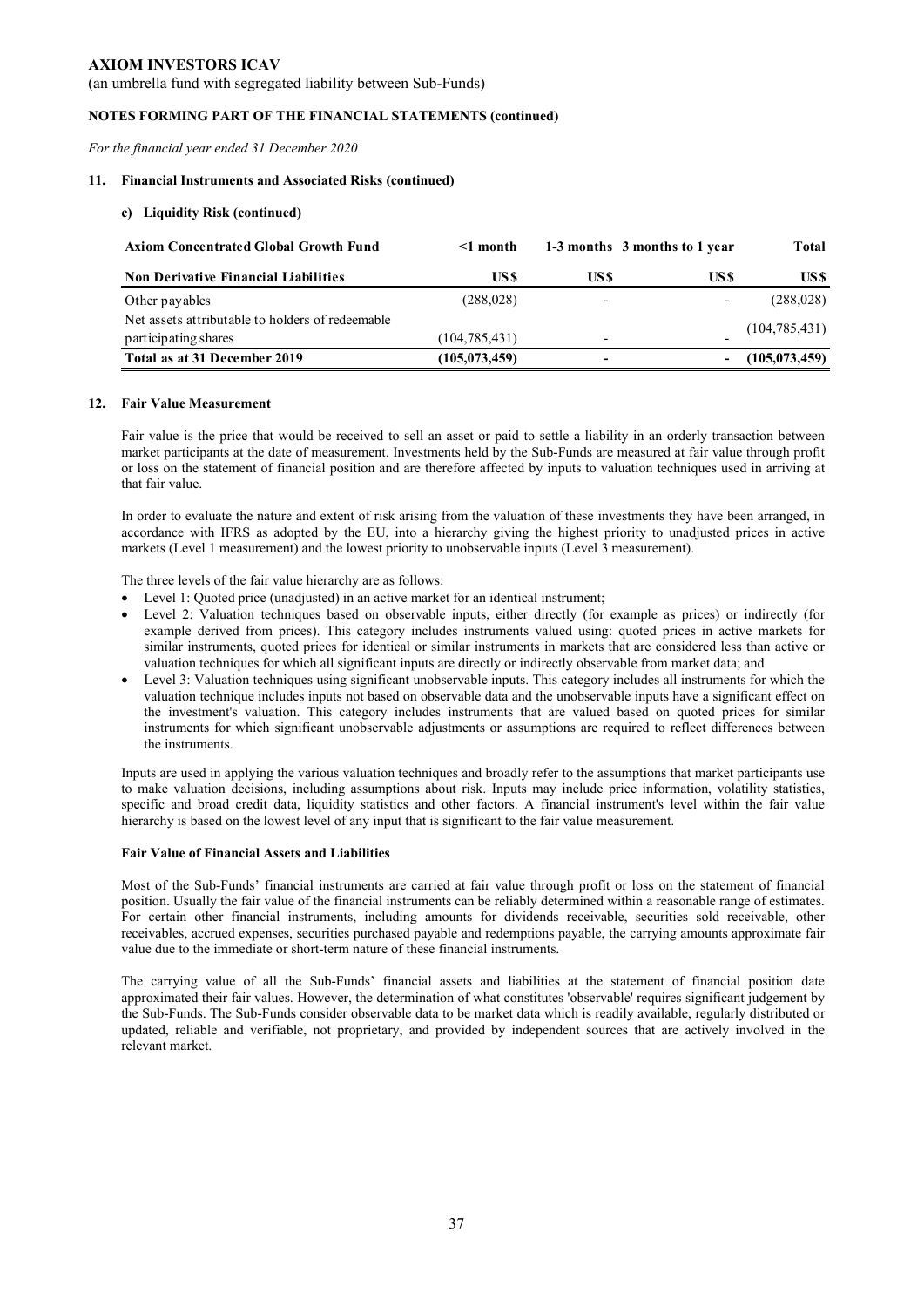(an umbrella fund with segregated liability between Sub-Funds)

#### **NOTES FORMING PART OF THE FINANCIAL STATEMENTS (continued)**

*For the financial year ended 31 December 2020* 

#### **12. Fair Value Measurement (continued)**

The categorisation of a financial instrument within the hierarchy is based upon the pricing transparency of the instrument and does not necessarily correspond to the Sub-Funds' perceived risk of that instrument. Financial instruments, whose values are based on quoted market prices in active markets, are therefore classified within Level 1.

Financial instruments that trade in markets that are not considered to be active, but are valued based on quoted market prices, dealer quotations or alternative pricing sources supported by observable inputs are classified within Level 2. These include certain financial derivative instruments where the price is calculated internally using observable data.

Financial instruments classified as Level 2 traded in markets may be adjusted to reflect illiquidity; such adjustments are based on available market information. All other unquoted instruments are classified into Level 3 by default.

There have been no transfers between Level 1, Level 2 or Level 3 assets held during the financial year. Transfers are recognised at the end of the financial year.

No investments have been classified within Level 3 at any time during the financial year.

The following tables analyse within the fair value hierarchy, the Sub-Funds' assets and liabilities measured at fair value at 31 December 2020 and 31 December 2019.

#### **31 December 2020**

#### **Axiom Global Equity Fund**

|                                                       | Level 1     | Level 2          | Level 3                  | Total        |
|-------------------------------------------------------|-------------|------------------|--------------------------|--------------|
|                                                       | US \$       | US <sub>\$</sub> | US\$                     | US \$        |
| Financial assets at fair value through profit or loss |             |                  |                          |              |
| Investments in equities                               | 81,036,686  |                  |                          | 81,036,686   |
|                                                       | 81,036,686  |                  | ۰.                       | 81,036,686   |
| <b>Axiom Concentrated Global Growth Equity Fund</b>   |             |                  |                          |              |
|                                                       | Level 1     | Level 2          | Level 3                  | <b>Total</b> |
|                                                       | US \$       | US <sub>\$</sub> | US\$                     | US \$        |
| Financial assets at fair value through profit or loss |             |                  |                          |              |
| Investments in equities                               | 110,701,768 |                  |                          | 110,701,768  |
| Forward currency contracts                            |             | 562              |                          | 562          |
|                                                       | 110,701,768 | 562              | $\overline{\phantom{0}}$ | 110,702,330  |
| Axiom International Small Cap Fund*                   |             |                  |                          |              |
|                                                       | Level 1     | Level 2          | Level 3                  | <b>Total</b> |
|                                                       | US \$       | US <sub>\$</sub> | US\$                     | US\$         |
| Financial assets at fair value through profit or loss |             |                  |                          |              |
| Investments in equities                               | 103,422,531 |                  |                          | 103,422,531  |
| Investments in exchange traded funds                  | 4,205,353   |                  |                          | 4,205,353    |
|                                                       | 107,627,884 |                  |                          | 107,627,884  |
|                                                       |             |                  |                          |              |

\* Axiom International Small Cap Fund launched on 17 July 2020.

#### **31 December 2019**

#### **Axiom Global Equity Fund**

|                                                       | Level 1                  | Level 2 | Level 3                  | Total      |
|-------------------------------------------------------|--------------------------|---------|--------------------------|------------|
|                                                       | US \$                    | US \$   | US\$                     | US \$      |
| Financial assets at fair value through profit or loss |                          |         |                          |            |
| Investments in equities                               | 49,386,315               |         | ۰                        | 49,386,315 |
| Investments in warrants                               | $\overline{\phantom{0}}$ | 891.871 | $\overline{\phantom{0}}$ | 891.871    |
|                                                       | 49,386,315               | 891.871 | -                        | 50,278,186 |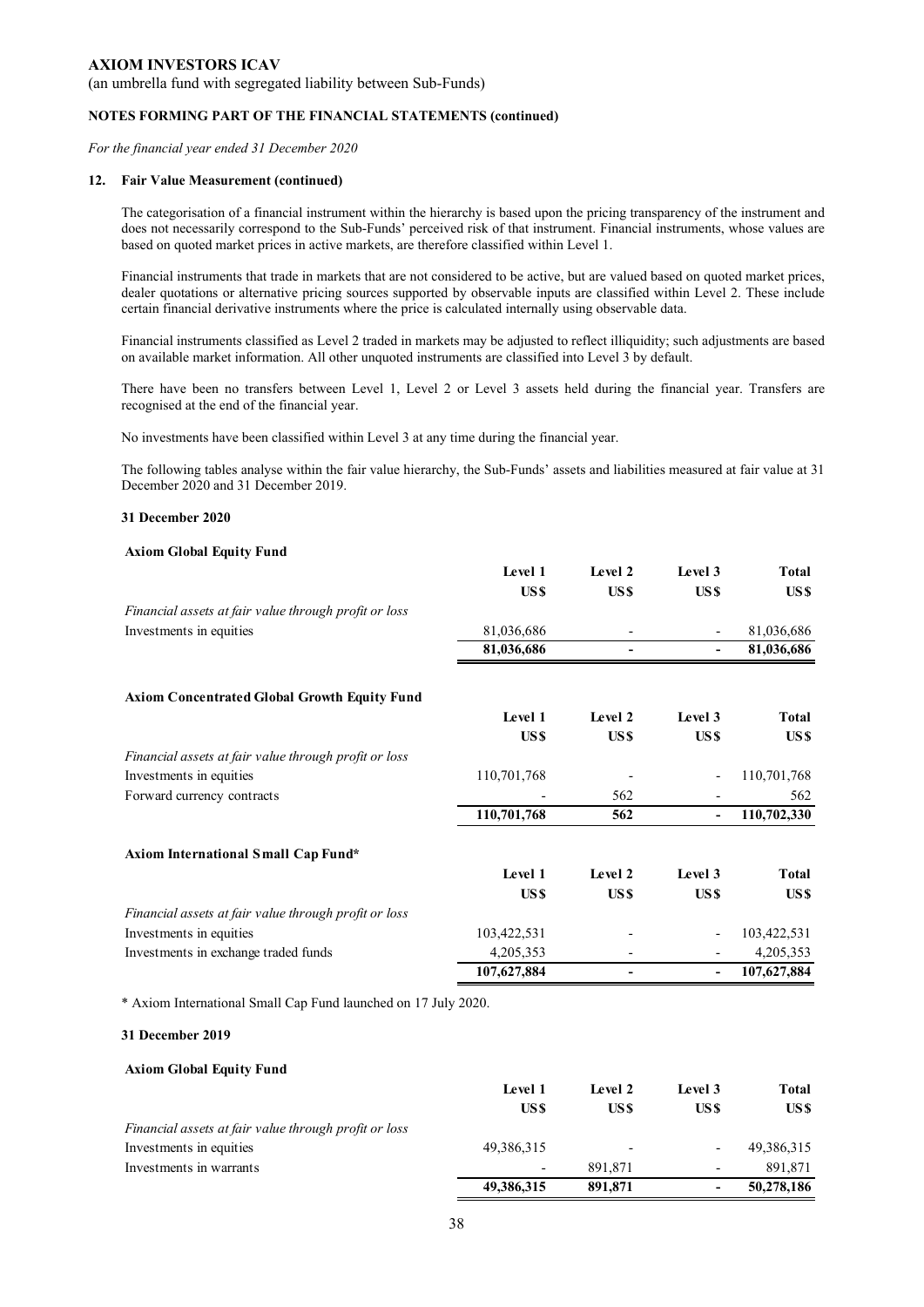(an umbrella fund with segregated liability between Sub-Funds)

### **NOTES FORMING PART OF THE FINANCIAL STATEMENTS (continued)**

*For the financial year ended 31 December 2020* 

#### **12. Fair Value Measurement (continued)**

#### **Axiom Concentrated Global Growth Equity Fund**

|                                                       | <b>Level 1</b> | Level 2                  | Level 3 | Total       |
|-------------------------------------------------------|----------------|--------------------------|---------|-------------|
|                                                       | US \$          | US \$                    | US \$   | US \$       |
| Financial assets at fair value through profit or loss |                |                          |         |             |
| Investments in equities                               | 105,023,389    | $\overline{\phantom{0}}$ |         | 105,023,389 |
|                                                       | 105,023,389    | -                        |         | 105,023,389 |

The financial assets and liabilities not measured at fair value through profit or loss are short-term financial assets and financial liabilities whose carrying amounts approximate fair value. Cash and cash equivalents are categorised as Level 1 and all other financial assets and liabilities not measured at fair value through profit or loss are categorised as Level 2 in the fair value hierarchy.

#### **13. Efficient Portfolio Management**

The Sub-Funds may only use spot and forward currency contracts, warrants and rights for efficient portfolio management purposes.

Further details of the techniques and instruments that the Sub-Funds may employ for efficient portfolio management purposes are set out in the Prospectus.

#### **14. Exchange Rates**

The following exchange rates were used to translate foreign currency assets and liabilities as at 31 December 2020:

| Brazilian real         | 5.1942 | Euro              | 0.8186      | Swedish krona     | 8.2276   |
|------------------------|--------|-------------------|-------------|-------------------|----------|
| British pound sterling | 0.7313 | Hong Kong dollar  | 7.7525      | Swiss franc       | 0.8853   |
| Canadian dollar        | 1.2729 | Indonesian rupiah | 14,050.0000 | Thai baht         | 29.96000 |
| Chinese yuan           | 6.5398 | Japanese yen      | 103.2550    | Taiwan new dollar | 28.09800 |
| Danish kroner          | 6.0924 | Korean won        | 1,086.3000  |                   |          |

The following exchange rates were used to translate foreign currency assets and liabilities as at 31 December 2019:

| Canadian dollar        | 1.2986 | Hong Kong dollar  | 7.7918      | South African rand | 13.9835 |
|------------------------|--------|-------------------|-------------|--------------------|---------|
| British pound sterling | 0.7549 | Indonesian rupiah | 13,882.5000 | Swedish krona      | 9.3611  |
| Danish kroner          | 6.6570 | Japanese yen      | 108.6750    | Swiss franc        | 0.9684  |
| Euro                   | 0.8909 | Korean won        | 1.156.4500  |                    |         |

#### **15. Transaction Costs**

Transaction costs are included in net realised gain on equity investments as follows:

|                                              |          | Year ended 31 | Year ended 31            |
|----------------------------------------------|----------|---------------|--------------------------|
|                                              | Currency | December 2020 | December 2019            |
| Axiom Global Equity Fund                     | US\$     | 35,348        | 33,253                   |
| Axiom Concentrated Global Growth Equity Fund | US\$     | 103,048       | 64.669                   |
| Axiom International Small Cap Fund*          | US\$     | 47.298        | $\overline{\phantom{0}}$ |

\* Axiom International Small Cap Fund launched on 17 July 2020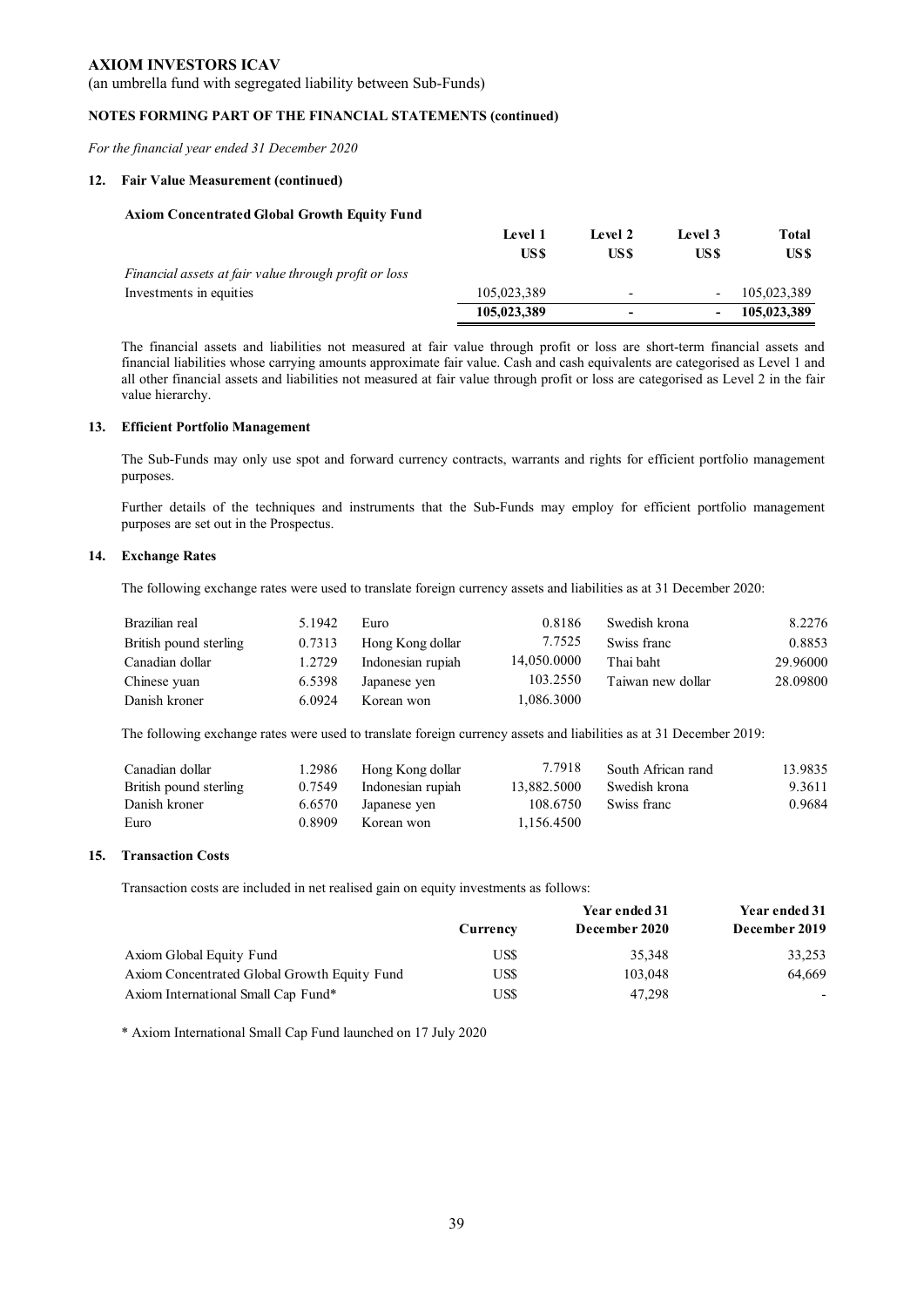(an umbrella fund with segregated liability between Sub-Funds)

### **NOTES FORMING PART OF THE FINANCIAL STATEMENTS (continued)**

*For the financial year ended 31 December 2020* 

#### **16. Net Asset Value per Share**

The Net Asset Value of the Sub-Funds or classes divided by the number of shares of the Sub-Funds or classes in issue as at the relevant Valuation Point is equal to the Net Asset Value of a share of the Sub-Funds or classes.

|                                                                                    | <b>Net Asset Value</b><br>US\$ | <b>Shares</b> in | NAV per |
|------------------------------------------------------------------------------------|--------------------------------|------------------|---------|
|                                                                                    |                                | <b>Issue</b>     | US\$    |
| <b>Axiom Global Equity Fund</b>                                                    |                                |                  |         |
| Class $A^{\wedge}$                                                                 |                                |                  |         |
| 31 December 2020                                                                   | 81,152,965                     | 5,250,399        | 15.46   |
| 31 December 2019                                                                   | 50,219,733                     | 4,396,301        | 11.42   |
| 31 December 2018                                                                   | 22,434,865                     | 2,577,789        | 8.70    |
| <b>Axiom Concentrated Global Growth Equity Fund</b>                                |                                |                  |         |
| Class $A^{\wedge}$                                                                 |                                |                  |         |
| 31 December 2020                                                                   | 110,485,229                    | 5,301,129        | 20.84   |
| 31 December 2019                                                                   | 104,785,431                    | 6,882,133        | 15.23   |
| 31 December 2018                                                                   | 70,247,160                     | 6,285,495        | 11.18   |
| <b>Axiom Concentrated Global Growth Equity Fund</b>                                |                                |                  |         |
| Class C*                                                                           |                                |                  |         |
| 31 December 2020                                                                   | 28,891                         | 2,000            | 14.45   |
| <b>Axiom Concentrated Global Growth Equity Fund</b>                                |                                |                  |         |
| Class $E**$                                                                        |                                |                  |         |
| 31 December 2020                                                                   | 7,409                          | 500              | 14.82   |
| <b>Axiom International Small Cap Fund***</b>                                       |                                |                  |         |
| Class $A^{\wedge}$                                                                 |                                |                  |         |
| 31 December 2020                                                                   | 99,577,722                     | 7,973,646        | 12.49   |
| * Axiom Concentrated Global Growth Equity Fund Class C launched on 16 October 2020 |                                |                  |         |

\*\* Axiom Concentrated Global Growth Equity Fund Class E launched on 8 October 2020

\*\*\* Axiom International Small Cap Fund Class A launched on 17 July 2020.

^Unhedged share class

#### **17. Share Capital**

The Directors are empowered to issue up to five hundred billion shares of no par value in the Sub-Funds at the Net Asset Value per share on such terms as they may think fit. There are no rights of pre-emption upon the issue of shares in the Sub-Funds.

At the statement of financial position date the ICAV has issued subscriber shares to the value of  $\epsilon$ 2. These subscriber shares have not been included in the financial statements of the Sub-Funds contained within these financial statements. The subscriber shares entitle the shareholders holding them to attend and vote at all meetings of the ICAV, but do not entitle the holders to participate in the dividends or net assets of any Sub-Fund or of the ICAV.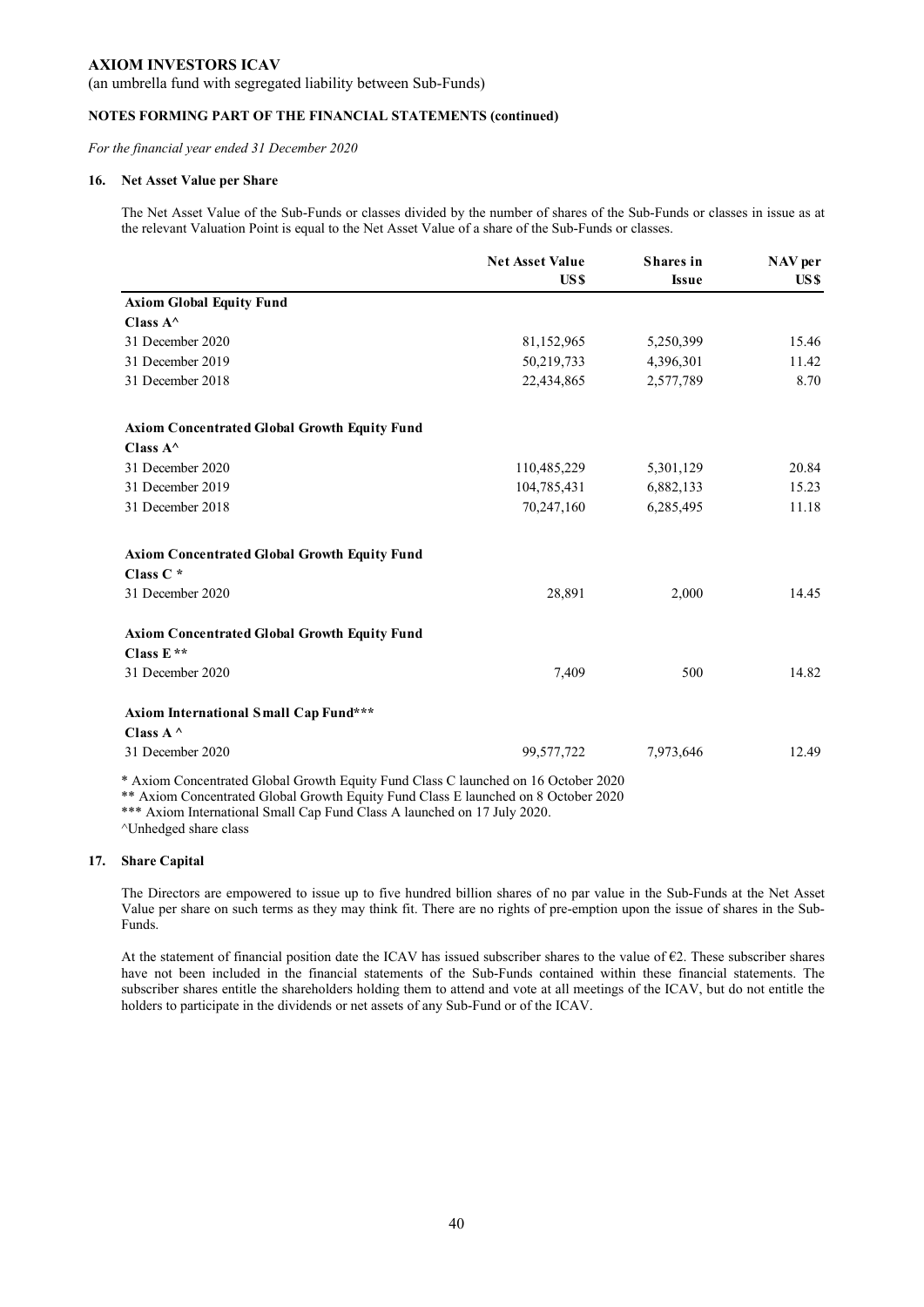(an umbrella fund with segregated liability between Sub-Funds)

#### **NOTES FORMING PART OF THE FINANCIAL STATEMENTS (continued)**

*For the financial year ended 31 December 2020* 

#### **17. Share Capital (continued)**

Each of the shares entitles the shareholder to participate equally on a pro rata basis in the dividends and net assets of the Sub-Funds attributable to the relevant class in respect of which they are issued, save in the case of dividends declared prior to becoming a shareholder. The subscriber shares' entitlement is limited to the amount subscribed.

The Sub-Funds' Class A, Class B and Class E Shares entitle the holder to attend and vote at meetings of the ICAV and of the Sub-Fund represented by those shares. Class C Shares have no voting rights. However, in respect of any resolution relating to matters affecting Class C shareholders of the Class C Shares they will be provided with 14 days' notice of any proposed change the resolution encompasses prior to the date of the resolution becoming effective during which time the shareholder holding Class C Shares may redeem their Shares. No class of shares confers on the holder thereof any preferential or pre-emptive rights or any rights to participate in the profits and dividends of any other class of shares or any voting rights in relation to matters relating solely to any other class of shares.

The movement in the number of redeemable participating shares for the Sub-Funds during the financial year ended 31 December 2020 and 31 December 2019 was as follows:

|                                            | 2020                |                       |                       | 2019                  |                               |                     |                       |
|--------------------------------------------|---------------------|-----------------------|-----------------------|-----------------------|-------------------------------|---------------------|-----------------------|
|                                            |                     | Axiom<br>Concentrated | Axiom<br>Concentrated | Axiom<br>Concentrated | Axiom<br><b>International</b> |                     | Axiom<br>Concentrated |
|                                            | <b>Axiom Global</b> | <b>Global Growth</b>  | <b>Global Growth</b>  | <b>Global Growth</b>  | <b>Small Cap</b>              | <b>Axiom Global</b> | <b>Global Growth</b>  |
|                                            | <b>Equity Fund</b>  | <b>Equity Fund</b>    | <b>Equity Fund</b>    | <b>Equity Fund</b>    | Fund***                       | <b>Equity Fund</b>  | <b>Equity Fund</b>    |
|                                            | Class A             | Class A               | Class $C^*$           | Class E **            | Class A                       | Class A             | Class A               |
| <b>Balance at 1 January</b>                |                     |                       |                       |                       |                               |                     |                       |
| brought forward                            | 4,396,301           | 6,882,133             |                       |                       |                               | 2,577,789           | 6,285,495             |
| Issued during the year                     | 1,657,280           | 284,478               | 2,000                 | 500                   | 8,813,850                     | 1,818,512           | 596,638               |
| Redeemed during the year                   | (803, 182)          | (1,865,482)           |                       |                       | (840, 204)                    |                     |                       |
| <b>Balance at 31 December</b>              | 5,250,399           | 5,301,129             | 2,000                 | 500                   | 7,973,646                     | 4,396,301           | 6,882,133             |
| <b>Balance at 1 January</b>                |                     |                       |                       |                       |                               |                     |                       |
| brought forward                            | 50,219,733          | 104,785,431           |                       |                       |                               | 22,434,865          | 70,247,160            |
| Increase in net assets attributable to     |                     |                       |                       |                       |                               |                     |                       |
| holders of redeemable participating shares | 23,481,139          | 26,295,211            | 3,091                 | 955                   | 16,977,722                    | 8,032,542           | 26,064,531            |
| Issue of shares during the year            | 18,711,093          | 10,104,586            | 25,800                | 6,455                 | 93,100,000                    | 19,752,326          | 8,473,740             |
| Redemption of shares during the year       | (11,259,000)        | (30,700,000)          |                       |                       | (10,500,000)                  |                     |                       |
| <b>Balance at 31 December</b>              | 81,152,965          | 110,485,229           | 28,891                | 7,409                 | 99,577,722                    | 50,219,733          | 104,785,431           |
| NAV per Share at 31 December               | US\$15.46           | <b>US\$20.84</b>      | US\$14.45             | US\$14.82             | US\$12.49                     | US\$11.42           | US\$15.23             |

\* Axiom Concentrated Global Growth Equity Fund Class C launched on 16 October 2020

\*\* Axiom Concentrated Global Growth Equity Fund Class E launched on 8 October 2020

\*\*\* Axiom International Small Cap Fund launched on 17 July 2020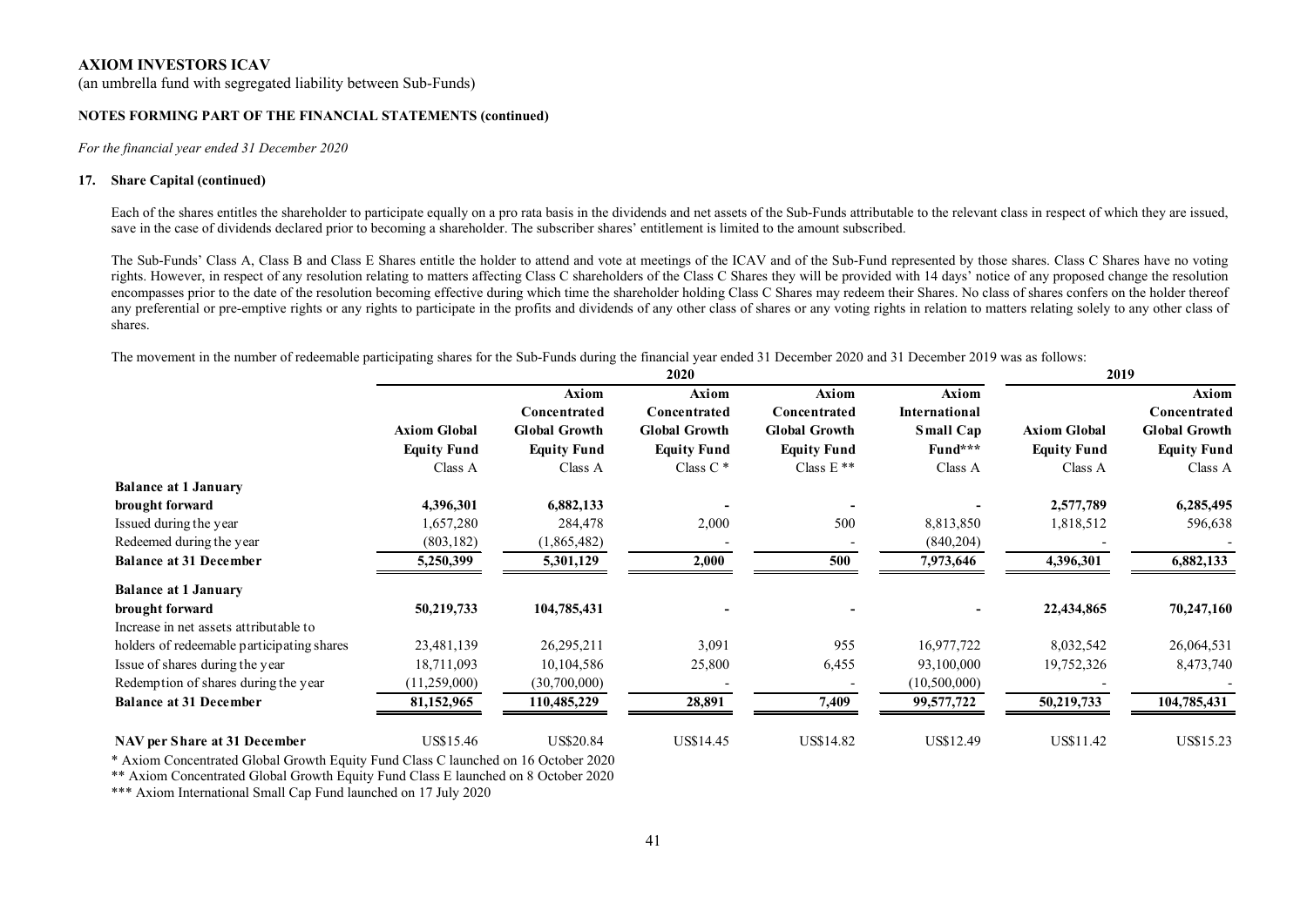(an umbrella fund with segregated liability between Sub-Funds)

#### **NOTES FORMING PART OF THE FINANCIAL STATEMENTS (continued)**

*For the financial year ended 31 December 2020* 

#### **18. Significant Events During the Financial Year**

An updated prospectus and supplements for Axiom Global Equity Fund and Axiom Concentrated Global Growth Equity Fund were filed with the Central Bank on 3 February 2020 in order to reflect the European Benchmark Regulations and recent Central Bank Anti Money Laundering ("AML") guidelines.

The supplement of Axiom International Small Cap Fund was approved by the Central Bank on 10 July 2020 and the Sub-Fund launched on 17 July 2020.

Frank Connolly resigned as a Director on 13 July 2020 and Saul Campbell was appointed as a Director on 13 July 2020.

The supplement of Axiom Global Equity Fund, Axiom Concentrated Global Growth Equity Fund, and Axiom International Small Cap Fund was approved by the Central Bank on 11 September 2020.

The following share classes launched on Axiom Concentrated Global Growth Equity Fund: Class E Accumulating GBP on 8 October 2020 and Class C Distributing GBP on 16 October 2020.

During the financial year, the viral COVID-19 pandemic has spread across the globe. It has caused very significant disruption to business and economic activity and very large falls in the values of many financial assets. The ultimate extent of the effect of this on the entity is not possible to estimate at this time.

There were no other material events during the financial year, which had an impact on the financial statements.

#### **19. Subsequent Events**

The Prospectus and Supplements of the Sub-Funds were updated for the Sustainable Finance Disclosure Regulation ("SFDR") in advance of the 10 March 2021 deadline.

There were no other subsequent events to the financial year end date, which had an impact on the financial statements at 31 December 2020.

#### **20. Commitments and Contingencies**

There were no significant commitments or contingencies at 31 December 2020 or 31 December 2019.

### **21. Approval of Financial Statements**

The financial statements were approved by the Directors on 21 April 2021.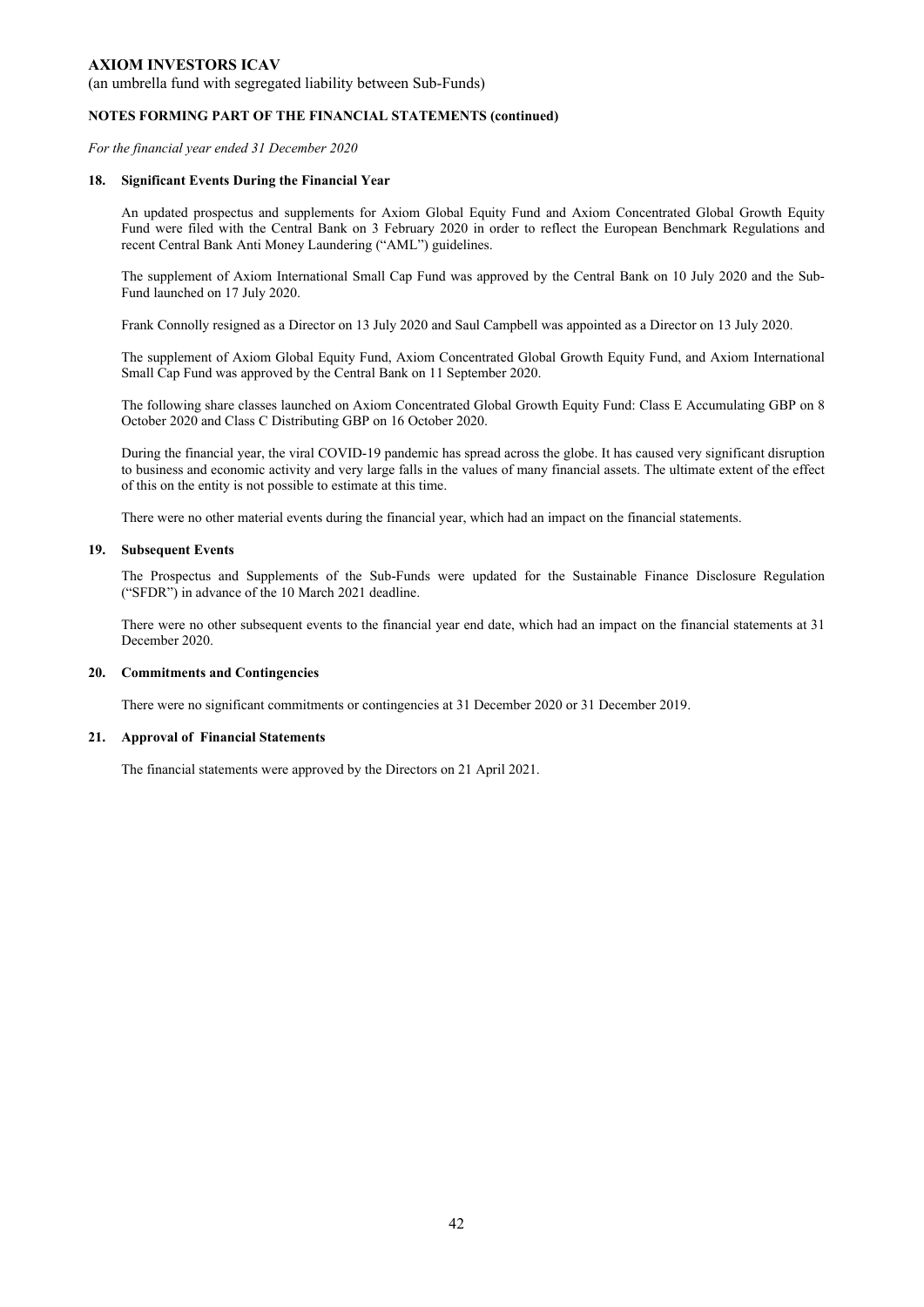(an umbrella fund with segregated liability between Sub-Funds)

## **SCHEDULE OF INVESTMENTS (UNAUDITED)**

*As at 31 December 2020* 

## **Axiom Global Equity Fund**

| <b>Holdings</b> | Financial assets at fair value through profit or loss | <b>Fair Value</b><br>US\$ | $%$ of<br><b>Net Assets</b> |
|-----------------|-------------------------------------------------------|---------------------------|-----------------------------|
|                 |                                                       |                           |                             |
|                 | <b>Transferable Securities</b>                        |                           |                             |
|                 | Equities: 99.86% (31 December 2019: 98.34%)           |                           |                             |
|                 | Belgium: 0.86% (31 December 2019: 0.00%)              |                           |                             |
| 6,769           | $UCB$ SA $\,$                                         | 698,595                   | 0.86                        |
|                 | <b>Total Belgium</b>                                  | 698,595                   | 0.86                        |
|                 | Brazil: 0.00% (31 December 2019: 1.00%)               |                           |                             |
|                 | Canada: 1.55% (31 December 2019: 2.07%)               |                           |                             |
| 45,500          | CAE Inc                                               | 1,260,731                 | 1.55                        |
|                 | <b>Total Canada</b>                                   | 1,260,731                 | 1.55                        |
|                 | Denmark: 1.50% (31 December 2019: 0.00%)              |                           |                             |
| 5,157           | Vestas Wind Systems                                   | 1,218,486                 | 1.50                        |
|                 | <b>Total Denmark</b>                                  | 1,218,486                 | 1.50                        |
|                 | France: 0.00% (31 December 2019: 5.27%)               |                           |                             |
|                 | Hong Kong: 1.26% (31 December 2019: 1.65%)            |                           |                             |
| 83,200          | AIA Group Ltd                                         | 1,019,549                 | 1.26                        |
|                 | <b>Total Hong Kong</b>                                | 1,019,549                 | 1.26                        |
|                 | Indonesia: 0.00% (31 December 2019: 0.75%)            |                           |                             |
|                 | Italy: 0.95% (31 December 2019: 1.00%)                |                           |                             |
| 67,433          | Davide Campari-Milano SpA                             | 769,425                   | 0.95                        |
|                 | <b>Total Italy</b>                                    | 769,425                   | 0.95                        |
|                 | Japan: 4.62% (31 December 2019: 3.78%)                |                           |                             |
| 3,260           | Keyence Corp                                          | 1,831,195                 | 2.26                        |
| 19,200          | Sony Corp                                             | 1,912,469                 | 2.36                        |
|                 | <b>Total Japan</b>                                    | 3,743,664                 | 4.62                        |
|                 | Netherlands: 4.00% (31 December 2019: 2.77%)          |                           |                             |
| 615             | Adyen NV                                              | 1,431,255                 | 1.76                        |
| 3,735           | <b>ASML Holding NV</b>                                | 1,813,966                 | 2.24                        |
|                 | <b>Total Netherlands</b>                              | 3,245,221                 | 4.00                        |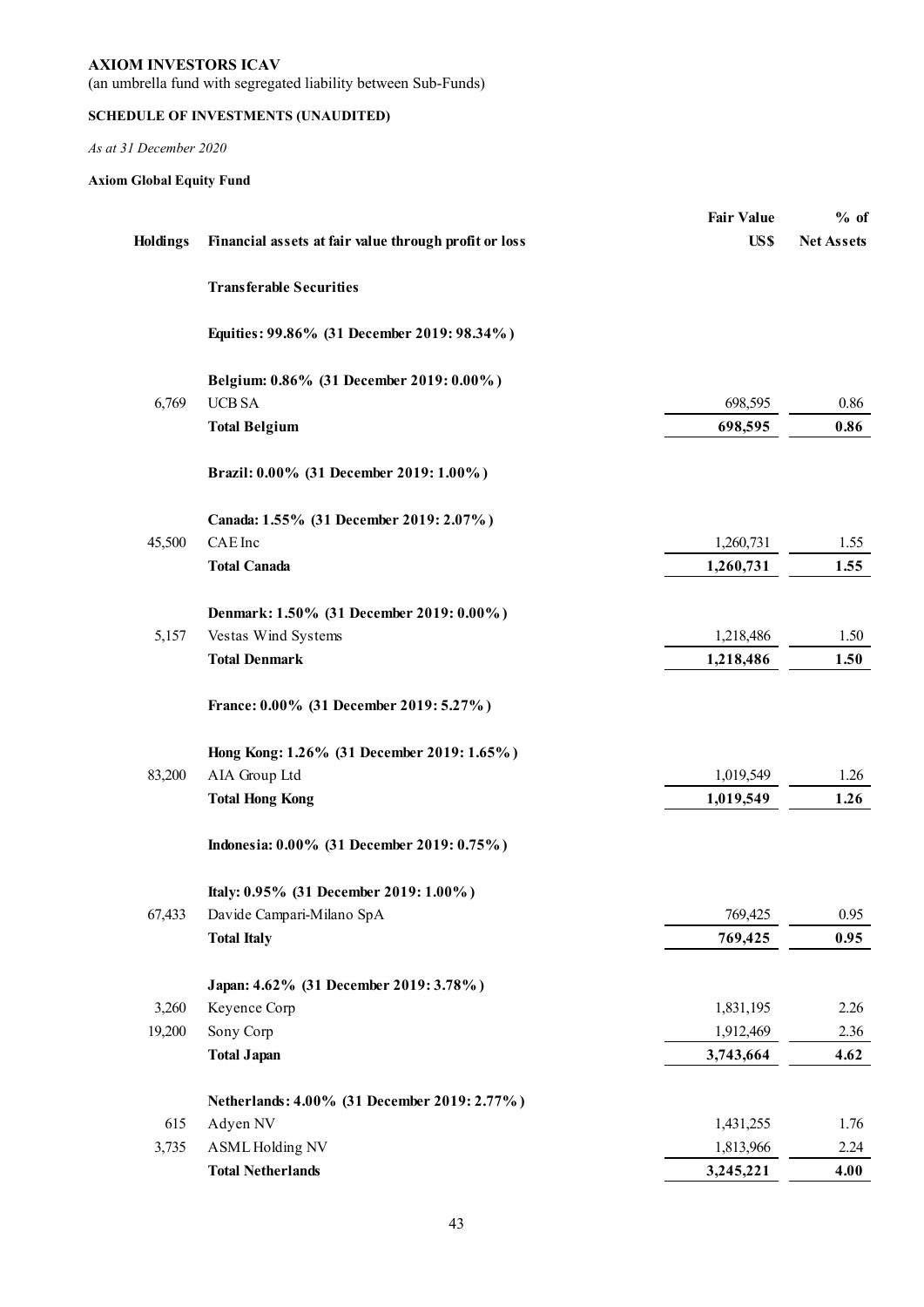(an umbrella fund with segregated liability between Sub-Funds)

## **SCHEDULE OF INVESTMENTS (UNAUDITED) (continued)**

*As at 31 December 2020* 

## **Axiom Global Equity Fund (continued)**

|                 |                                                             | <b>Fair Value</b> | $%$ of            |
|-----------------|-------------------------------------------------------------|-------------------|-------------------|
| <b>Holdings</b> | Financial assets at fair value through profit or loss       | US\$              | <b>Net Assets</b> |
|                 | Transferable securities (continued)                         |                   |                   |
|                 | Equities (continued): 99.86% (31 December 2019: 98.34%)     |                   |                   |
|                 | People's Republic of China: 2.47% (31 December 2019: 5.95%) |                   |                   |
| 27,600          | Tencent Holdings Ltd                                        | 2,007,933         | 2.47              |
|                 | <b>Total People's Republic of China</b>                     | 2,007,933         | 2.47              |
|                 | Russian Federation: 0.00% (31 December 2019: 0.97%)         |                   |                   |
|                 | Spain: 0.00% (31 December 2019: 1.38%)                      |                   |                   |
|                 | Sweden: 1.51% (31 December 2019: 1.45%)                     |                   |                   |
| 23,889          | Atlas Copco AB                                              | 1,222,672         | 1.51              |
|                 | <b>Total Sweden</b>                                         | 1,222,672         | 1.51              |
|                 | Switzerland: 2.26% (31 December 2019: 1.69%)                |                   |                   |
| 49,647          | STMicroelectronics                                          | 1,836,520         | 2.26              |
|                 | <b>Total Switzerland</b>                                    | 1,836,520         | 2.26              |
|                 | Taiwan: 2.37% (31 December 2019: 0.00%)                     |                   |                   |
| 9,670           | Sea Ltd                                                     | 1,924,813         | 2.37              |
|                 | <b>Total Taiwan</b>                                         | 1,924,813         | 2.37              |
|                 | United Kingdom: 0.00% (31 December 2019: 4.20%)             |                   |                   |
|                 | United States: 76.51% (31 December 2019: 64.42%)            |                   |                   |
| 13,060          | Activision Blizzard Inc                                     | 1,212,621         | 1.49              |
| 6,320           | Adobe Systems Inc                                           | 3,160,758         | 3.89              |
| 15,880          | Advanced Micro Devices Inc                                  | 1,456,355         | 1.79              |
| 1,576           | Alphabet Inc                                                | 2,762,161         | 3.40              |
| 1,329           | Amazon.com Inc                                              | 4,328,460         | 5.33              |
| 26,898          | Apple Inc                                                   | 3,569,096         | 4.40              |
| 10,460          | Chegg Inc                                                   | 944,852           | 1.17              |
| 14,280          | Copart Inc                                                  | 1,817,130         | 2.24              |
| 9,220           | Danaher Corp                                                | 2,048,131         | 2.52              |
| 2,560           | DexCom Inc                                                  | 946,483           | 1.17              |
| 4,730           | Estee Lauder Cos Inc                                        | 1,259,079         | 1.55              |
| 10,535          | Facebook Inc                                                | 2,877,741         | 3.55              |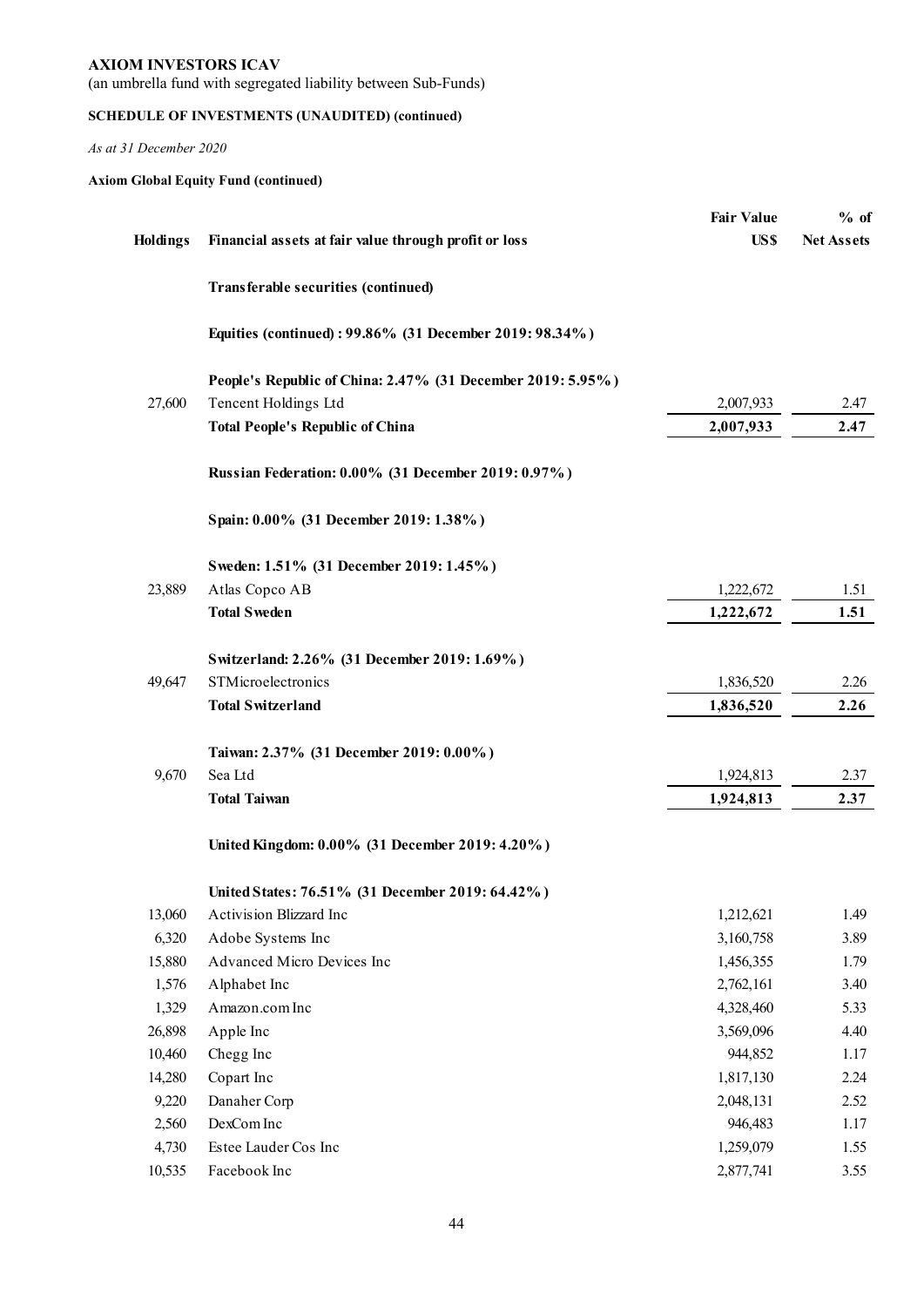(an umbrella fund with segregated liability between Sub-Funds)

## **SCHEDULE OF INVESTMENTS (UNAUDITED) (continued)**

*As at 31 December 2020* 

## **Axiom Global Equity Fund (continued)**

|          |                                                                       | <b>Fair Value</b> | $%$ of            |
|----------|-----------------------------------------------------------------------|-------------------|-------------------|
| Holdings | Financial assets at fair value through profit or loss                 | US\$              | <b>Net Assets</b> |
|          | Transferable securities (continued)                                   |                   |                   |
|          | Equities (continued): 99.86% (31 December 2019: 98.34%)               |                   |                   |
|          | United States (continued): 76.51% (31 December 2019: 64.42%)          |                   |                   |
| 4,930    | Generac Holdings Inc                                                  | 1,121,131         | 1.38              |
| 6,530    | Global Payments Inc                                                   | 1,406,693         | 1.73              |
| 8,030    | Home Depot Inc                                                        | 2,132,929         | 2.63              |
| 3,707    | <b>IDEXX</b> Laboratories Inc                                         | 1,853,018         | 2.28              |
| 4,550    | IQVIA Holdings Inc                                                    | 815,223           | 1.00              |
| 10,670   | Keysight Technologies                                                 | 1,409,400         | 1.74              |
| 11,319   | Las Vegas Sands Corp                                                  | 674,612           | 0.83              |
| 12,880   | Live Nation Entertainment Inc                                         | 946,422           | 1.17              |
| 4,303    | Lululemon Athletica Inc                                               | 1,497,573         | 1.85              |
| 16,503   | Microsoft Corp                                                        | 3,670,597         | 4.52              |
| 10,316   | PayPal Holdings Inc                                                   | 2,416,007         | 2.98              |
| 3,799    | Pool Corp                                                             | 1,415,127         | 1.74              |
| 2,855    | Procter & Gamble Co                                                   | 397,245           | 0.49              |
| 8,360    | Prologis Inc Reits                                                    | 833,158           | 1.03              |
| 8,680    | RingCentral                                                           | 3,289,460         | 4.05              |
| 3,248    | S&P Global Inc                                                        | 1,067,715         | 1.32              |
| 4,414    | ServiceNow Inc                                                        | 2,429,598         | 2.99              |
| 3,980    | Square Inc                                                            | 866,207           | 1.07              |
| 4,209    | Tesla Inc                                                             | 2,970,165         | 3.66              |
| 16,350   | Trex Co Inc                                                           | 1,368,822         | 1.69              |
| 7,962    | Visa Inc                                                              | 1,741,528         | 2.15              |
| 8,360    | Zoetis Inc                                                            | 1,383,580         | 1.71              |
|          | <b>Total United States</b>                                            | 62,089,077        | 76.51             |
|          |                                                                       |                   |                   |
|          | <b>Total equities</b>                                                 | 81,036,686        | 99.86             |
|          | <b>Total transferable securities</b>                                  | 81,036,686        | 99.86             |
|          | <b>Total value of investments</b>                                     | 81,036,686        | 99.86             |
|          | Cash and cash equivalents                                             | 39,596            | 0.05              |
|          | Other net assets                                                      | 76,683            | 0.09              |
|          | Net assets attributable to holders of redeemable participating shares | 81,152,965        | 100.00            |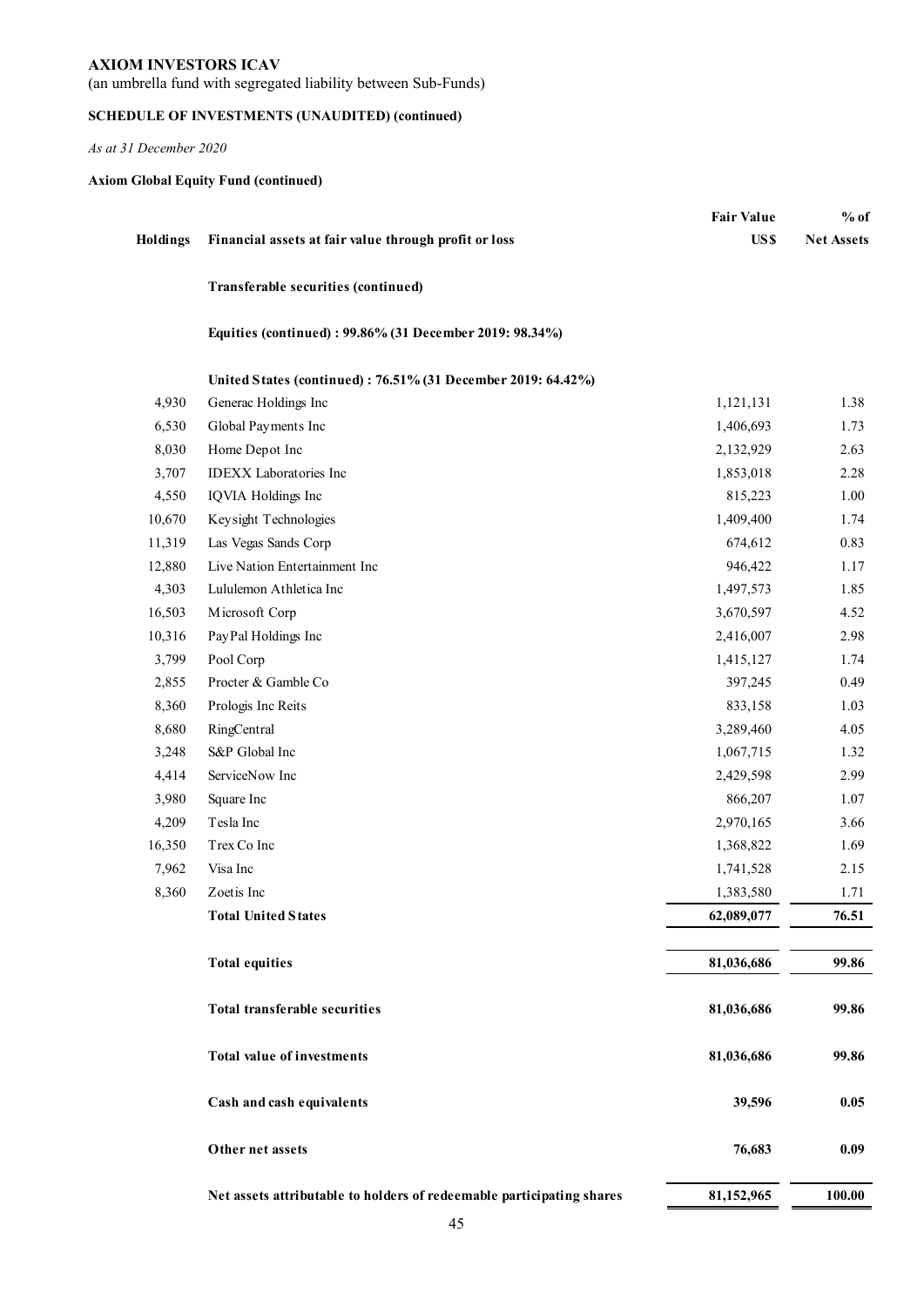(an umbrella fund with segregated liability between Sub-Funds)

## **SCHEDULE OF INVESTMENTS (UNAUDITED) (continued)**

*As at 31 December 2020* 

## **Axiom Global Equity Fund (continued)**

|                                                                            | <b>Fair Value</b> | $%$ of              |
|----------------------------------------------------------------------------|-------------------|---------------------|
| Analysis of total assets                                                   | US\$              | <b>Total Assets</b> |
| Transferable securities admitted to official stock exchange listing and/or |                   |                     |
| traded on a regulated market                                               | 81,036,686        | 99.48               |
| Cash and cash equivalents                                                  | 39.596            | 0.05                |
| Other assets                                                               | 382,431           | 0.47                |
|                                                                            | 81,458,713        | 100.00              |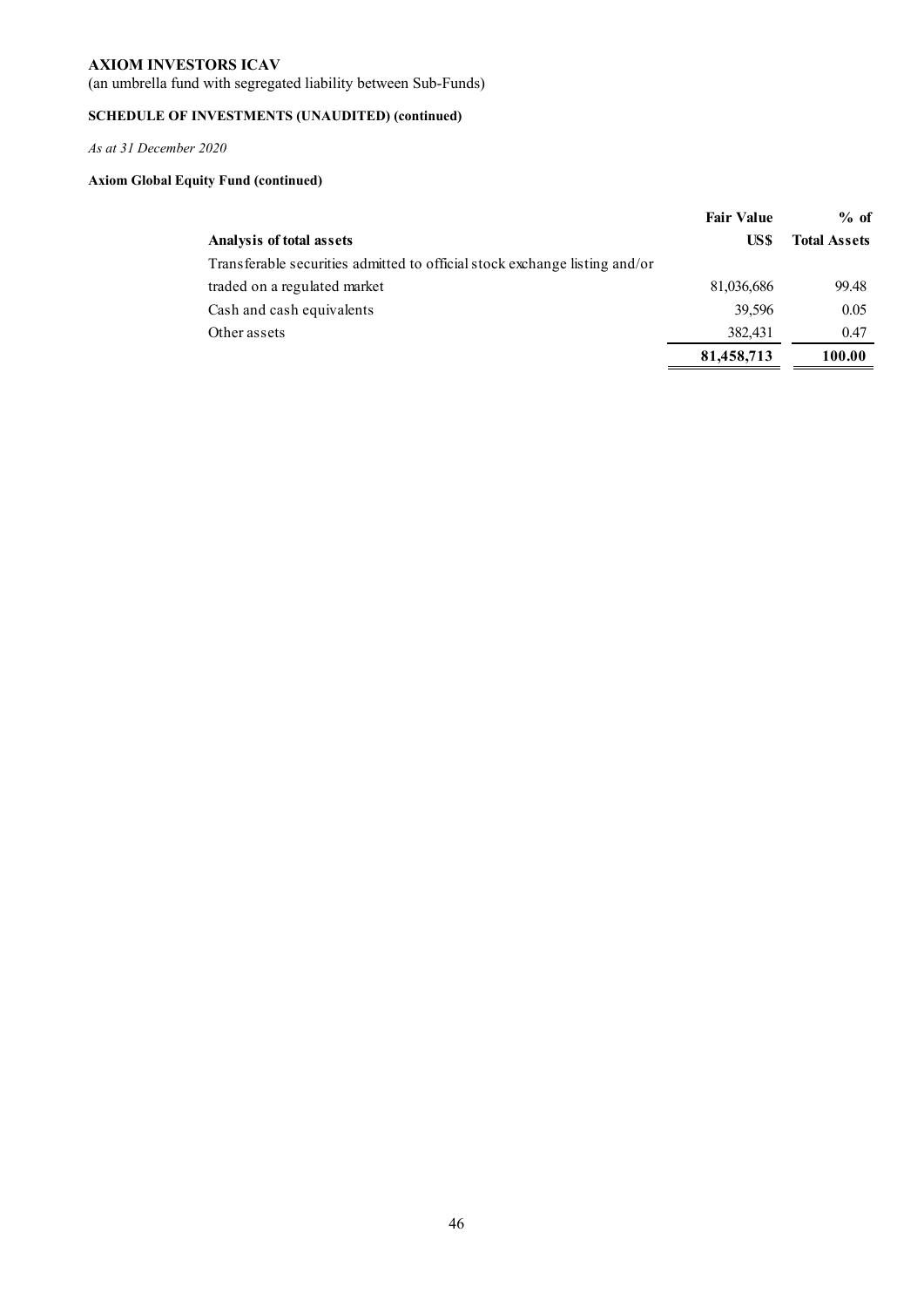(an umbrella fund with segregated liability between Sub-Funds)

## **SCHEDULE OF INVESTMENTS (UNAUDITED) (continued)**

*As at 31 December 2020* 

## **Axiom Concentrated Global Growth Fund**

|                 |                                                             | <b>Fair Value</b> | $%$ of            |
|-----------------|-------------------------------------------------------------|-------------------|-------------------|
| <b>Holdings</b> | Financial assets at fair value through profit or loss       | US\$              | <b>Net Assets</b> |
|                 | <b>Transferable securities</b>                              |                   |                   |
|                 | Equities: 100.16% (31 December 2019: 100.23%)               |                   |                   |
|                 | France: 7.00% (31 December 2019: 13.81%)                    |                   |                   |
| 6,160           | LVMH Moet Hennessy Louis Vuitton SE                         | 3,844,709         | 3.48              |
| 10,923          | Sartorius Stedim Biotech Com                                | 3,885,797         | 3.52              |
|                 | <b>Total France</b>                                         | 7,730,506         | 7.00              |
|                 | Germany: 1.78% (31 December 2019: 0.00%)                    |                   |                   |
| 29,653          | CTS Eventim AG & Co KGaA                                    | 1,970,672         | 1.78              |
|                 | <b>Total Germany</b>                                        | 1,970,672         | 1.78              |
|                 | Hong Kong: 0.00% (31 December 2019: 1.97%)                  |                   |                   |
|                 | Israel: 0.00% (31 December 2019: 5.07%)                     |                   |                   |
|                 | Japan: 1.67% (31 December 2019: 3.74%)                      |                   |                   |
| 3,295           | Keyence Corp                                                | 1,850,855         | 1.67              |
|                 | <b>Total Japan</b>                                          | 1,850,855         | 1.67              |
|                 | Netherlands: 10.51% (31 December 2019: 9.18%)               |                   |                   |
| 1,687           | Adyen NV                                                    | 3,926,060         | 3.55              |
| 15,835          | <b>ASML Holding NV</b>                                      | 7,690,537         | 6.96              |
|                 | <b>Total Netherlands</b>                                    | 11,616,597        | 10.51             |
|                 | People's Republic of China: 0.00% (31 December 2019: 5.66%) |                   |                   |
|                 | Sweden: 4.06% (31 December 2019: 0.00%)                     |                   |                   |
| 44,173          | Evolution Gaming Group AB                                   | 4,481,941         | 4.06              |
|                 | <b>Total Sweden</b>                                         | 4,481,941         | 4.06              |
|                 | Switzerland: 3.64% (31 December 2019: 6.02%)                |                   |                   |
| 6,263           | Lonza Group AG                                              | 4,023,940         | 3.64              |
|                 | <b>Total Switzerland</b>                                    | 4,023,940         | 3.64              |
|                 | Taiwan: 4.77% (31 December 2019: 0.00%)                     |                   |                   |
| 48,380          | Taiwan Semiconductor Manufacturing Co Ltd                   | 5,275,355         | 4.77              |
|                 | <b>Total Taiwan</b>                                         | 5,275,355         | 4.77              |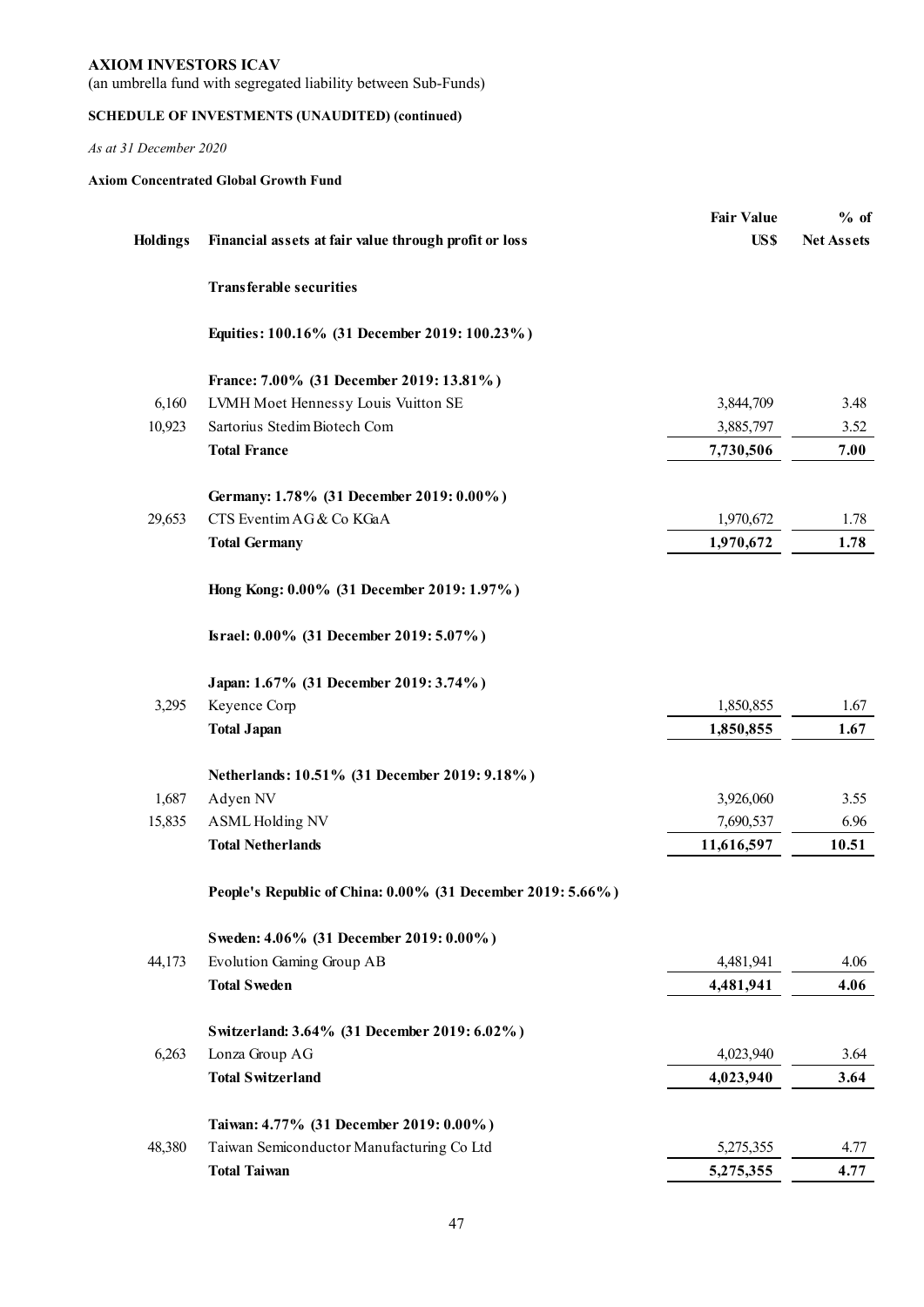(an umbrella fund with segregated liability between Sub-Funds)

## **SCHEDULE OF INVESTMENTS (UNAUDITED) (continued)**

*As at 31 December 2020* 

## **Axiom Concentrated Global Growth Fund (continued)**

|          |                                                           | <b>Fair Value</b> | $%$ of            |
|----------|-----------------------------------------------------------|-------------------|-------------------|
| Holdings | Financial assets at fair value through profit or loss     | US\$              | <b>Net Assets</b> |
|          | Equities: 100.16% (31 December 2019: 100.23%) (continued) |                   |                   |
|          | United Kingdom: 0.00% (31 December 2019: 4.32%)           |                   |                   |
|          | United States: 66.73% (31 December 2019: 50.46%)          |                   |                   |
| 15,442   | Adobe Systems Inc                                         | 7,722,854         | 6.99              |
| 1,498    | Amazon.com Inc                                            | 4,878,881         | 4.41              |
| 21,799   | Avalara Inc                                               | 3,594,437         | 3.25              |
| 28,125   | Copart Inc                                                | 3,578,906         | 3.24              |
| 5,683    | Lululemon Athletica Inc                                   | 1,977,854         | 1.79              |
| 10,849   | Mastercard Inc                                            | 3,872,442         | 3.50              |
| 34,228   | Microsoft Corp                                            | 7,612,992         | 6.89              |
| 33,284   | Nike Inc                                                  | 4,708,687         | 4.26              |
| 9,095    | NVIDIA Corp                                               | 4,749,409         | 4.30              |
| 36,323   | PayPal Holdings Inc                                       | 8,506,847         | 7.70              |
| 6,784    | RingCentral                                               | 2,570,932         | 2.33              |
| 14,400   | ServiceNow Inc                                            | 7,926,192         | 7.17              |
| 62,362   | Trex Co Inc                                               | 5,220,947         | 4.72              |
| 14,116   | Veeva Systems Inc                                         | 3,843,081         | 3.48              |
| 18,051   | Zoetis Inc                                                | 2,987,441         | 2.70              |
|          | <b>Total United States</b>                                | 73,751,902        | 66.73             |
|          | <b>Total equities</b>                                     | 110,701,768       | 100.16            |
|          | <b>Total transferrable securities</b>                     | 110,701,768       | 100.16            |

**Financial derivative instruments: 0.00% (31 December 2019: 0.00%)**

**Forward currency contracts - unrealised gains: 0.00% (31 December 2019: 0.00%)**

|                |             |              |        |                 | Unrealised |                          |
|----------------|-------------|--------------|--------|-----------------|------------|--------------------------|
|                | Currency    | Currency     |        | <b>Maturity</b> | Gains      | $%$ of                   |
| Counterparty   | <b>Buys</b> | <b>Sells</b> |        | Date            | US \$      | <b>Net Assets</b>        |
| Northern Trust | <b>GBP</b>  | 19,883 US\$  | 26,764 | 08/01/2021      | 428        | $\overline{\phantom{0}}$ |
| Northern Trust | <b>GBP</b>  | 5,099 US\$   | 6,864  | 08/01/2021      | 110        | $\overline{\phantom{0}}$ |
| Northern Trust | <b>GBP</b>  | 504 US\$     | 680    | 08/01/2021      | 9          | $\overline{\phantom{0}}$ |
| Northern Trust | <b>GBP</b>  | 468 US\$     | 633    | 08/01/2021      | 7          | $\overline{\phantom{a}}$ |
| Northern Trust | <b>GBP</b>  | 147 US\$     | 198    | 08/01/2021      | 3          | $\overline{\phantom{0}}$ |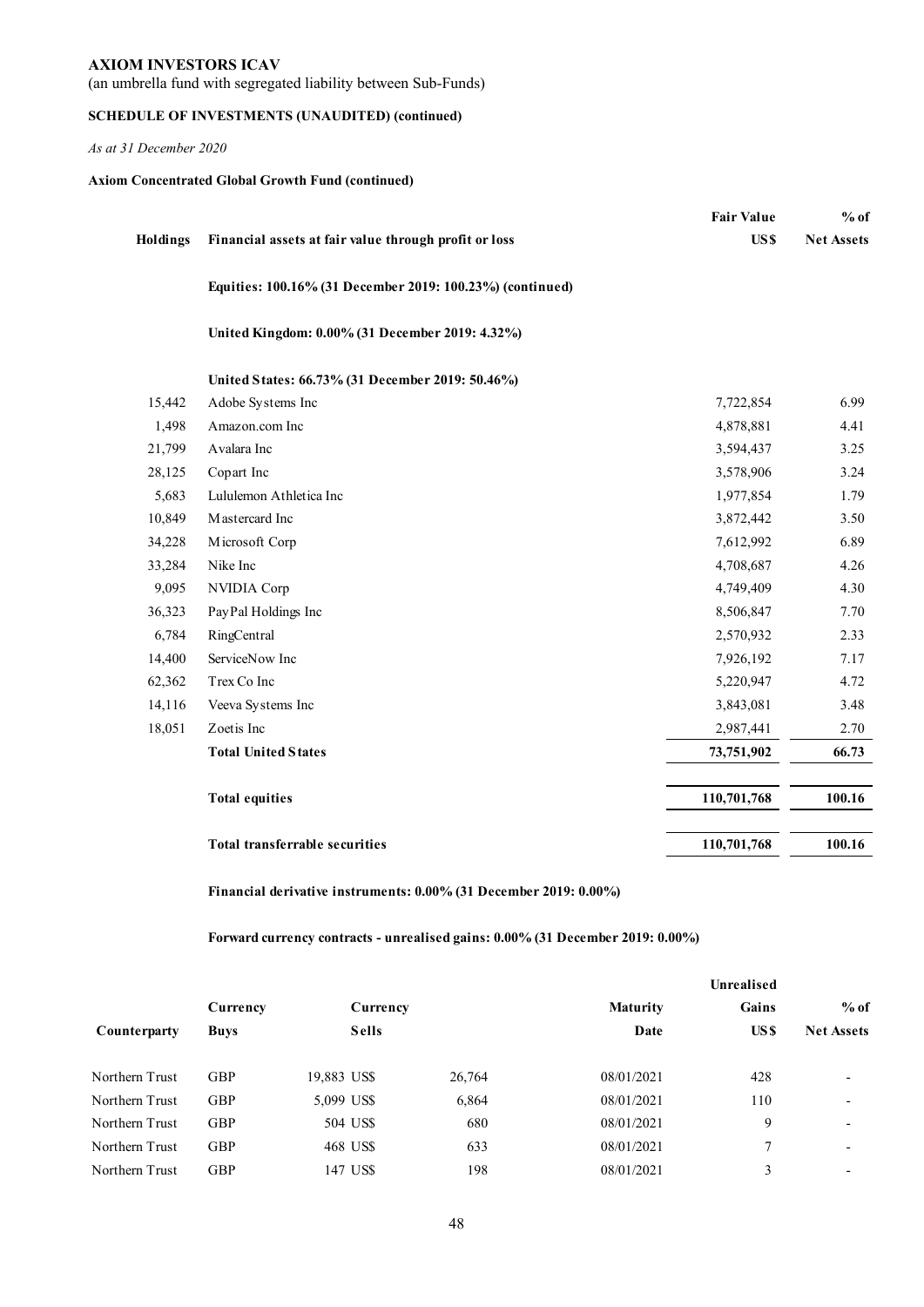(an umbrella fund with segregated liability between Sub-Funds)

## **SCHEDULE OF INVESTMENTS (UNAUDITED) (continued)**

*As at 31 December 2020* 

## **Axiom Concentrated Global Growth Fund (continued)**

**Financial derivative instruments: 0.00% (31 December 2019: 0.00%) (continued)**

**Forward currency contracts - unrealised gains: 0.00% (31 December 2019: 0.00%) (continued)**

|                |                                   |                                                     |                                                                      |            | Unrealised        |                          |
|----------------|-----------------------------------|-----------------------------------------------------|----------------------------------------------------------------------|------------|-------------------|--------------------------|
|                | Currency                          | Currency                                            |                                                                      | Maturity   | Gains             | $%$ of                   |
| Counterparty   | <b>Buys</b>                       | <b>Sells</b>                                        |                                                                      | Date       | US\$              | <b>Net Assets</b>        |
| Northern Trust | GBP                               | 129 US\$                                            | 174                                                                  | 08/01/2021 | $\overline{2}$    |                          |
| Northern Trust | GBP                               | 120 US\$                                            | 162                                                                  | 08/01/2021 | 2                 |                          |
| Northern Trust | <b>GBP</b>                        | 38 US\$                                             | 51                                                                   | 08/01/2021 | $\mathbf{1}$      |                          |
|                |                                   | Total forward currency contracts - unrealised gains |                                                                      |            | 562               | $\overline{\phantom{a}}$ |
|                |                                   | <b>Total financial derivative instruments</b>       |                                                                      |            | 562               |                          |
|                |                                   |                                                     |                                                                      |            | <b>Fair Value</b> | $%$ of                   |
|                |                                   |                                                     |                                                                      |            | US\$              | <b>Net Assets</b>        |
|                | <b>Total value of investments</b> |                                                     |                                                                      |            | 110,702,330       | 100.16                   |
|                | Cash and cash equivalents         |                                                     |                                                                      |            | 74,115            | 0.07                     |
|                | Other net liabilities             |                                                     |                                                                      |            | (254, 916)        | (0.23)                   |
|                |                                   | Net assets attributable to holders of redeemable    |                                                                      |            |                   |                          |
|                | participating shares              |                                                     |                                                                      |            | 110,521,529       | 100.00                   |
|                |                                   |                                                     |                                                                      |            | <b>Fair Value</b> | $%$ of                   |
|                | Analysis of total assets          |                                                     |                                                                      |            | US\$              | <b>Total Assets</b>      |
|                |                                   |                                                     | Transferable securities admitted to official exchange listing and/or |            |                   |                          |
|                | traded on a regulated market      |                                                     |                                                                      |            | 110,701,768       | 99.92                    |
|                |                                   | Over the counter financial derivative instruments   |                                                                      |            | 562               |                          |
|                | Cash and cash equivalents         |                                                     |                                                                      |            | 74,115            | 0.07                     |
|                | Other assets                      |                                                     |                                                                      |            | 17,403            | 0.01                     |
|                |                                   |                                                     |                                                                      |            | 110,793,848       | 100.00                   |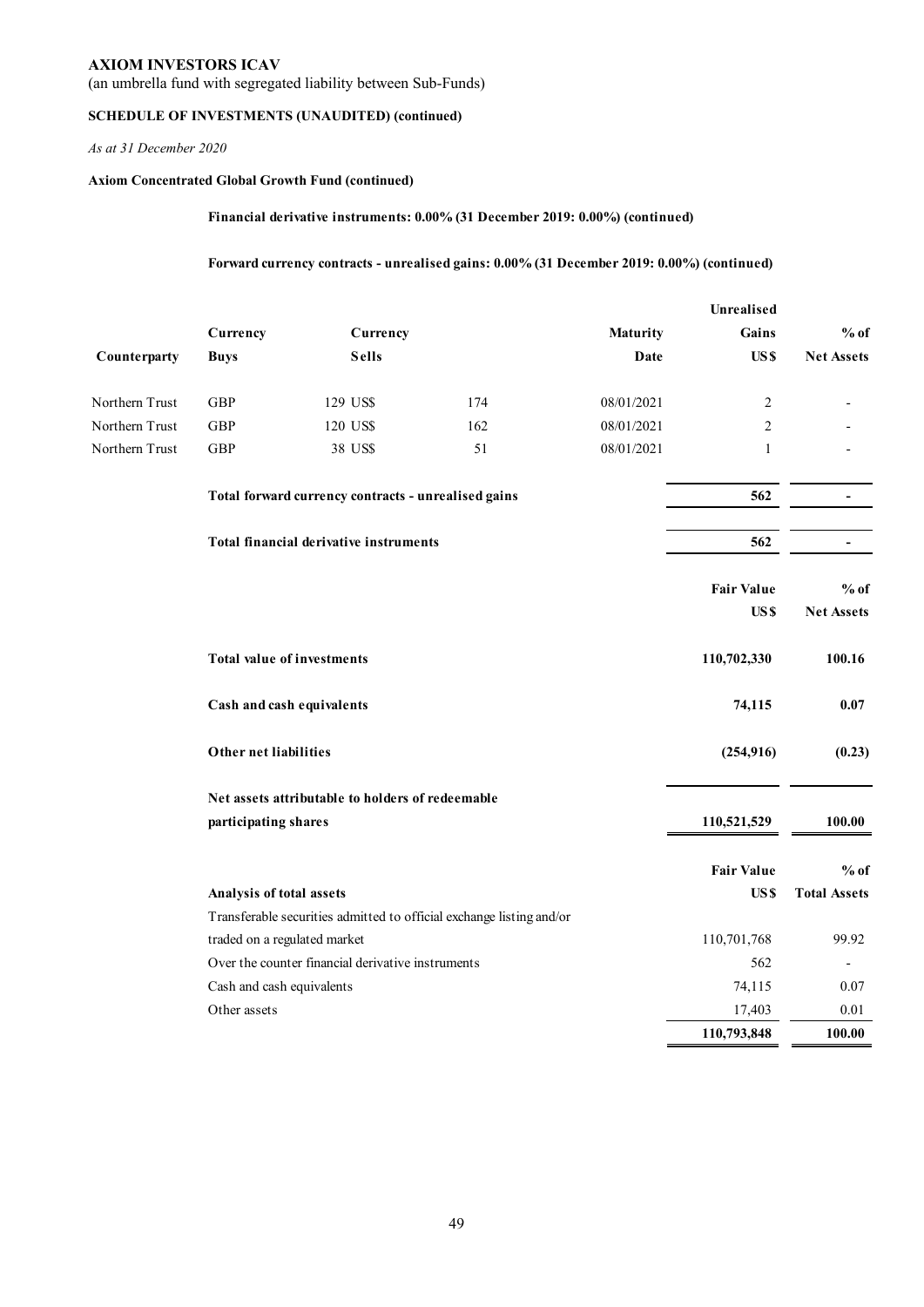(an umbrella fund with segregated liability between Sub-Funds)

## **SCHEDULE OF INVESTMENTS (UNAUDITED) (continued)**

|  | <b>Axiom International Small Cap Fund</b> |  |  |  |
|--|-------------------------------------------|--|--|--|
|--|-------------------------------------------|--|--|--|

|          |                                                       | <b>Fair Value</b> | $%$ of            |
|----------|-------------------------------------------------------|-------------------|-------------------|
| Holdings | Financial assets at fair value through profit or loss | US\$              | <b>Net Assets</b> |
|          | <b>Transferable Securities</b>                        |                   |                   |
|          | <b>Equities: 103.86%</b>                              |                   |                   |
|          | <b>Brazil: 4.19%</b>                                  |                   |                   |
| 29,600   | Afya Ltd                                              | 748,880           | 0.75              |
| 81,400   | Locaweb Servicos de Internet SA                       | 1,261,072         | 1.27              |
| 277,100  | Magazine Luiza SA                                     | 1,331,032         | 1.34              |
| 55,100   | Notre Dame Intermedica Participacoes SA               | 831,030           | 0.83              |
|          | <b>Total Brazil</b>                                   | 4,172,014         | 4.19              |
|          | Canada: 2.03%                                         |                   |                   |
| 18,000   | Descartes Systems Group Inc                           | 1,052,793         | 1.06              |
| 6,820    | Kinaxis Inc                                           | 966,234           | 0.97              |
|          | <b>Total Canada</b>                                   | 2,019,027         | 2.03              |
|          | <b>Finland: 1.12%</b>                                 |                   |                   |
| 111,626  | Metso Outotec                                         | 1,114,808         | 1.12              |
|          | <b>Total Finland</b>                                  | 1,114,808         | 1.12              |
|          | France: 4.70%                                         |                   |                   |
| 6,223    | Gaztransport et Technigaz SA                          | 602,104           | 0.60              |
| 20,199   | La Francaise des Jeux                                 | 923,133           | 0.93              |
| 6,780    | Teleperformance                                       | 2,247,120         | 2.26              |
| 9,355    | Worldline SA                                          | 903,997           | 0.91              |
|          | <b>Total France</b>                                   | 4,676,354         | 4.70              |
|          | <b>Germany: 7.50%</b>                                 |                   |                   |
| 19,062   | CTS Eventim AG & Co KGaA                              | 1,266,818         | 1.27              |
| 21,731   | flatexDEGIRO AG                                       | 1,685,777         | 1.69              |
| 12,557   | HelloFresh SE                                         | 969,504           | 0.97              |
| 1,349    | Hypoport SE                                           | 848,723           | 0.85              |
| 26,150   | Jungheinrich AG                                       | 1,169,229         | 1.18              |
| 13,359   | Scout24 AG                                            | 1,094,258         | 1.10              |
| 11,564   | va-Q-tec AG                                           | 436,529           | 0.44              |
|          | <b>Total Germany</b>                                  | 7,470,838         | 7.50              |
|          | India: 1.14%                                          |                   |                   |
| 15,700   | WNS Holdings Ltd                                      | 1,131,185         | 1.14              |
|          | <b>Total India</b>                                    | 1,131,185         | 1.14              |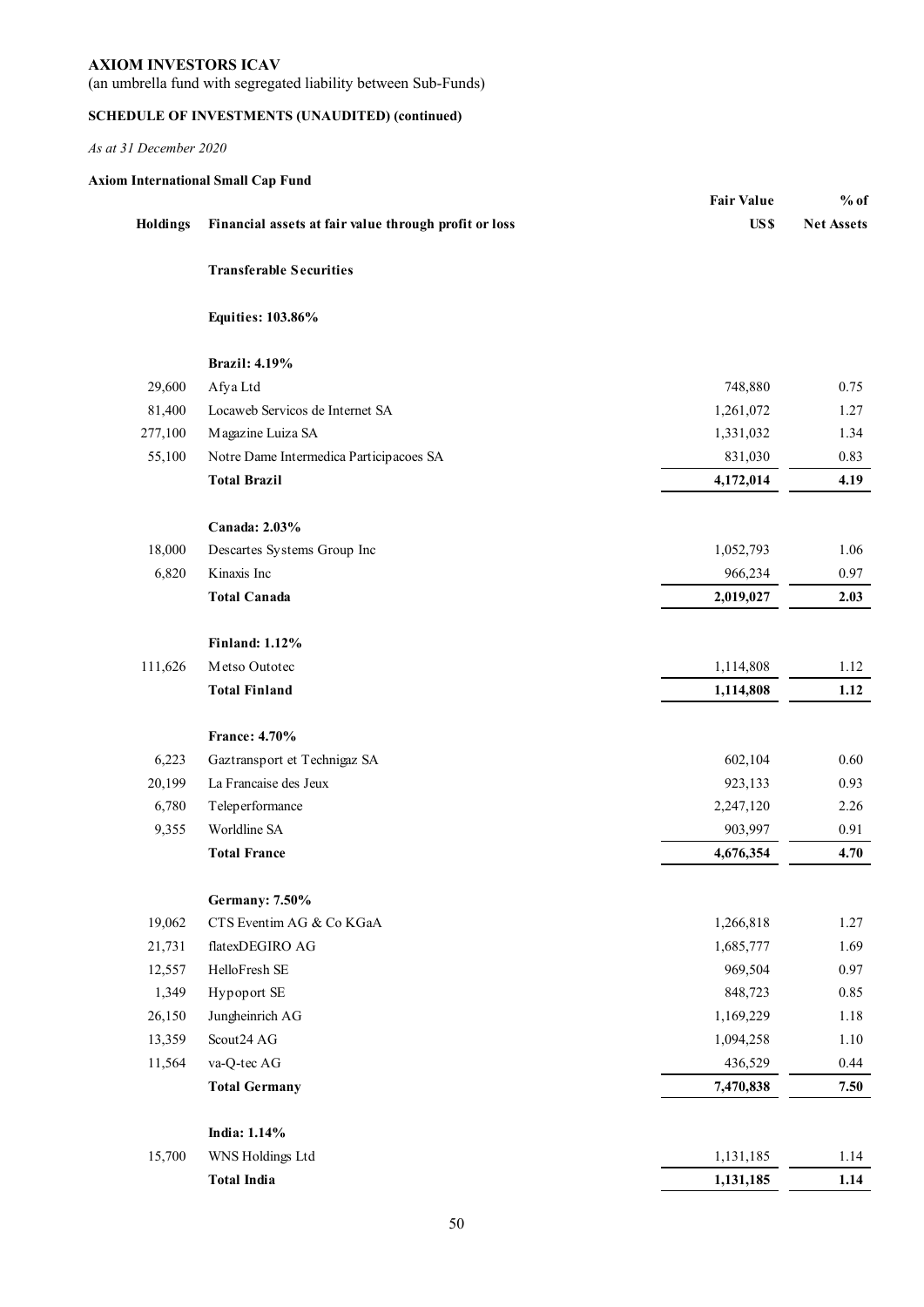(an umbrella fund with segregated liability between Sub-Funds)

## **SCHEDULE OF INVESTMENTS (UNAUDITED) (continued)**

|           | <b>Axiom International Small Cap Fund (continued)</b> |                   |                   |
|-----------|-------------------------------------------------------|-------------------|-------------------|
|           |                                                       | <b>Fair Value</b> | $%$ of            |
| Holdings  | Financial assets at fair value through profit or loss | US\$              | <b>Net Assets</b> |
|           | Transferable securities (continued)                   |                   |                   |
|           | Equities (continued): 103.86%                         |                   |                   |
|           | Indonesia: 0.57%                                      |                   |                   |
| 4,646,800 | Bank Tabungan Negara (Persero) Tbk                    | 570,515           | 0.57              |
|           | <b>Total Indonesia</b>                                | 570,515           | 0.57              |
|           | <b>Israel: 2.59%</b>                                  |                   |                   |
| 9,100     | NICE Ltd                                              | 2,580,214         | 2.59              |
|           | <b>Total Israel</b>                                   | 2,580,214         | 2.59              |
|           | Italy: 3.09%                                          |                   |                   |
| 31,506    | Amplifon SpA                                          | 1,310,176         | 1.32              |
| 26,939    | Nexi SpA                                              | 537,750           | 0.54              |
| 10,561    | Reply SpA                                             | 1,229,546         | 1.23              |
|           | <b>Total Italy</b>                                    | 3,077,472         | 3.09              |
|           | Japan: 27.96%                                         |                   |                   |
| 1,690     | AI inside Inc                                         | 1,201,356         | 1.21              |
| 94,200    | Anicom Holdings Inc                                   | 982,552           | 0.99              |
| 55,900    | Anritsu Corp                                          | 1,247,335         | 1.25              |
| 6,700     | <b>BASE</b> Inc                                       | 633,306           | 0.64              |
| 11,100    | BayCurrent Consulting Inc                             | 1,944,690         | 1.95              |
| 31,400    | Comture Corp                                          | 888,280           | 0.89              |
| 63,600    | DCM Holdings Co Ltd                                   | 726,206           | 0.73              |
| 20,300    | Elecom Co Ltd                                         | 1,047,881         | 1.05              |
| 34,700    | GMO Internet Inc                                      | 995,077           | 1.00              |
| 20,600    | Grace Technology Inc                                  | 1,380,582         | 1.39              |
| 13,500    | IR Japan Holdings Ltd                                 | 2,154,666         | 2.16              |
| 82,600    | Japan Elevator Service Holdings Co Ltd                | 2,099,098         | 2.11              |
| 39,000    | Kobe Bussan Co Ltd                                    | 1,201,104         | 1.21              |
| 9,700     | Kusuri no Aoki Holdings Co Ltd                        | 844,540           | 0.85              |
| 15,300    | Lasertec Corp                                         | 1,794,422         | 1.80              |
| 5,600     | Maruwa Co Ltd                                         | 628,580           | 0.63              |
| 64,600    | Maruwa Unyu Kikan Co Ltd                              | 1,377,024         | 1.38              |
| 14,200    | Menicon Co Ltd                                        | 859,522           | 0.86              |
| 22,700    | Nihon M&A Center Inc                                  | 1,516,924         | 1.52              |
| 58,300    | Tosho Co Ltd                                          | 883,068           | 0.89              |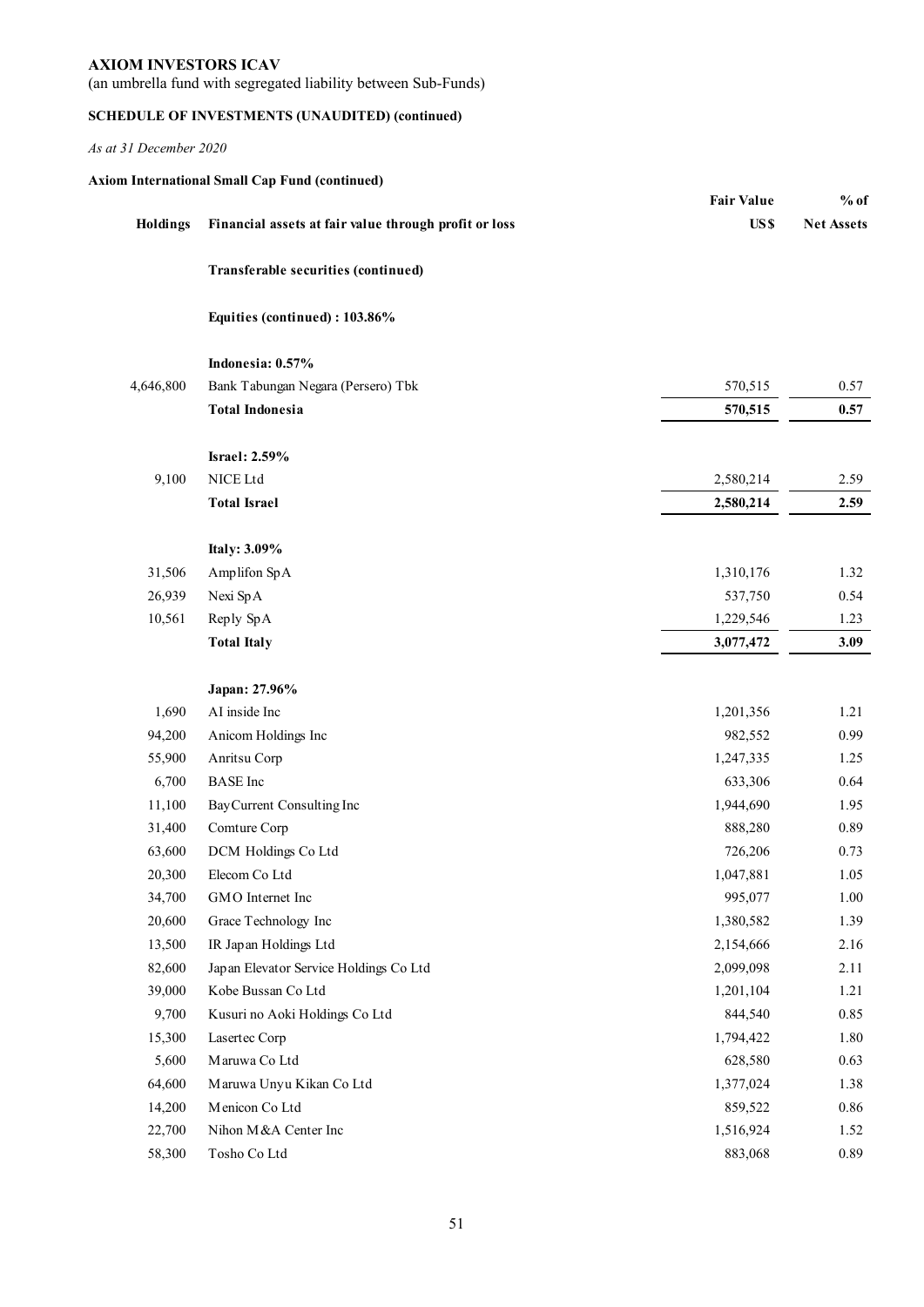(an umbrella fund with segregated liability between Sub-Funds)

## **SCHEDULE OF INVESTMENTS (UNAUDITED) (continued)**

|          | <b>Axiom International Small Cap Fund (continued)</b> | <b>Fair Value</b> | $%$ of            |
|----------|-------------------------------------------------------|-------------------|-------------------|
| Holdings | Financial assets at fair value through profit or loss | US\$              | <b>Net Assets</b> |
|          | Transferable securities (continued)                   |                   |                   |
|          | Equities (continued): 103.86%                         |                   |                   |
|          | Japan: 27.96% (continued)                             |                   |                   |
| 50,200   | Transcosmos Inc                                       | 1,266,486         | 1.27              |
| 14,500   | Workman Co Ltd                                        | 1,235,776         | 1.25              |
| 30,900   | Yokowo Co Ltd                                         | 929,200           | 0.93              |
|          | <b>Total Japan</b>                                    | 27,837,675        | 27.96             |
|          | Netherlands: 3.66%                                    |                   |                   |
| 10,534   | Alfen Beheer BV                                       | 1,062,968         | 1.07              |
| 7,245    | ASM International NV                                  | 1,592,711         | 1.60              |
| 5,441    | Shop Apotheke Europe NV                               | 985,085           | 0.99              |
|          | <b>Total Netherlands</b>                              | 3,640,764         | 3.66              |
|          | People's Republic of China: 9.08%                     |                   |                   |
| 57,000   | AirTAC International Group                            | 1,825,753         | 1.83              |
| 178,500  | A-Living Smart City Services Co Ltd                   | 792,059           | 0.80              |
| 206,844  | Jiangsu Hengli Hydraulic Co Ltd                       | 3,594,327         | 3.61              |
| 189,000  | Li Ning Co Ltd                                        | 1,299,421         | 1.30              |
| 215,500  | Zhongsheng Group Holdings Ltd                         | 1,535,821         | 1.54              |
|          | <b>Total People's Republic of China</b>               | 9,047,381         | 9.08              |
|          | Republic of South Korea: 5.11%                        |                   |                   |
| 6,625    | EcoPro BM Co Ltd                                      | 1,037,386         | 1.04              |
| 25,493   | NHN KCP Corp                                          | 1,607,540         | 1.61              |
| 73,504   | NICE Information Service Co Ltd                       | 1,678,081         | 1.69              |
| 6,757    | Orion Corp                                            | 771,304           | 0.77              |
|          | <b>Total Republic of South Korea</b>                  | 5,094,311         | 5.11              |
|          | Sweden: 13.29%                                        |                   |                   |
| 25,933   | Beijer Ref AB                                         | 1,186,395         | 1.19              |
| 62,143   | <b>BHG</b> Group AB                                   | 1,350,475         | 1.36              |
| 27,457   | Evolution Gaming Group AB                             | 2,785,880         | 2.80              |
| 34,735   | Fortnox AB                                            | 1,952,567         | 1.96              |
| 50,178   | Indutrade AB                                          | 1,074,598         | 1.08              |
| 23,544   | ${\rm MIPS\, AB}$                                     | 1,473,718         | 1.48              |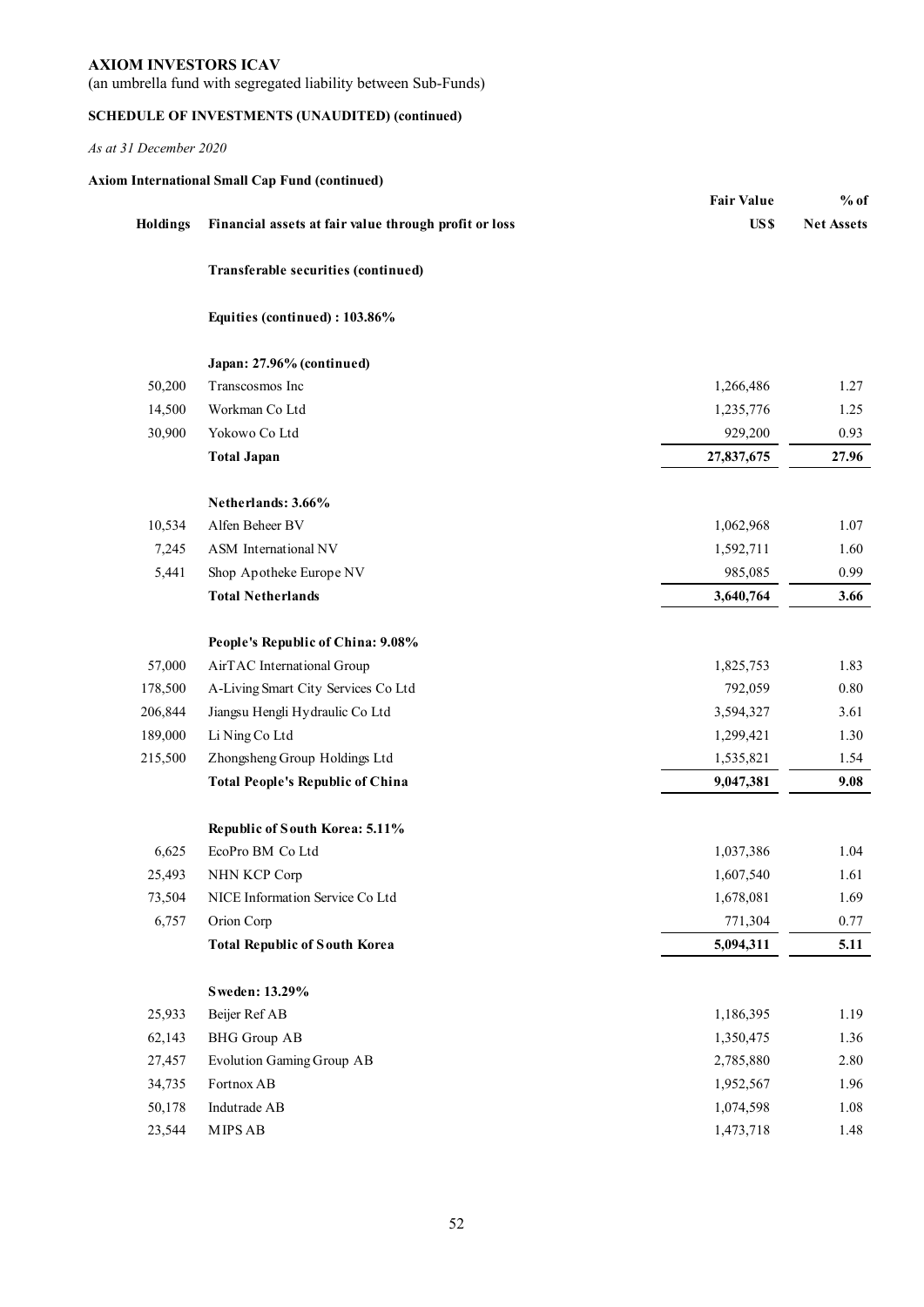(an umbrella fund with segregated liability between Sub-Funds)

## **SCHEDULE OF INVESTMENTS (UNAUDITED) (continued)**

|           |                                                       | <b>Fair Value</b> | $%$ of            |
|-----------|-------------------------------------------------------|-------------------|-------------------|
| Holdings  | Financial assets at fair value through profit or loss | US\$              | <b>Net Assets</b> |
|           | Transferable securities (continued)                   |                   |                   |
|           | Equities (continued): 103.86%                         |                   |                   |
|           | Sweden: 13.29% (continued)                            |                   |                   |
| 13,865    | Sinch AB                                              | 2,258,143         | 2.27              |
| 30,710    | Thule Group AB                                        | 1,148,135         | 1.15              |
|           | <b>Total Sweden</b>                                   | 13,229,911        | 13.29             |
|           | Switzerland: 3.10%                                    |                   |                   |
| 233       | Interroll Holding AG                                  | 709,291           | 0.71              |
| 13,614    | Logitech International SA                             | 1,321,264         | 1.33              |
| 3,299     | Zur Rose Group AG                                     | 1,054,577         | 1.06              |
|           | <b>Total Switzerland</b>                              | 3,085,132         | 3.10              |
|           | Taiwan: 4.13%                                         |                   |                   |
| 12,229    | Hota Industrial Mfg                                   | 6,311             | $0.01\,$          |
| 166,000   | Hota Industrial Manufacturing Co Ltd                  | 617,375           | 0.62              |
| 102,000   | Realtek Semiconductor Corp                            | 1,417,574         | 1.42              |
| 120,000   | Universal Vision Biotechnology Co Ltd                 | 1,020,713         | 1.03              |
| 85,000    | WIN Semiconductors Corp                               | 1,046,694         | 1.05              |
|           | <b>Total Taiwan</b>                                   | 4,108,667         | 4.13              |
|           | Thailand: 2.18%                                       |                   |                   |
| 1,732,500 | Siam Global House PCL                                 | 983,061           | 0.99              |
| 265,600   | TQM Corp PCL                                          | 1,192,363         | 1.19              |
|           | <b>Total Thailand</b>                                 | 2,175,424         | 2.18              |
|           | United Kingdom: 8.42%                                 |                   |                   |
| 110,301   | Auto Trader Group PLC                                 | 898,986           | 0.90              |
| 27,962    | Dechra Pharmaceuticals PLC                            | 1,319,212         | 1.33              |
| 9,001     | Endava PLC                                            | 690,827           | 0.69              |
| 95,201    | GB Group PLC                                          | 1,221,158         | 1.23              |
| 63,147    | HomeServe PLC                                         | 885,124           | 0.89              |
| 157,632   | Howden Joinery Group PLC                              | 1,486,514         | 1.49              |
| 88,401    | JD Sports Fashion PLC                                 | 1,039,640         | 1.04              |
| 95,439    | Rightmove PLC                                         | 849,378           | 0.85              |
|           | <b>Total United Kingdom</b>                           | 8,390,839         | 8.42              |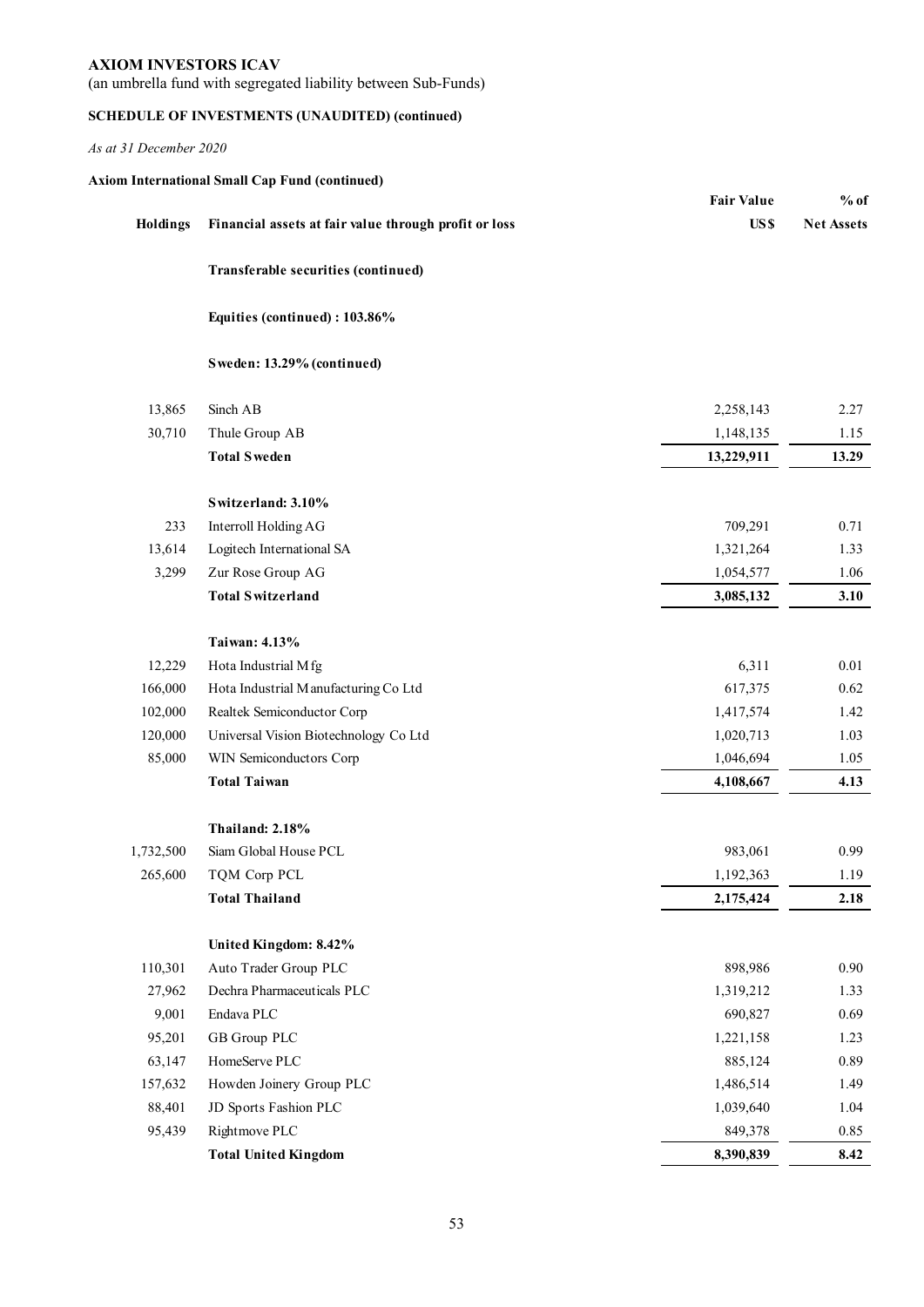(an umbrella fund with segregated liability between Sub-Funds)

## **SCHEDULE OF INVESTMENTS (UNAUDITED) (continued)**

|          | <b>Axiom International Small Cap Fund (continued)</b>                      |                   |                     |
|----------|----------------------------------------------------------------------------|-------------------|---------------------|
|          |                                                                            | <b>Fair Value</b> | $%$ of              |
| Holdings | Financial assets at fair value through profit or loss                      | US\$              | <b>Net Assets</b>   |
|          | <b>Total equities</b>                                                      | 103,422,531       | 103.86              |
|          | <b>Total transferable securities</b>                                       | 103,422,531       | 103.86              |
|          | <b>Investment funds</b>                                                    |                   |                     |
|          | Exchange traded funds: 4.22%                                               |                   |                     |
|          | France: 4.22%                                                              |                   |                     |
| 193,087  | Lyxor MSCI India UCITS ETF                                                 | 4,205,353         | 4.22                |
|          | <b>Total France</b>                                                        | 4,205,353         | 4.22                |
|          | Total exchange traded funds                                                | 4,205,353         | 4.22                |
|          | <b>Total investment funds</b>                                              | 4,205,353         | 4.22                |
|          | <b>Total value of investments</b>                                          | 107,627,884       | 108.08              |
|          | Cash and cash equivalents                                                  | 1,257,582         | 1.26                |
|          | Other net liabilities                                                      | (9,307,744)       | (9.34)              |
|          | Net assets attributable to holders of redeemable participating shares      | 99,577,722        | 100.00              |
|          |                                                                            | <b>Fair Value</b> | $%$ of              |
|          | Analysis of total assets                                                   | US\$              | <b>Total Assets</b> |
|          | Transferable securities admitted to official stock exchange listing and/or |                   |                     |
|          | traded on a regulated market                                               | 103,422,531       | 93.63               |
|          | Investment funds                                                           | 4,205,353         | 3.81                |
|          | Cash and cash equivalents                                                  | 1,257,582         | 1.14                |
|          | Other assets                                                               | 1,567,454         | 1.42                |
|          |                                                                            | 110,452,920       | 100.00              |
|          |                                                                            |                   |                     |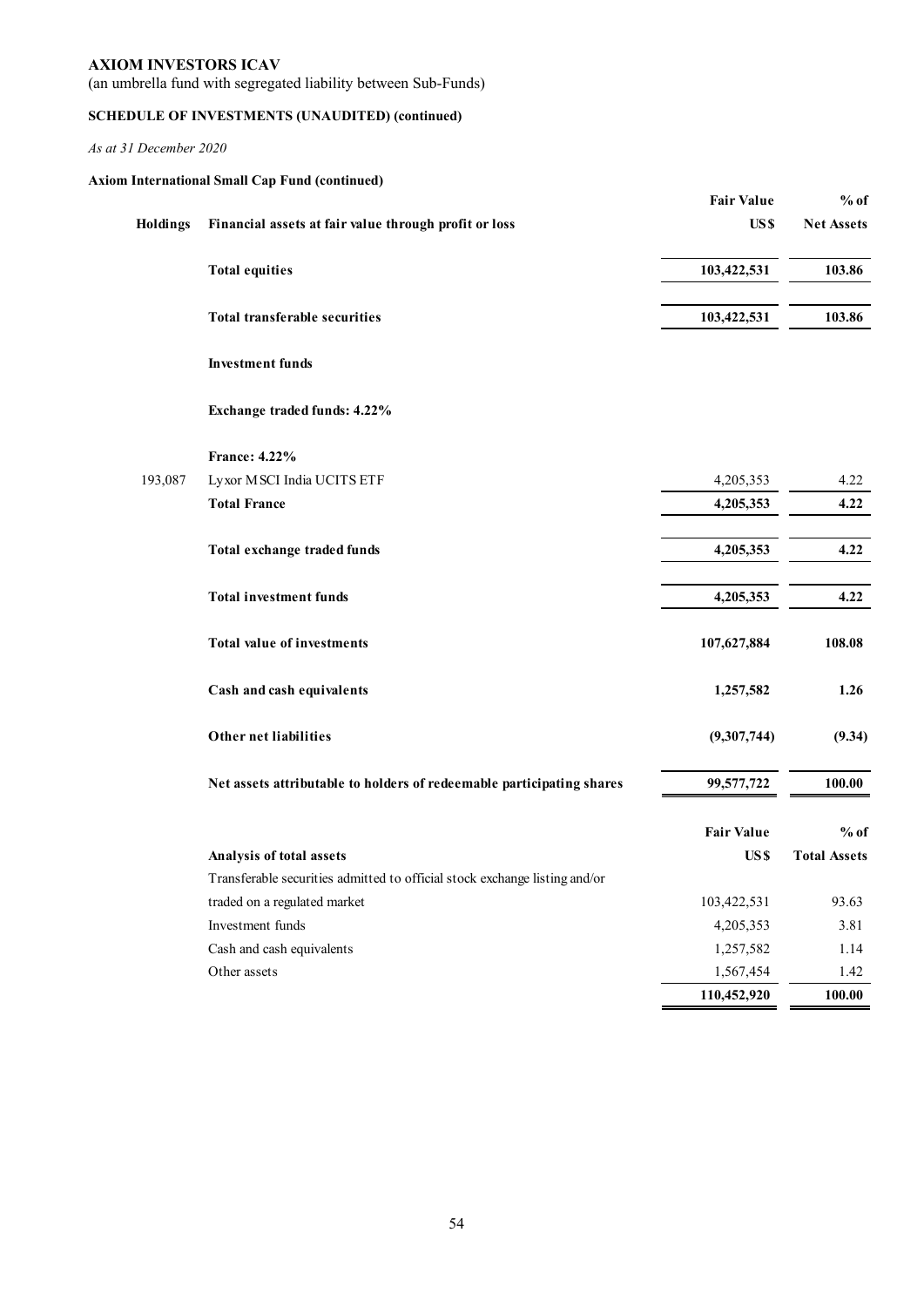(an umbrella fund with segregated liability between Sub-Funds)

## **PORTFOLIO CHANGES – MATERIAL ACQUISITIONS AND DISPOSALS (UNAUDITED)**

*Schedule of material changes in investments for the financial year ended 31 December 2020* 

## **Axiom Global Equity Fund**

|                               | Nominal            | Cost             |                                         |                  | <b>Nominal Proceeds</b> |
|-------------------------------|--------------------|------------------|-----------------------------------------|------------------|-------------------------|
|                               | <b>Acquistions</b> | US\$             |                                         | <b>Disposals</b> | US\$                    |
|                               |                    |                  |                                         |                  |                         |
| Home Depot Inc                |                    | 9,130 2,111,212  | Alibaba                                 |                  | 10,248 2,762,537        |
| Amazon.com Inc                |                    | 990 2,085,315    | AstraZeneca PLC ADR                     |                  | 35,000 1,821,958        |
| Danaher Corp                  |                    | 10,520 1,956,206 | Visa Inc                                |                  | 8,988 1,778,791         |
| Tesla Inc                     |                    | 3,346 1,843,566  | Procter & Gamble Co                     |                  | 13,445 1,650,969        |
| STM icroelectronics           |                    | 55,475 1,624,897 | LVMH Moet Hennessy Louis Vuitton SE     |                  | 3,028 1,369,367         |
| Sea Ltd                       |                    | 11,070 1,454,507 | Micron Technology Inc                   |                  | 28,200 1,346,426        |
| Advanced Micro Devices Inc    |                    | 15,880 1,400,161 | Estee Lauder Cos Inc                    |                  | 6,280 1,296,043         |
| Estee Lauder Cos Inc          |                    | 5,880 1,263,409  | Airbus SE                               |                  | 13,947 1,128,807        |
| Apple Inc                     |                    | 4,174 1,236,248  | Lululemon Athletica Inc                 |                  | 3,313 1,126,187         |
| <b>UCB SA</b>                 |                    | 11,808 1,223,320 | Ping An Insurance Group Co of China Ltd |                  | 108,500 1,106,225       |
| DexCom Inc                    |                    | 2,852 1,205,463  | <b>ASML Holding NV</b>                  |                  | 2,819 1,097,668         |
| Trex Co Inc                   |                    | 10,030 1,172,299 | Microsoft Corp                          |                  | 4,947 1,077,091         |
| RingCentral                   |                    | 4,880 1,149,200  | Amazon.com Inc                          |                  | 352 1,043,469           |
| Tencent Holdings Ltd          |                    | 20,750 1,089,581 | PayPal Holdings Inc                     |                  | 5,212 1,025,156         |
| Pool Corp                     |                    | 4,595 1,075,327  | Facebook Inc                            | 3,940            | 989,228                 |
| Chegg Inc                     |                    | 15,450 1,065,857 | Grifols SA                              | 57,100           | 975,210                 |
| Generac Holdings Inc          |                    | 4,930 1,031,613  | Nestle SA                               | 8,256            | 959,388                 |
| Copart Inc                    | 11,640             | 999,527          | Honey well International Inc            | 6,230            | 903,922                 |
| Vestas Wind Systems           | 5,582              | 988,087          | Diageo PLC                              | 24,760           | 870,074                 |
| PayPal Holdings Inc           | 6,558              | 973,405          | Global Payments Inc                     | 4,890            | 804,560                 |
| Alibaba                       | 4,323              | 918,129          | Apple Inc                               | 6,530            | 776,426                 |
| Visa Inc                      | 4,590              | 899,902          | S&P Global Inc                          | 2,252            | 764,890                 |
| <b>ASML Holding NV</b>        | 2,698              | 887,294          | Citigroup Inc                           | 17,140           | 745,389                 |
| Facebook Inc                  | 4,285              | 884,421          | Alphabet Inc                            | 394              | 619,770                 |
| Alphabet Inc                  | 615                | 853,808          | CyberArk Software Ltd                   | 4,900            | 587,096                 |
| CAE Inc                       | 32,710             | 819,212          | Live Nation Entertainment Inc           | 12,770           | 569,862                 |
| Live Nation Entertainment Inc | 11,710             | 781,441          | <b>UCB SA</b>                           | 5,039            | 563,108                 |
| <b>IDEXX</b> Laboratories Inc | 2,414              | 772,564          | Copart Inc                              | 5,170            | 498,395                 |
| Microsoft Corp                | 4,590              | 772,452          | Li Ning Company Ltd                     | 157,000          | 492,863                 |
| Adobe Systems Inc             | 2,100              | 753,414          | IQVIA Holdings Inc                      | 4,136            | 483,044                 |
| Square Inc                    | 3,980              | 723,189          | Adobe Systems Inc                       | 950              | 481,240                 |
| Procter & Gamble Co           | 5,890              | 718,814          | Zoetis Inc                              | 2,900            | 472,376                 |
| Zoetis Inc                    | 4,960              | 711,565          | Raytheon Technologies Corp              | 7,261            | 458,832                 |
| AstraZeneca PLC ADR           | 13,760             | 686,929          | Atlas Copco AB                          | 9,395            | 439,082                 |
| Lululemon Athletica Inc       | 2,685              | 676,659          | Kweichow Moutai Co Ltd 04/12/2024       | 1,800            | 437,487                 |
| Las Vegas Sands Corp          | 11,319             | 646,947          |                                         |                  |                         |
| Grifols SA                    | 27,280             | 645,416          |                                         |                  |                         |
| Global Payments Inc           | 3,420              | 638,336          |                                         |                  |                         |
| Micron Technology Inc         | 10,890             | 584,058          |                                         |                  |                         |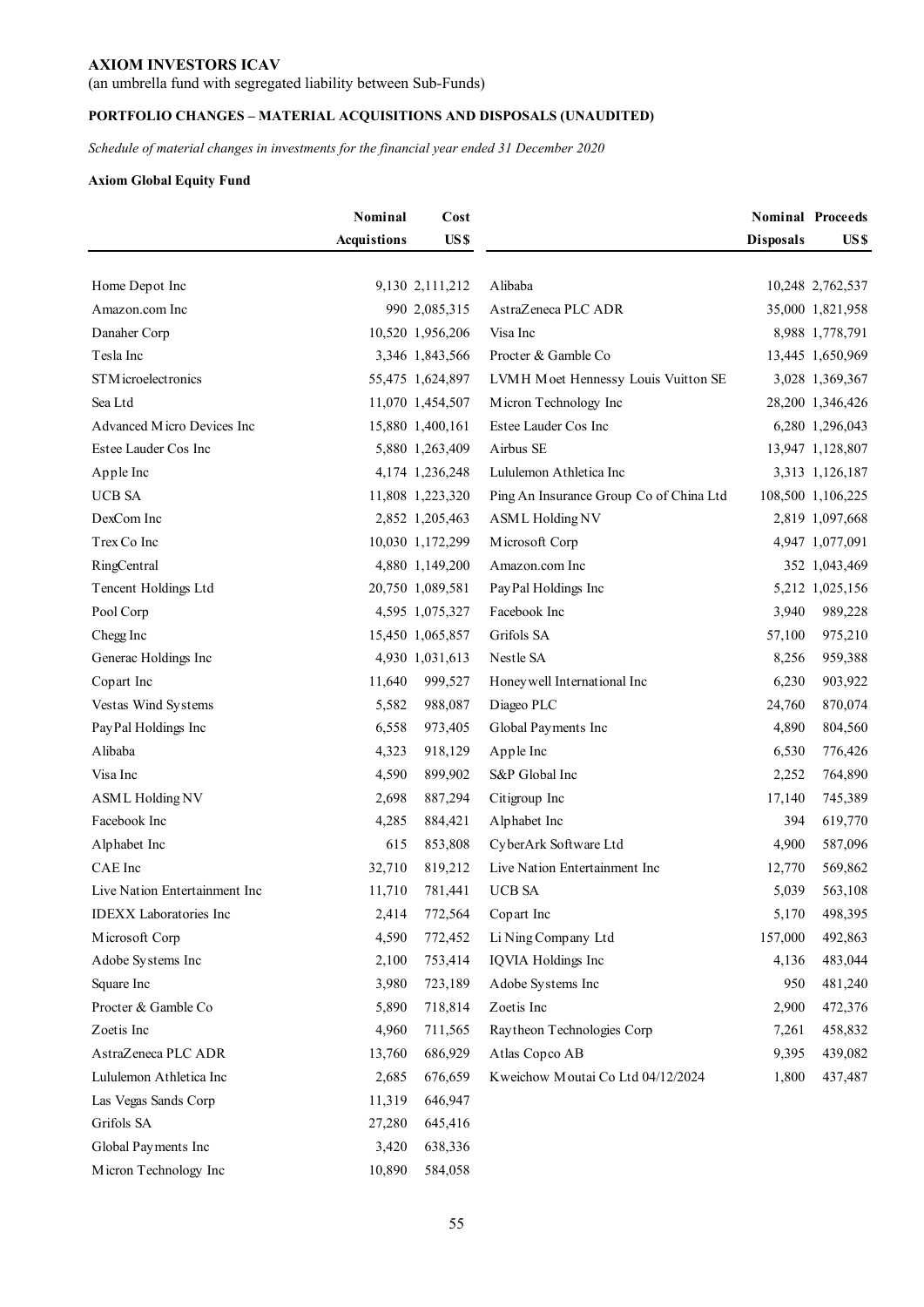(an umbrella fund with segregated liability between Sub-Funds)

## **PORTFOLIO CHANGES – MATERIAL ACQUISITIONS AND DISPOSALS (UNAUDITED)**

*Schedule of material changes in investments for the financial year ended 31 December 2020* 

### **Axiom Global Equity Fund (continued)**

| Nominal            |         |
|--------------------|---------|
| <b>Acquistions</b> | US \$   |
|                    |         |
| 1,688              | 570,292 |
| 15,051             | 567,577 |
| 3,494              | 552,374 |
| 400                | 539,819 |
| 1,870              | 537,522 |
| 7,500              | 505,835 |
|                    |         |

The statement of significant purchases and sales reflect the aggregate purchases of a security exceeding one per cent of the total value of purchases and aggregate disposals of a security greater than one per cent of the total disposals for the financial year.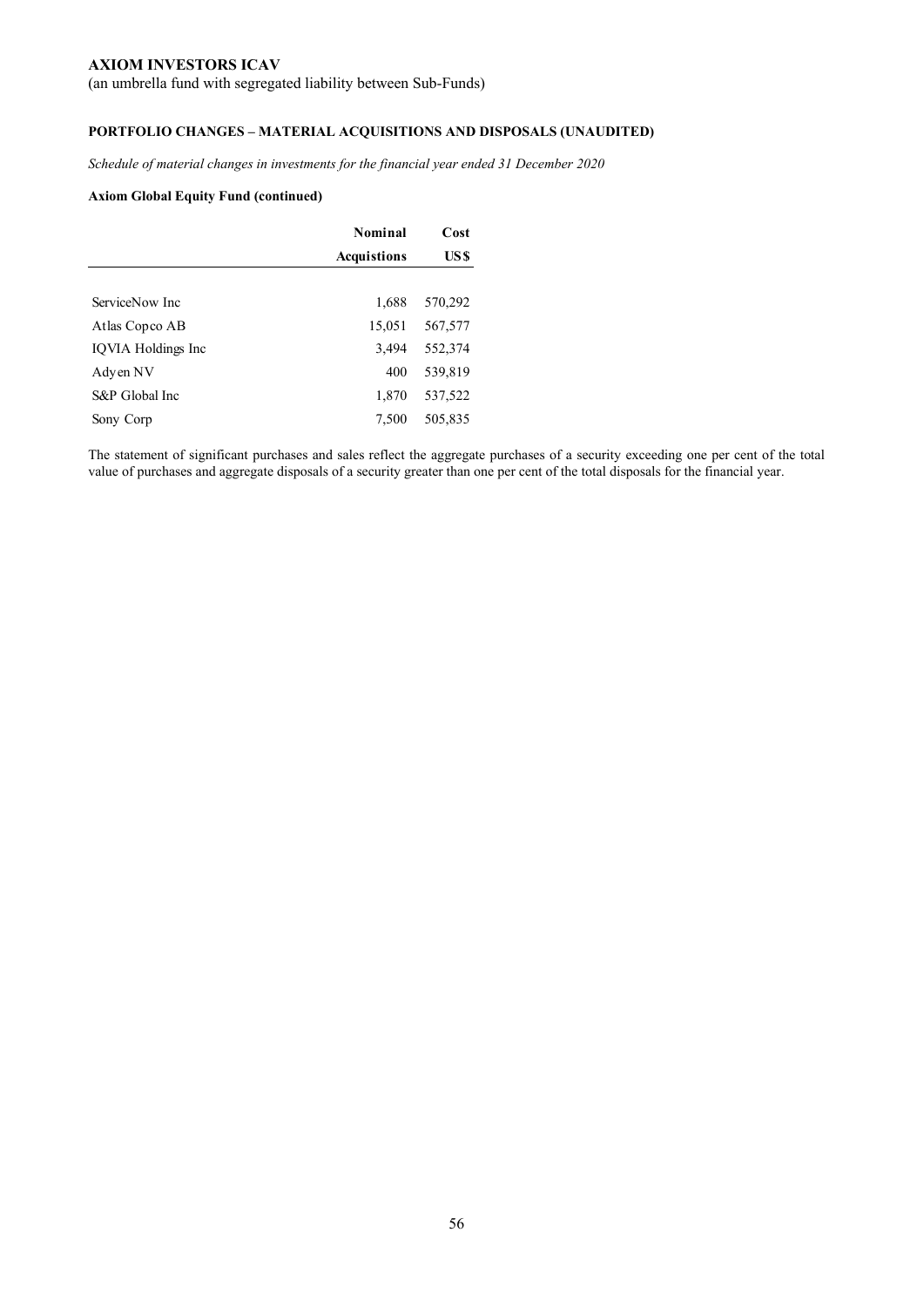(an umbrella fund with segregated liability between Sub-Funds)

## **PORTFOLIO CHANGES – MATERIAL ACQUISTIONS AND DISPOSALS (UNAUDITED) (continued)**

*Schedule of material changes in investments for the financial year ended 31 December 2020* 

### **Axiom Concentrated Global Growth Fund**

|                                           | Nominal            | Cost             |                                     |                  | <b>Nominal Proceeds</b> |
|-------------------------------------------|--------------------|------------------|-------------------------------------|------------------|-------------------------|
|                                           | <b>Acquistions</b> | US\$             |                                     | <b>Disposals</b> | US \$                   |
|                                           |                    |                  |                                     |                  |                         |
| Pay Pal Holdings Inc                      |                    | 49,158 8,525,752 | Microsoft Corp                      |                  | 48,325 8,826,581        |
| NVIDIA Corp                               |                    | 19,149 5,779,742 | Visa Inc                            |                  | 47,429 8,826,153        |
| Copart Inc                                |                    | 57,846 5,640,520 | Alibaba                             |                  | 36,613 8,156,442        |
| Mastercard Inc                            |                    | 20,302 5,564,843 | S&P Global Inc                      |                  | 22,670 7,513,620        |
| Trex Co Inc                               |                    | 41,875 5,065,008 | Nestle SA                           |                  | 61,306 6,598,627        |
| RingCentral                               |                    | 21,938 4,989,794 | Adobe Systems Inc                   |                  | 16,825 6,128,606        |
| Nike Inc                                  |                    | 41,619 4,896,708 | Estee Lauder Cos Inc                |                  | 30,190 5,930,953        |
| Veeva Systems Inc                         |                    | 17,662 4,561,505 | <b>ASML Holding NV</b>              |                  | 15,139 5,458,460        |
| LVMH Moet Hennessy Louis Vuitton SE       |                    | 7,805 4,448,968  | LVMH Moet Hennessy Louis Vuitton SE |                  | 12,618 5,286,638        |
| Taiwan Semiconductor Manufacturing Co Ltd |                    | 49,090 4,322,602 | Adyen NV                            |                  | 4,217 4,971,340         |
| Amazon.com Inc                            |                    | 1,889 4,037,440  | Facebook Inc                        |                  | 24,322 4,941,508        |
| Sartorius Stedim Biotech Com              |                    | 12,281 3,962,802 | Teleperformance SA                  |                  | 20,428 4,286,766        |
| ServiceNow Inc                            |                    | 10,384 3,843,810 | ServiceNow Inc                      |                  | 13,080 4,252,124        |
| Roche Holding AG                          |                    | 11,518 3,843,646 | RingCentral                         |                  | 15,154 4,240,789        |
| Zoetis Inc                                |                    | 26,915 3,787,269 | Roche Holding AG                    |                  | 11,518 4,085,302        |
| Lonza Group AG                            |                    | 7,938 3,730,884  | NVIDIA Corp                         |                  | 10,054 3,971,388        |
| <b>Evolution Gaming Group AB</b>          |                    | 44,173 3,526,459 | Keyence Corp                        |                  | 9,570 3,904,108         |
| <b>ASML Holding NV</b>                    |                    | 8,438 3,251,457  | Nike Inc                            |                  | 35,335 3,453,093        |
| Avalara Inc                               |                    | 21,799 3,082,950 | Lululemon Athletica Inc             |                  | 12,122 3,243,558        |
| Microsoft Corp                            |                    | 17,553 2,997,623 | CyberArk Software Ltd               |                  | 26,320 3,025,563        |
| Adyen NV                                  |                    | 2,301 2,586,736  | Nice Ltd                            |                  | 16,571 3,019,317        |
| Nestle SA                                 |                    | 22,776 2,374,602 | AstraZeneca PLC                     |                  | 30,398 2,979,612        |
| S&P Global Inc                            |                    | 7,960 2,252,874  | Mastercard Inc                      |                  | 9,453 2,897,443         |
| Alphabet Inc                              |                    | 1,405 2,005,426  | Kobe Bussan Co Ltd                  |                  | 46,000 2,490,491        |
| Alibaba                                   |                    | 8,656 1,916,597  | PayPal Holdings Inc                 |                  | 12,835 2,442,377        |
| <b>Bright Horizons</b>                    |                    | 10,860 1,859,140 | Airbus SE                           |                  | 36,110 2,403,955        |
| CTS Eventim AG & Co KGaA                  |                    | 29,653 1,809,602 | Copart Inc                          |                  | 29,721 2,246,355        |
| Kobe Bussan Co Ltd                        |                    | 46,000 1,792,456 | Alphabet Inc                        |                  | 1,405 1,905,746         |
| Facebook Inc                              |                    | 8,073 1,734,766  | AIA Group Ltd                       |                  | 200,600 1,878,452       |
| Estee Lauder Cos Inc                      |                    | 7,960 1,493,109  | Straumann Holding AG                |                  | 2,371 1,774,413         |
|                                           |                    |                  | Match Group Inc                     |                  | 22,610 1,712,527        |
|                                           |                    |                  | Diageo PLC                          |                  | 37,678 1,585,110        |

The statement of significant purchases and sales reflect the aggregate purchases of a security exceeding one per cent of the total value of purchases and aggregate disposals of a security greater than one per cent of the total disposals for the financial year.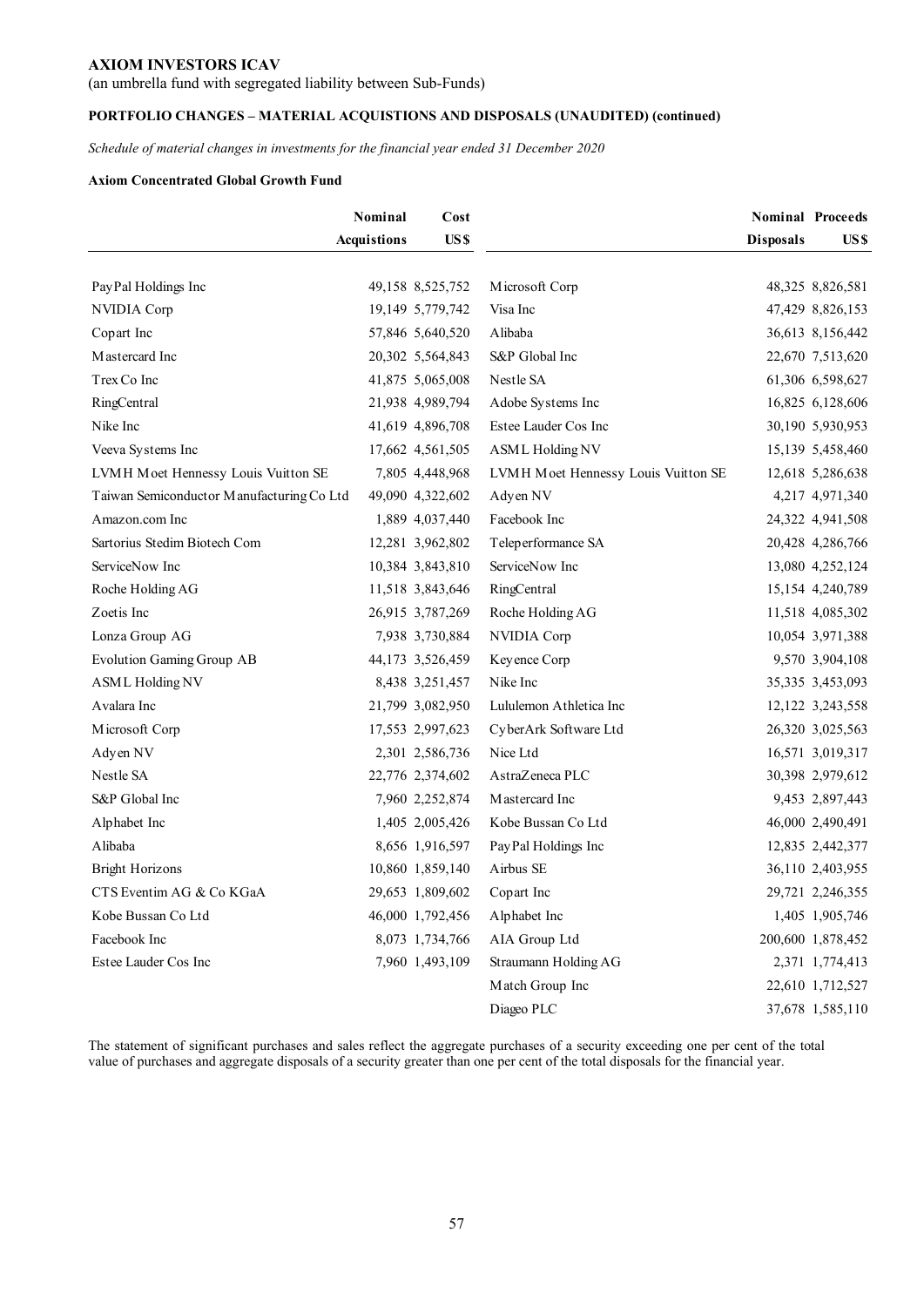(an umbrella fund with segregated liability between Sub-Funds)

## **PORTFOLIO CHANGES – MATERIAL ACQUISTIONS AND DISPOSALS (UNAUDITED) (continued)**

*Schedule of material changes in investments for the financial year ended 31 December 2020* 

## **Axiom International Small Cap Fund\***

|                                        | Nominal            | Cost              |                                        |                  | <b>Nominal Proceeds</b> |
|----------------------------------------|--------------------|-------------------|----------------------------------------|------------------|-------------------------|
|                                        | <b>Acquistions</b> | US\$              |                                        | <b>Disposals</b> | US \$                   |
|                                        |                    |                   |                                        |                  |                         |
| Lyxor MSCI India UCITS ETF             |                    | 193,087 3,490,105 | TeamViewer AG                          |                  | 28,730 1,350,982        |
| Evolution Gaming Group AB              |                    | 30,372 2,226,688  | Ingenico Group                         |                  | 8,788 1,299,864         |
| Jiangsu Hengli Hydraulic Co Ltd        |                    | 206,844 2,171,276 | Medley                                 |                  | 22,000 1,153,239        |
| NICE Ltd                               |                    | 9,385 2,066,333   | Vinda International Holdings Ltd       |                  | 347,000 1,001,053       |
| Teleperformance                        |                    | 6,780 2,062,755   | Topdanmark                             | 23,273           | 972,035                 |
| IR Japan Holdings Ltd                  |                    | 16,000 1,932,258  | Eckert & Ziegler                       | 19,071           | 923,693                 |
| Bay Current Consulting Inc             |                    | 13,300 1,818,845  | <b>BASE</b> Inc                        | 6,500            | 754,201                 |
| Japan Elevator Service Holdings Co Ltd |                    | 49,400 1,779,259  | Chatwork                               | 36,000           | 689,249                 |
| Kobe Bussan Co Ltd                     |                    | 31,100 1,725,317  | Boohoo Group PLC                       | 211,282          | 682,463                 |
| Lasertec Corp                          |                    | 17,600 1,555,909  | Worldline SA                           | 7,117            | 655,488                 |
| TeamViewer AG                          |                    | 28,730 1,488,373  | Kobe Bussan Co Ltd                     | 17,400           | 649,715                 |
| Worldline SA                           |                    | 16,472 1,411,039  | M-up Holdings                          | 21,200           | 523,726                 |
| Ingenico Group                         |                    | 8,788 1,410,659   | AK Medical Holdings                    | 242,000          | 522,128                 |
| Transcosmos Inc                        |                    | 50,200 1,385,052  | Nexi SpA                               | 24,101           | 482,077                 |
| Sinch AB                               |                    | 15,308 1,376,836  | Hypoport SE                            | 745              | 428,419                 |
| Realtek Semiconductor Corp             |                    | 106,500 1,369,468 | Kinaxis Inc                            | 2,230            | 346,031                 |
| Scout24 AG                             |                    | 15,686 1,368,700  | Bay Current Consulting Inc             | 2,200            | 330,835                 |
| Zhongsheng Group Holdings Ltd          |                    | 215,500 1,353,213 | Japan Elevator Service Holdings Co Ltd | 8,100            | 323,883                 |
| Kinaxis Inc                            |                    | 9,050 1,330,206   | <b>Evolution Gaming Group AB</b>       | 2,915            | 299,386                 |
| NHN KCP Corp                           |                    | 23,826 1,324,542  | GMO Internet Inc                       | 11,000           | 293,143                 |
| Anritsu Corp                           |                    | 55,900 1,289,749  | IR Japan Holdings Ltd                  | 2,500            | 279,669                 |
| Workman Co Ltd                         |                    | 14,500 1,281,449  | Zenkoku Hosho Co Ltd                   | 7,400            | 269,263                 |
| AirTAC International Group             |                    | 57,000 1,273,763  | Bellway                                | 8,149            | 250,440                 |
| NICE Information Service Co Ltd        |                    | 73,504 1,269,575  | Sinch AB                               | 1,443            | 235,308                 |
| Maruwa Unyu Kikan Co Ltd               |                    | 32,300 1,268,636  | Trainline                              | 45,205           | 219,510                 |
| GMO Internet Inc                       |                    | 45,700 1,263,863  | Scout24 AG                             | 2,327            | 208,768                 |
| Howden Joinery Group PLC               |                    | 157,632 1,263,084 | Fortnox AB                             | 3,688            | 202,827                 |
| TQM Corp PCL                           |                    | 293,400 1,258,237 | <b>TIS</b>                             | 9,600            | 197,922                 |
| Nihon M & A Center Inc                 |                    | 22,700 1,250,748  | Bravura Solutions Ltd                  | 77,436           | 197,196                 |
| <b>BASE</b> Inc                        |                    | 13,200 1,234,832  |                                        |                  |                         |
| Vinda International Holdings Ltd       |                    | 347,000 1,229,516 |                                        |                  |                         |
| Hypoport SE                            |                    | 2,094 1,206,586   |                                        |                  |                         |
| Magazine Luiza SA                      |                    | 84,500 1,187,688  |                                        |                  |                         |
| Fortnox AB                             |                    | 38,423 1,173,192  |                                        |                  |                         |
| CTS Eventim AG & Co KGaA               |                    | 19,062 1,154,827  |                                        |                  |                         |
| Dechra Pharmaceuticals PLC             |                    | 27,962 1,148,384  |                                        |                  |                         |
| MIPS AB                                |                    | 25,935 1,142,727  |                                        |                  |                         |
| Elecom Co Ltd                          |                    | 23,600 1,141,617  |                                        |                  |                         |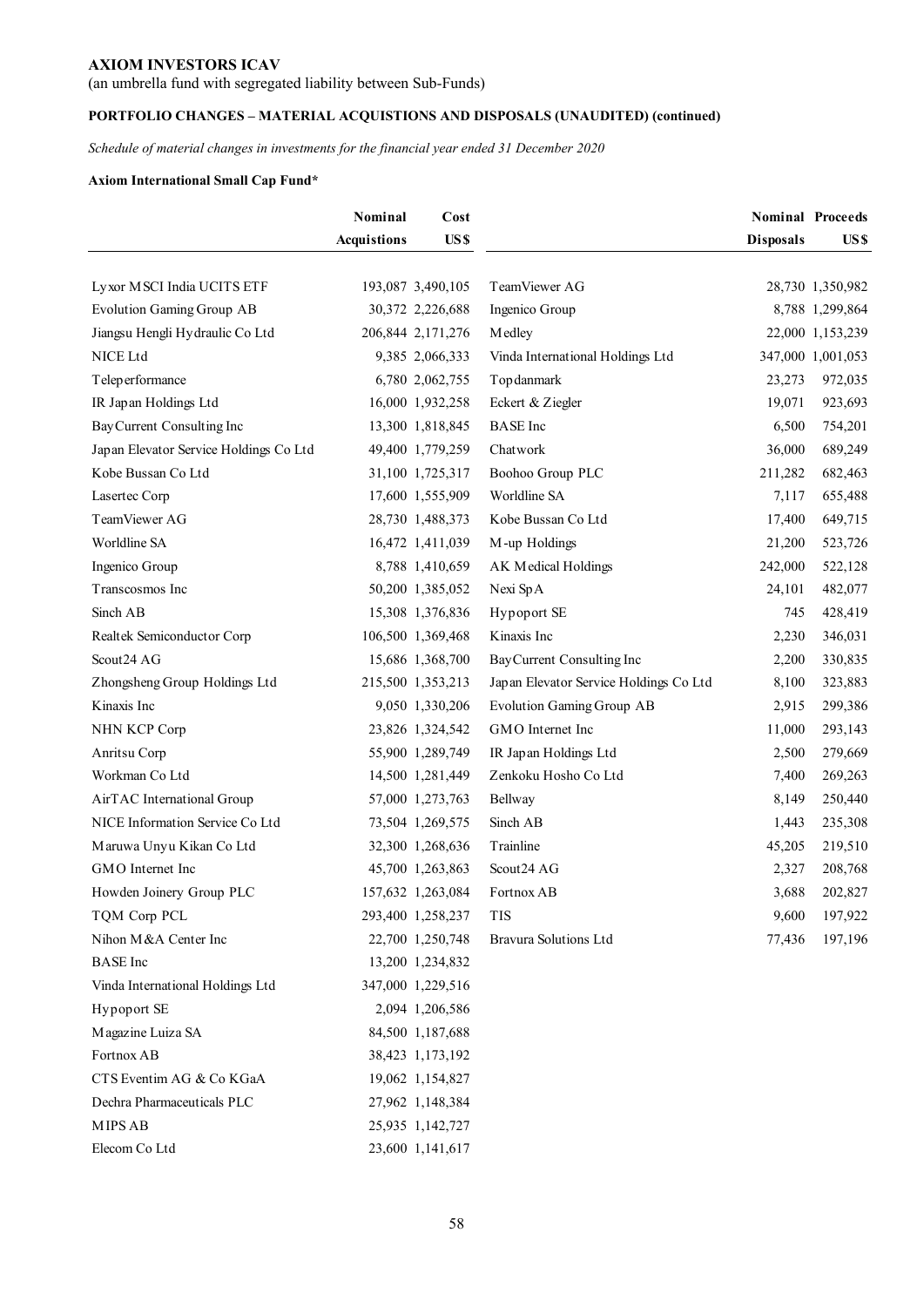(an umbrella fund with segregated liability between Sub-Funds)

## **PORTFOLIO CHANGES – MATERIAL ACQUISTIONS AND DISPOSALS (UNAUDITED) (continued)**

*Schedule of material changes in investments for the financial year ended 31 December 2020* 

### **Axiom International Small Cap Fund (continued)**

|                      | Nominal            |                  |
|----------------------|--------------------|------------------|
|                      | <b>Acquistions</b> | US \$            |
|                      |                    |                  |
| Reply SpA            |                    | 10,561 1,134,487 |
| Amplifon $SpA$       |                    | 31,506 1,121,502 |
| ASM International NV |                    | 7,245 1,117,090  |
| Jungheinrich AG      |                    | 26,150 1,116,219 |
| flatexDEGIRO AG      |                    | 21,731 1,085,429 |

\* Axiom International Small Cap Fund launched on 17 July 2020.

The statement of significant purchases and sales reflect the aggregate purchases of a security exceeding one per cent of the total value of purchases and aggregate disposals of a security greater than one per cent of the total disposals for the financial year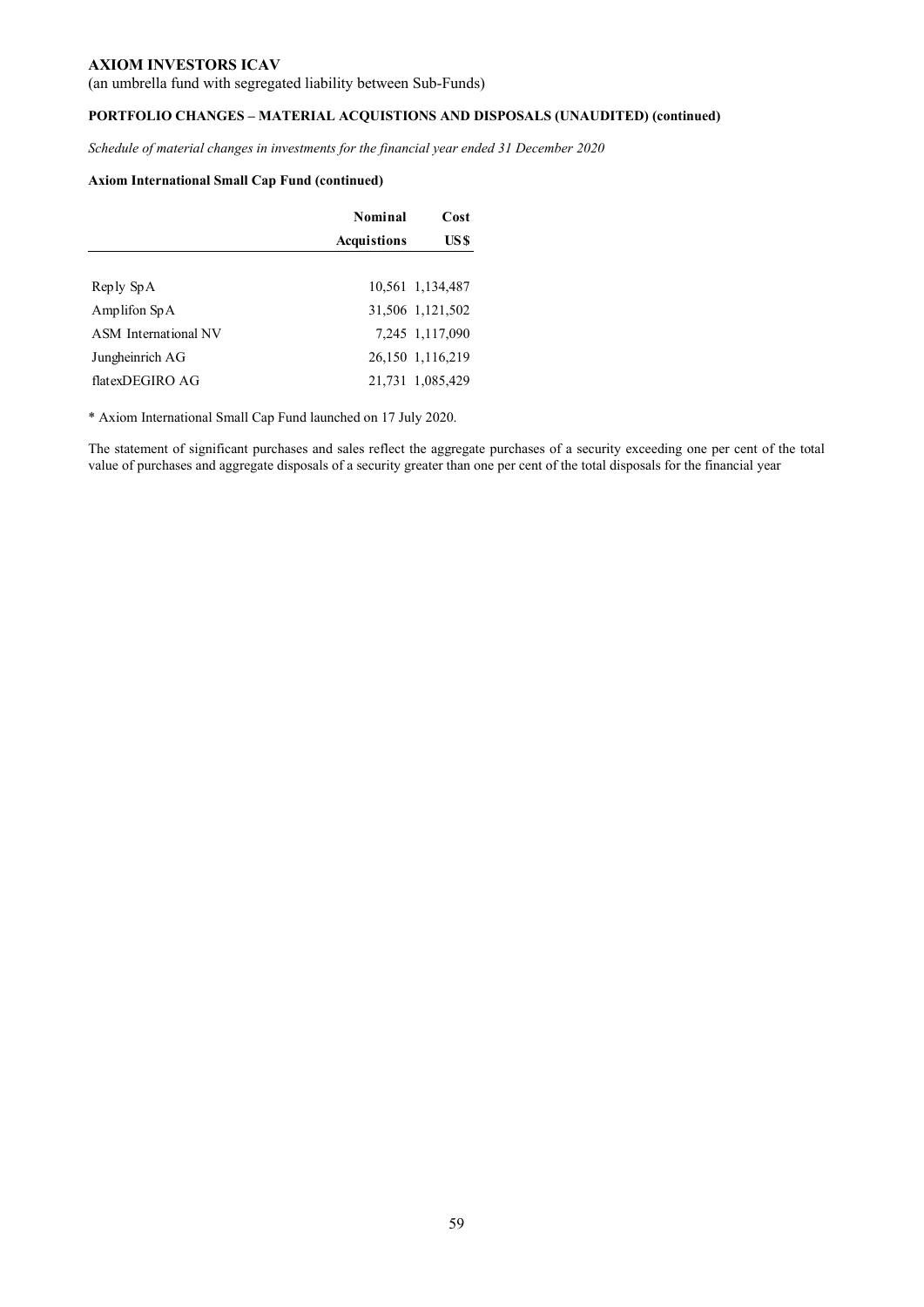(an umbrella fund with segregated liability between Sub-Funds)

#### **APPENDIX 1: REMUNERATION POLICY (UNAUDITED)**

The ICAV has implemented a remuneration policy pursuant to European Union Directive 2014/91/EU (the "UCITS Directive"). These provisions require Management Companies and self-managed Undertakings for Collective Investment in Transferable Securities ("UCITS") to establish and apply remuneration policies and practices that promote sound and effective risk management, and do not encourage risk taking which is inconsistent with the risk profile of the UCITS.

The ICAV shall apply the provisions of its remuneration policy to its 'Identified Staff' being "those categories of staff, including senior management, risk takers and control functions receiving total remuneration that falls within the remuneration bracket of senior management and risk takers whose professional activities have a material impact on the risk profiles of the management companies or of the UCITS that they manage".

The ICAV has determined that the following staff members would fall within the definition of "Identified Staff':

#### - The Board of Directors

The ICAV must comply with the UCITS Directive remuneration principles in a way and to the extent that is appropriate to its size, its internal organisation and the nature, scope and complexity of its activities. The ICAV does not pay any variable remuneration to any of its Identified Staff. The remuneration of the board of directors, as identified staff is disclosed in note 10 of the financial statements. Accordingly, the principles in respect of variable remuneration as outlined in the UCITS Directive are not applicable.

In accordance with paragraph 16 of the Guidelines on Sound Remuneration Policies under the UCITS Directive ESMA 2016/575 (the "ESMA Guidelines"), the ICAV will ensure that (a) the Identified Staff of any investment manager appointed by it to discharge investment management functions (including risk management) are subject to regulatory requirements on remuneration which are equally as effective as those applicable under the ESMA Guidelines or (b) contractual arrangements are in place between the ICAV and the relevant investment manager in order to ensure that there is no circumvention of the remuneration rules set down in the ESMA Guidelines. The ICAV has received appropriate confirmation that its delegate, the Investment Manager, is subject to regulatory requirements on remuneration which are equally as effective as those applicable under the ESMA Guidelines.

The total number of Identified Staff of the Investment Manager working directly on the ICAV's business as at 31 December 2020 was 51. The variable compensation paid by the Investment Manager to its Staff Members, including Identified Staff of the Investment Manager, is not guaranteed and relates to the entirety of the business of the parent company of the Investment Manager. The assets managed and advised by the Investment Manager as at 31 December 2020 were US\$18.2 billion of which the ICAV represents US\$302.4 million, or 1.7% of total assets.